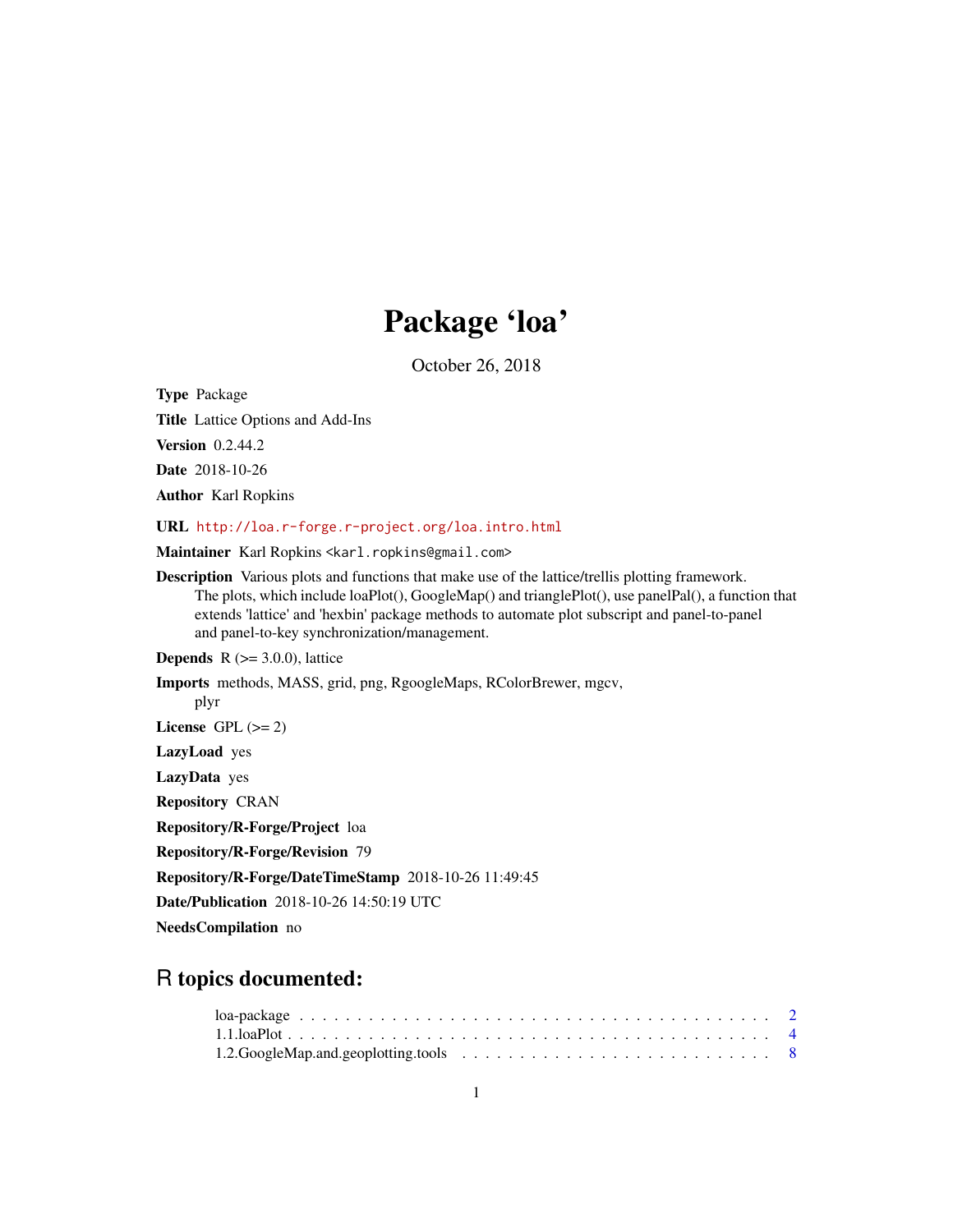<span id="page-1-0"></span>

|  | 20  |
|--|-----|
|  | 22  |
|  | 23  |
|  |     |
|  |     |
|  |     |
|  |     |
|  |     |
|  |     |
|  | 41  |
|  | 44  |
|  | 46  |
|  |     |
|  |     |
|  | 55  |
|  | 59  |
|  | 60  |
|  | 63  |
|  |     |
|  | -64 |
|  |     |

### **Index** [67](#page-66-0)

loa-package *loa*

#### Description

The loa package contains various plots, options and add-ins for use with the [lattice](#page-0-0) package.

### Details

| Package:  | loa         |
|-----------|-------------|
| Type:     | Package     |
| Version:  | 0.2.44.2    |
| Date:     | 2017-10-26  |
| License:  | $GPL (= 2)$ |
| LazyLoad: | yes         |

[lattice](#page-0-0) provides an elegant and highly powerful implementation of the Trellis plotting structure described by Cleveland and colleagues. In particular the combination of panel... functions, which can be layered within plots to generate novel visualisations, and simple-to-use conditioning make it a hugely effective tool when working with data.

The loa package contains a number of plot functions developed to make use of this framework. These are summarized in section 1 of this manual, and include:

1.1. [loaPlot](#page-3-1) for various XYZ plots.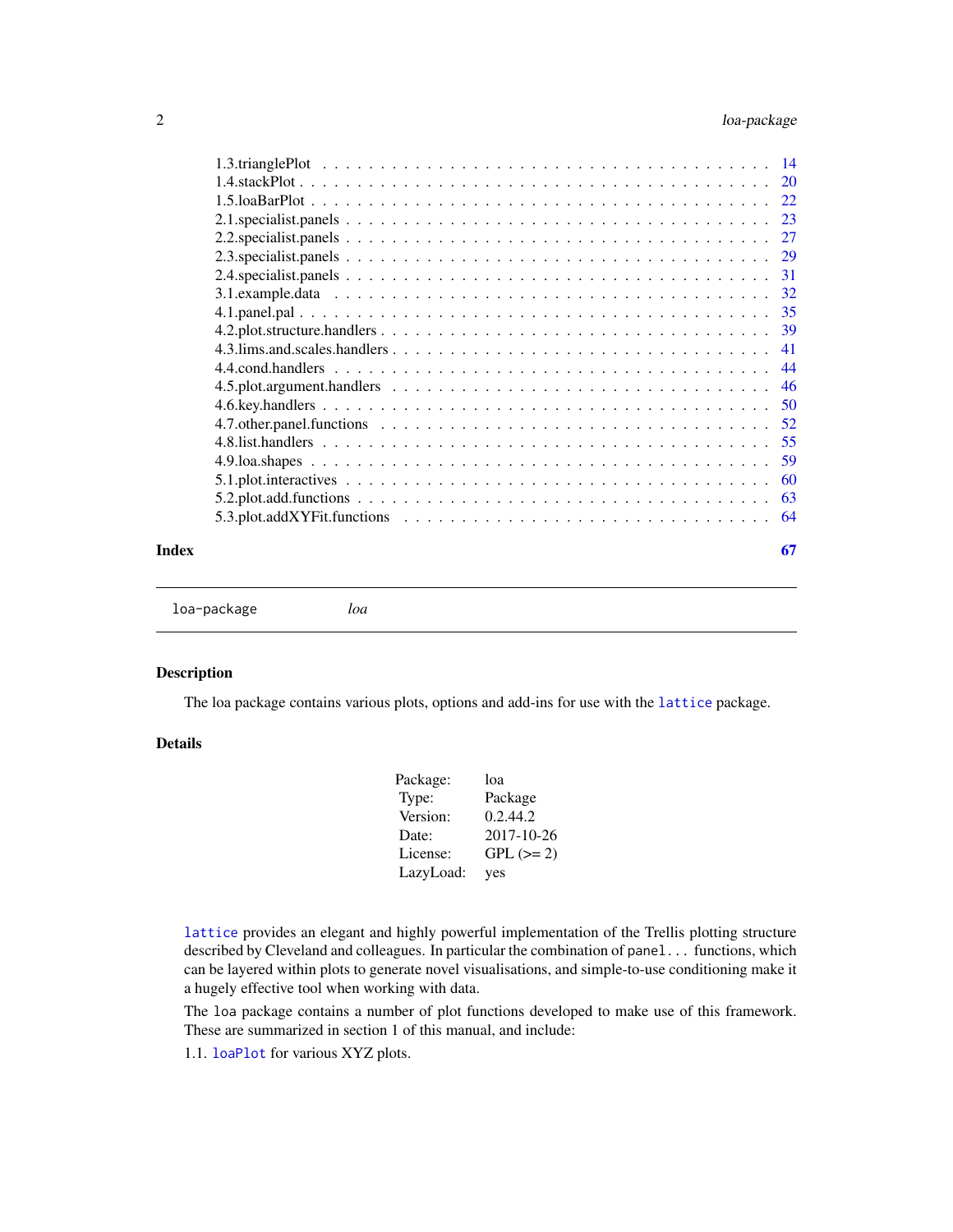### <span id="page-2-0"></span>loa-package 3

- 1.2. [GoogleMap](#page-7-1) and associated geoplotting functions.
- 1.3. [trianglePlot](#page-13-1) and associated functions.
- 1.4. [stackPlot](#page-19-1) and associated functions.
- 1.5. [loaBarPlot](#page-21-1) and associated functions.
- Other panel... functions and example data are summarized in sections 2 and 3, respectively:
- 2.1. Specialist panels, e.g. [panel.kernelDensity](#page-22-1),
- 2.2. Specialist panels for polar plotting, e.g. [panel.polarPlot](#page-26-1).
- 3.1. Example data, e.g. [lat.lon.meuse](#page-31-1).

While such 'stand alone' plot functions are of obvious value, the code framework is of possibly wider interest because it provides a template for the rapid third-party development of novel visualization functions and a highly flexible 'test bed' for the comparison of different data handling strategies.

Therefore, the functions in this package have been written in a relatively dissaggregated fashion so code can be easily rearranged or modified by others to quickly develop alternative plots within the [lattice](#page-0-0) framework. Firstly, plot functions in section 1 have where possible been supplied as main plot functions and plot component functions that handle data, axes, panels, etc. Secondly, the workhorse functions, those common functions used through-out the package to simplify many routine operations have been grouped together and summarized in section 4:

- 4.1. [panelPal](#page-34-1)
- 4.2. plot structure handlers: [formulaHandler](#page-38-1), etc.
- 4.3. Plot lim(s) and scale(s) handlers: [limsHandler](#page-40-1), [localScalesHandler](#page-40-1), etc.
- 4.4. Plot conditioning handlers: [condsPanelHandler](#page-43-1), etc.
- 4.5. Common plot argument handlers: [cexHandler](#page-45-1), [colHandler](#page-45-1), [zHandler](#page-45-1), etc.
- 4.6. Key handlers: [keyHandler](#page-49-1), etc.
- 4.7. Other panel functions: [getArgs](#page-51-1), etc.
- 4.8. List handlers: [listHandler](#page-54-1), etc.

And, finally, functions used for working with data post-plotting, are summarized in section 5:

5.1. Interactive functions for working with plot outputs: [getXY](#page-59-1), etc.

This package is very much intended to be an evolutionary exercise. I use it on a routine basis to develop plots for use elsewhere and compare data visualization methods. However, that working pattern can generate some very 'developer-centric' code. So, I would be very pleased to hear from others - what they did and did not like about the package; what they would have liked to have been different; and, perhaps most interesting for me what they are using it to do.

#### Author(s)

Karl Ropkins <k.ropkins@its.leeds.ac.uk>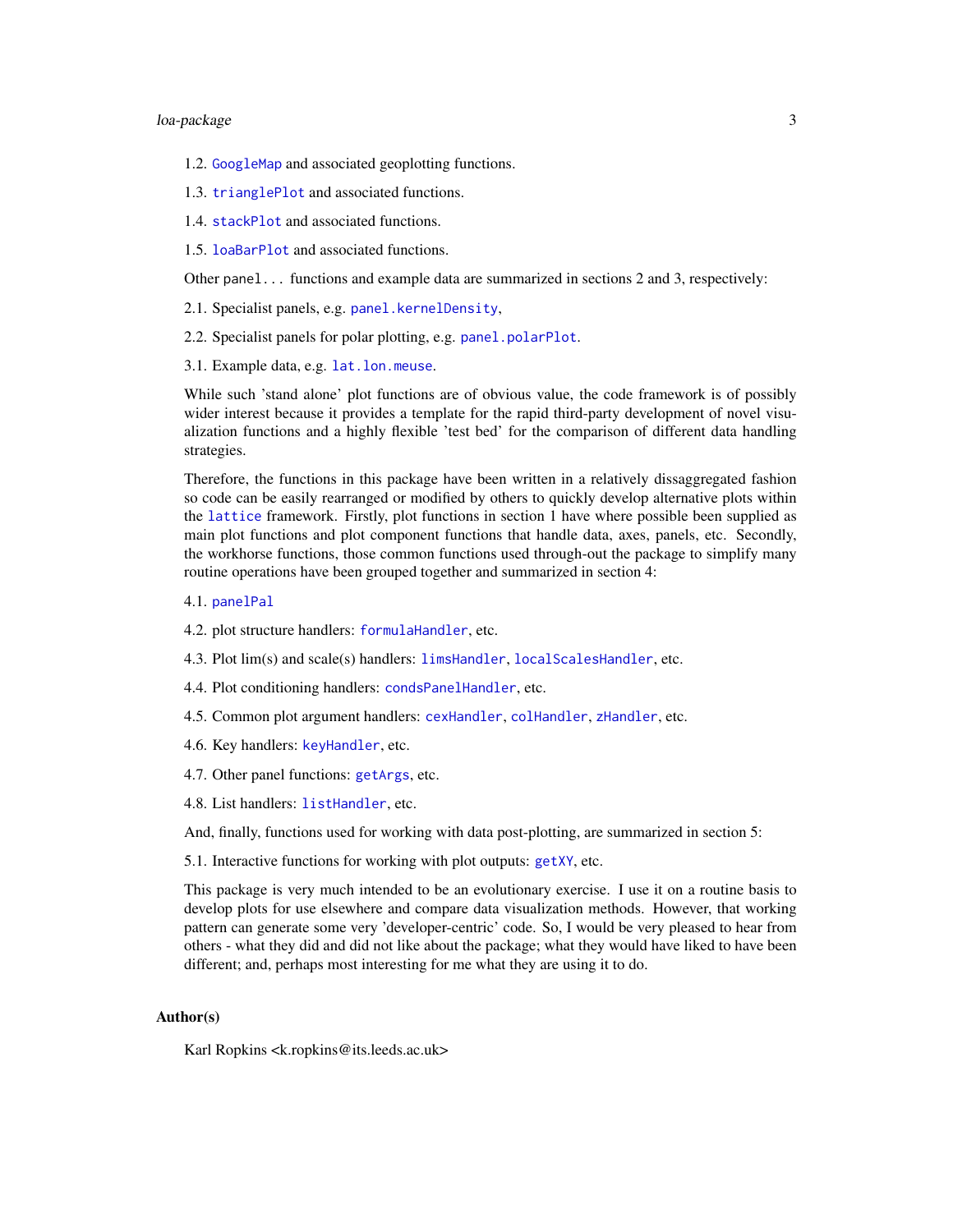#### <span id="page-3-0"></span>References

Functions in loa make extensive use of code developed by others. In particular, I gratefully acknowledge the huge contributions of:

lattice: Sarkar, Deepayan (2008) Lattice: Multivariate Data Visualization with R. Springer, New York. ISBN 978-0-387-75968-5

Trellis Plotting: Becker, R. A., Cleveland, W. S., Shyu, M. J. (1996). The Visual Design and Control of Trellis Display, Journal of Computational and Graphical Statistics, 5(2), 123-155. Cleveland, W.S. (1993) Visualizing Data, Hobart Press, Summit, New Jersey.

#### See Also

[loaPlot](#page-3-1), [GoogleMap](#page-7-1), [trianglePlot](#page-13-1)

1.1.loaPlot *loaPlot, XYZ plots for lattice*

### <span id="page-3-1"></span>**Description**

loaPlot is a standard XYZ plotting function, where X and Y are the axes of a conventional XY plot and Z is an element (or elements if supplied in the form  $Z1 + Z2 + Z3...$ ) visualized at associated XY coordinates. By default, loaPlot links Z to plot point size and color to generate a bubbleplot style output, or using modified plot calls other plot types.

#### Usage

```
loaPlot(x, data = NULL, panel = panel. loaPlot,..., local.scales = FALSE, reset.xylims = TRUE,
     load.lists = NULL, by.group = NULL, by.zcase = NULL,
     preprocess = TRUE)
#standard panels
panel.loaPlot(..., loa.settings = FALSE)
panel.loaPlot2(..., loa.settings = FALSE)
#grids
panel.loaGrid(grid.x = NULL, grid.y = NULL,
     xlim = NULL, ylim = NULL, ...grid = NULL, panel.scales = NULL)
```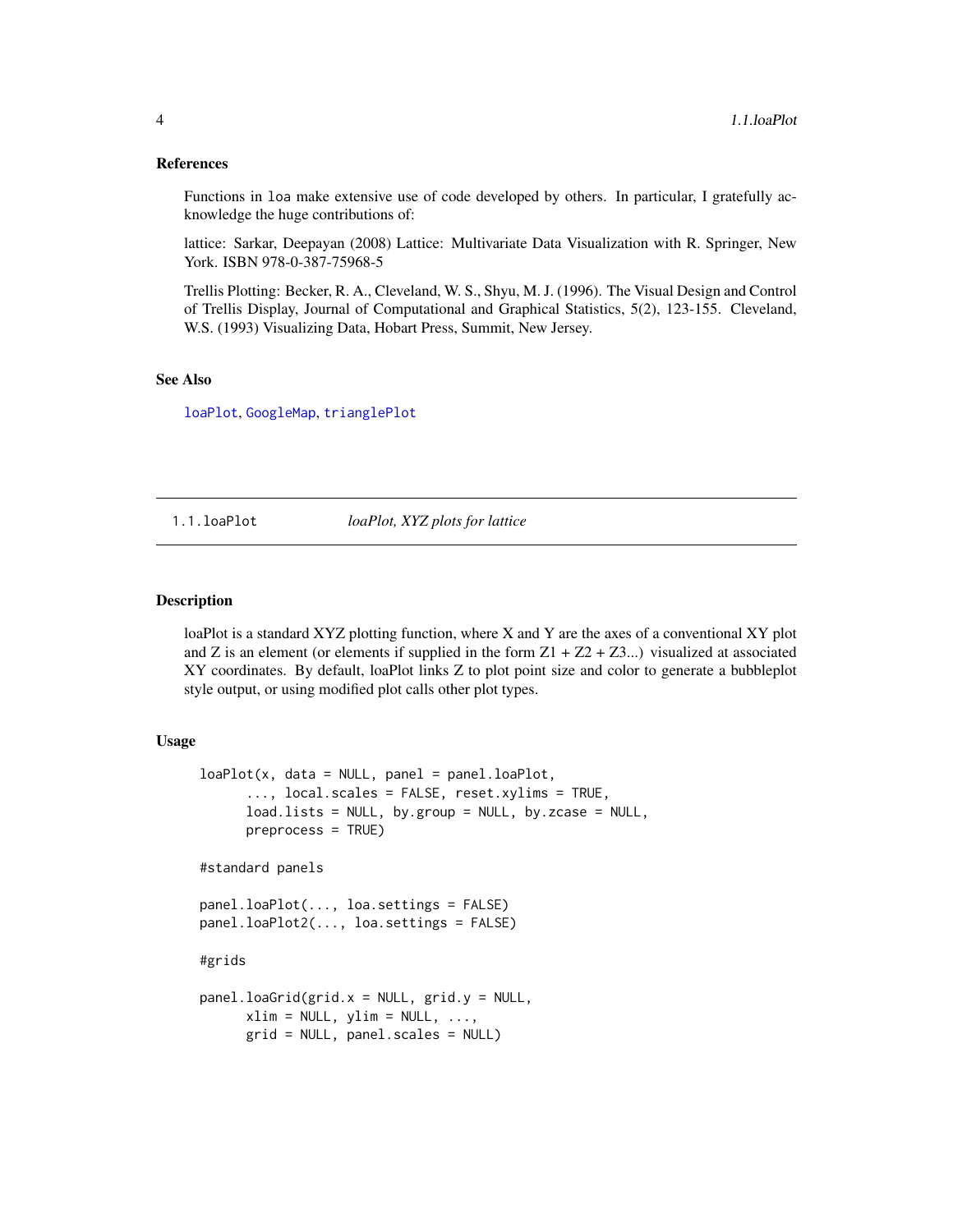### <span id="page-4-0"></span>1.1.loaPlot 5

### Arguments

| х                  | A formula with the general structure $z \sim x \star y$   cond applied like in<br>the lattice function levelplot or a matrix. For a formula, x and y are the<br>horizontal and vertical axes, z is any additional information to be used in point,<br>symbol, surface or glyph generation, and cond is any additional conditioning to<br>be applied. x and y are required elements; z and cond are typically optional.<br>(Note: this element of the plot is handled by formulaHandler).                                                                                                                                                                                                                                                 |
|--------------------|------------------------------------------------------------------------------------------------------------------------------------------------------------------------------------------------------------------------------------------------------------------------------------------------------------------------------------------------------------------------------------------------------------------------------------------------------------------------------------------------------------------------------------------------------------------------------------------------------------------------------------------------------------------------------------------------------------------------------------------|
| data               | If supplied, the assumed source of elements of x, typically a data. frame.                                                                                                                                                                                                                                                                                                                                                                                                                                                                                                                                                                                                                                                               |
| panel              | panel is the function to be used when generating the content of the individ-<br>ual panels within the lattice plot. By default, this is the loa panel function<br>panel.loaPlot.                                                                                                                                                                                                                                                                                                                                                                                                                                                                                                                                                         |
|                    | Additional arguments are passed on to related functions.                                                                                                                                                                                                                                                                                                                                                                                                                                                                                                                                                                                                                                                                                 |
|                    | For loaPlot these are colHandler, cexHandler and the function set by panel.                                                                                                                                                                                                                                                                                                                                                                                                                                                                                                                                                                                                                                                              |
|                    | This mechanism provides access to most common plot parameters, e.g. col,<br>pch, and cex for plot symbol color, type and size, respectively. By default,<br>both data point color and size are z-scaled for loaPlot. If z is supplied, and<br>cex and col are not set by the user in the plot command, these plot properties<br>are managed by cexHandler and colHandler, respectively. cexHandler and<br>colHandler arguments can be also be passed directly as part of the loaPlot<br>command to fine-tune these, e.g. cex.range to change the cex range that z<br>values are scaled to and col. region to change the color range that is applied to<br>z when coloring points. See associated Help documents for further information. |
| local.scales       | For loaPlot only, logical. If TRUE, this removes the standard lattice axis from<br>the plot. It is intended to be used with panel functions which generate their own<br>axes or have no axes.                                                                                                                                                                                                                                                                                                                                                                                                                                                                                                                                            |
| reset.xylims       | For loaPlot only, logical or character vector. If a logical, if the panel outputs are<br>preprocessed (using panelPal), should the x and y limits be reset? If a character<br>vector, one or more terms controlling post-processing plot range management:<br>refit.xylims, equivalent to reset.xylims = TRUE; and max.xylims, to reset<br>both x and y ranges to maximum.<br>(Note: If x1im or y1im are supplied in the plot call, these will typically override<br>all reset.xylims settings.)                                                                                                                                                                                                                                         |
| load.lists         | For loaPlot only, character vector. In-development alternative to list based ar-<br>guments. This option identifies plot call arguments that loaPlot should manage                                                                                                                                                                                                                                                                                                                                                                                                                                                                                                                                                                       |
|                    | using listLoad. See associated help documentation for further details.                                                                                                                                                                                                                                                                                                                                                                                                                                                                                                                                                                                                                                                                   |
| by.group, by.zcase |                                                                                                                                                                                                                                                                                                                                                                                                                                                                                                                                                                                                                                                                                                                                          |
|                    | For loaPlot only. Arguments for routine by group and by zcase handling of<br>plot inputs.<br>Important: These are current under review.                                                                                                                                                                                                                                                                                                                                                                                                                                                                                                                                                                                                  |
| preprocess         | For loaPlot only, logical, passed to panelPal. If TRUE, and used with a cor-<br>rectly configured panel function, this processes the plot input before generating<br>the plot. This means color scales in the different plot panels and the key are<br>automatically aligned and the associated trellis object output contains the panel<br>function outputs rather than the inputs. See panelPal Help documents for fur-<br>ther information.                                                                                                                                                                                                                                                                                           |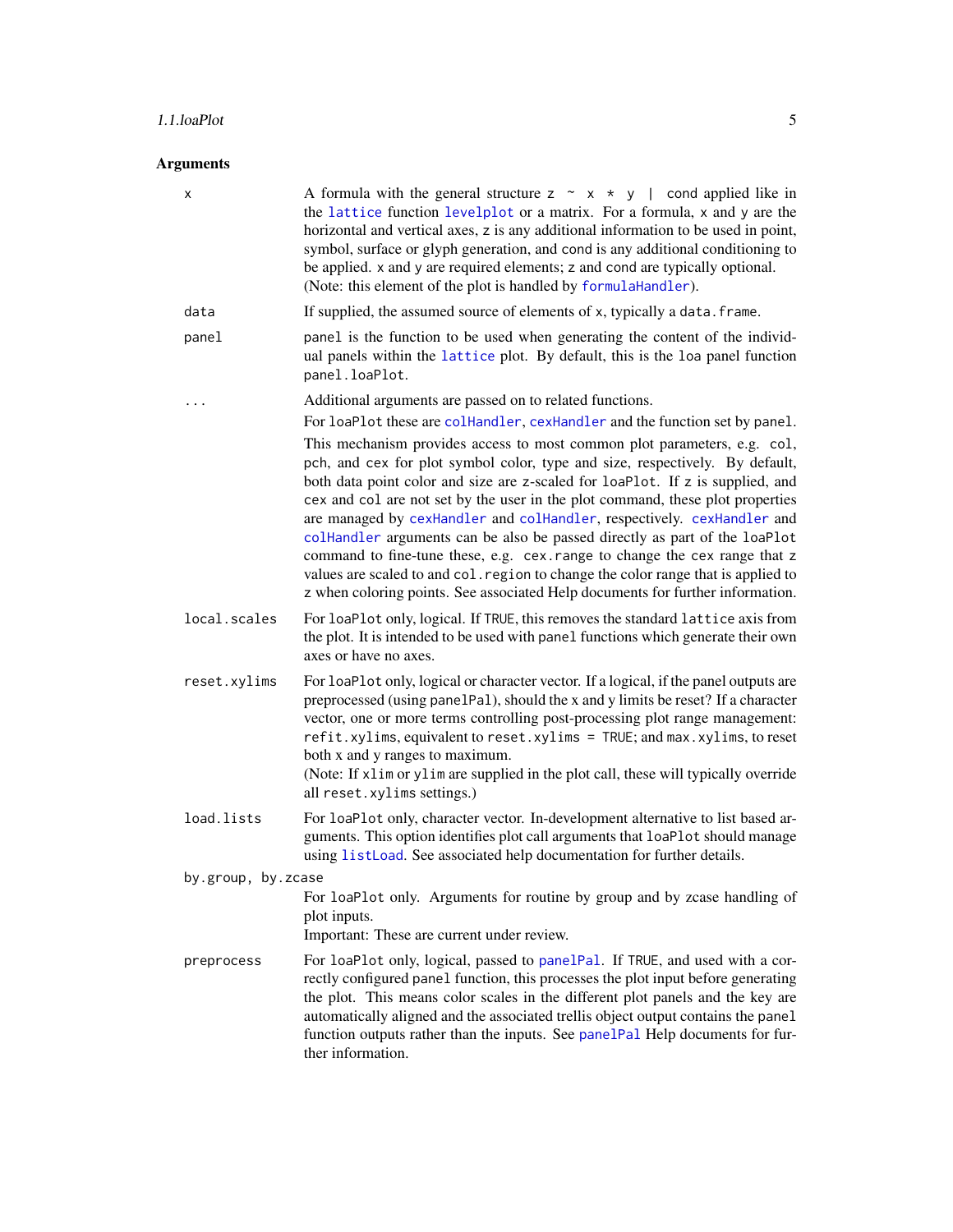<span id="page-5-0"></span>

| loa.settings | For panel functions only, logical, passed to panel Pal to manage plot re- |
|--------------|---------------------------------------------------------------------------|
|              | working. See associated Help documents for further information.           |
|              | grid.x, grid.y, xlim, ylim, grid, panel.scales                            |
|              | For panel. loaGrid only, grid settings, typically recovered by loaPlot.   |

### Details

loaPlot provides lattice-style conditioning/handling for a range of commonly used XYZ plotting options. It is perhaps easiest pictured as a 'mid point' alternative somewhere between the standard [lattice](#page-0-0) plot functions [xyplot](#page-0-0) and [levelplot](#page-0-0).

The default form of the plot uses an extension of the subscripting methods described by Deepayan Sarkar in Chapter 5 of Lattice (see sections on scatterplots and extensions). The default output is a bubble plot (see example 1 below).

### Value

loaPlot returns a trellis object, much like a conventional lattice plot function.

#### Note

panel.loaPlot2 is an alternative versions of panel.loaPlot that is currently under revision. Please use with care.

loaPlot arguments by.group and by.zcase are currently in revision. Please use with care.

#### Author(s)

Karl Ropkins

### References

These functions make extensive use of code developed by others.

lattice: Sarkar, Deepayan (2008) Lattice: Multivariate Data Visualization with R. Springer, New York. ISBN 978-0-387-75968-5

RColorBrewer: Erich Neuwirth <erich.neuwirth@univie.ac.at> (2011). RColorBrewer: Color-Brewer palettes. R package version 1.0-5. http://CRAN.R-project.org/package=RColorBrewer

### See Also

In loa: [panelPal](#page-34-1)

In other packages, see

[lattice](#page-0-0): [xyplot](#page-0-0); and [levelplot](#page-0-0).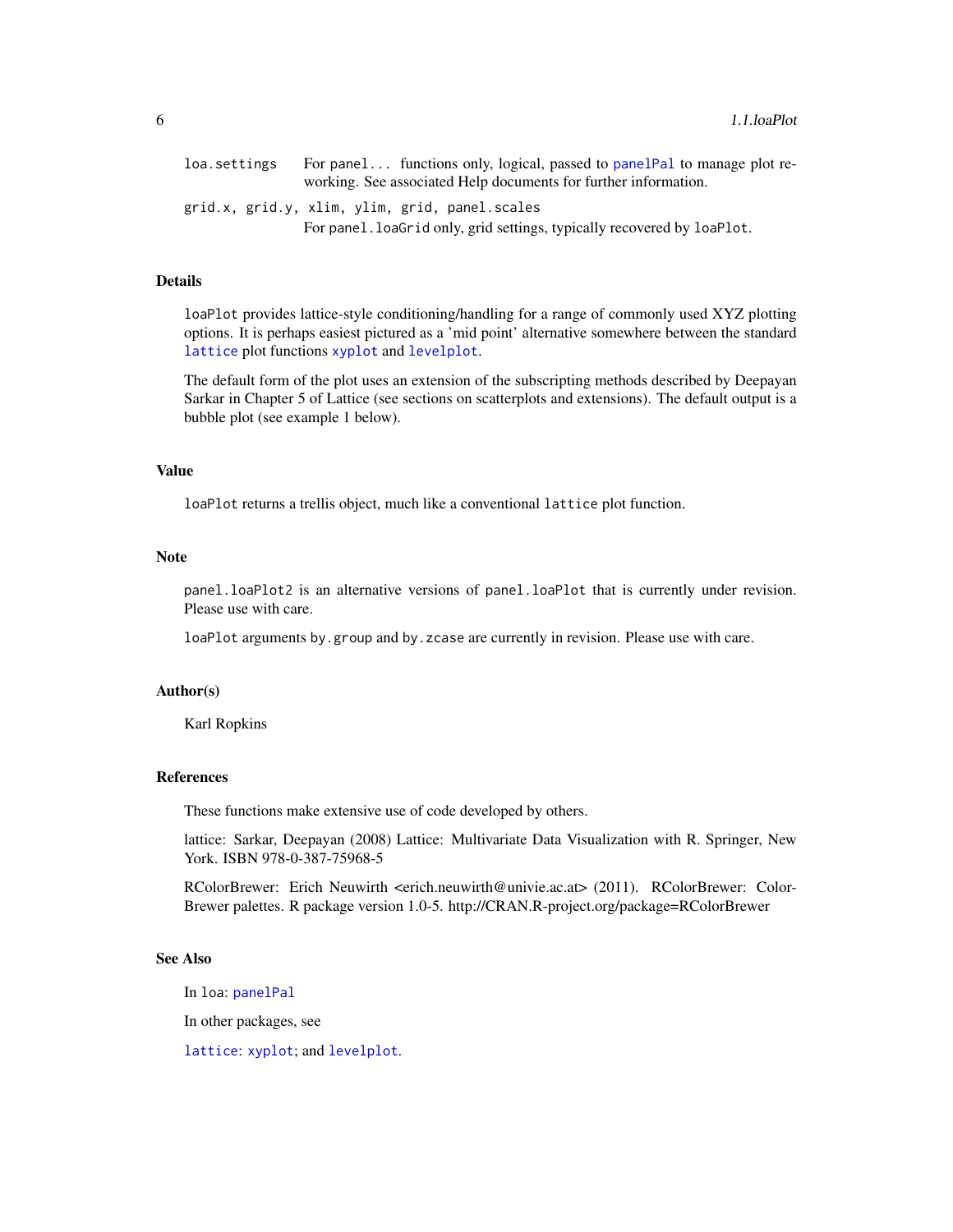#### 1.1.loaPlot 7

### Examples

```
## Example 1
## Basic usage
loaPlot(Ozone~Solar.R*Temp|Wind>8,
        data=airquality,
       col.regions="Blues")
# Notes:
# Formula structure z \sim x * y | cond like levelplot.
# Data (and groups) assignment like in standard lattice plots.
# By default z is linked to col and cex.
# Unless overridden by user inputs or group or zcase setting.
# Plot passed via ...Handler functions to provide shortcut plot
# reworking, e.g. here colHandler handles color scales
# using col.region to generate a color range.
# (Here, arguments like "Blues" and c("green", "red") are
# allowed and handled using functions in the RColorBrewer
# package.)
# Formula stuctures:
\# \sim x * y like xyplot y \sim x# \sim x * y | cond like xyplot y \sim x | cond
# z \sim x * y like xyplot y \sim x, col=f(z), cex=f(z)
# z ~ x * y | cond like xyplot y ~ x | cond, col=f(z), cex=f(z)
# z \sim x \star y, groups = g like xyplot y \sim x, groups=g, cex=f(z)
# z1 + z2 \sim x * y (zcases)
# etc
## Example 2
## Basic modifications
loaPlot(Ozone~Solar.R*Temp, groups=airquality$Wind>8,
        data=airquality)
# When groups are applied, by default group id is linked to col.
# The follow example illustrates three options:
loaPlot(Ozone~Solar.R*Temp, groups=airquality$Wind>8,
       data=airquality,
       group.args=c("pch"), pch=c(1,4),
       col="blue")
# notes:
# Here, group.args is used to change the default group arguments.
# (So, pch rather than col is used to identify groups.)
# pch is then assigned by group rather than by (x, y) case or z case.
# (See panelPal Help further further details of assignments in loa.)
# col supplied by the user supercedes the default z linkage.
# (So, here cex remains z scales but col is fixed as blue.)
```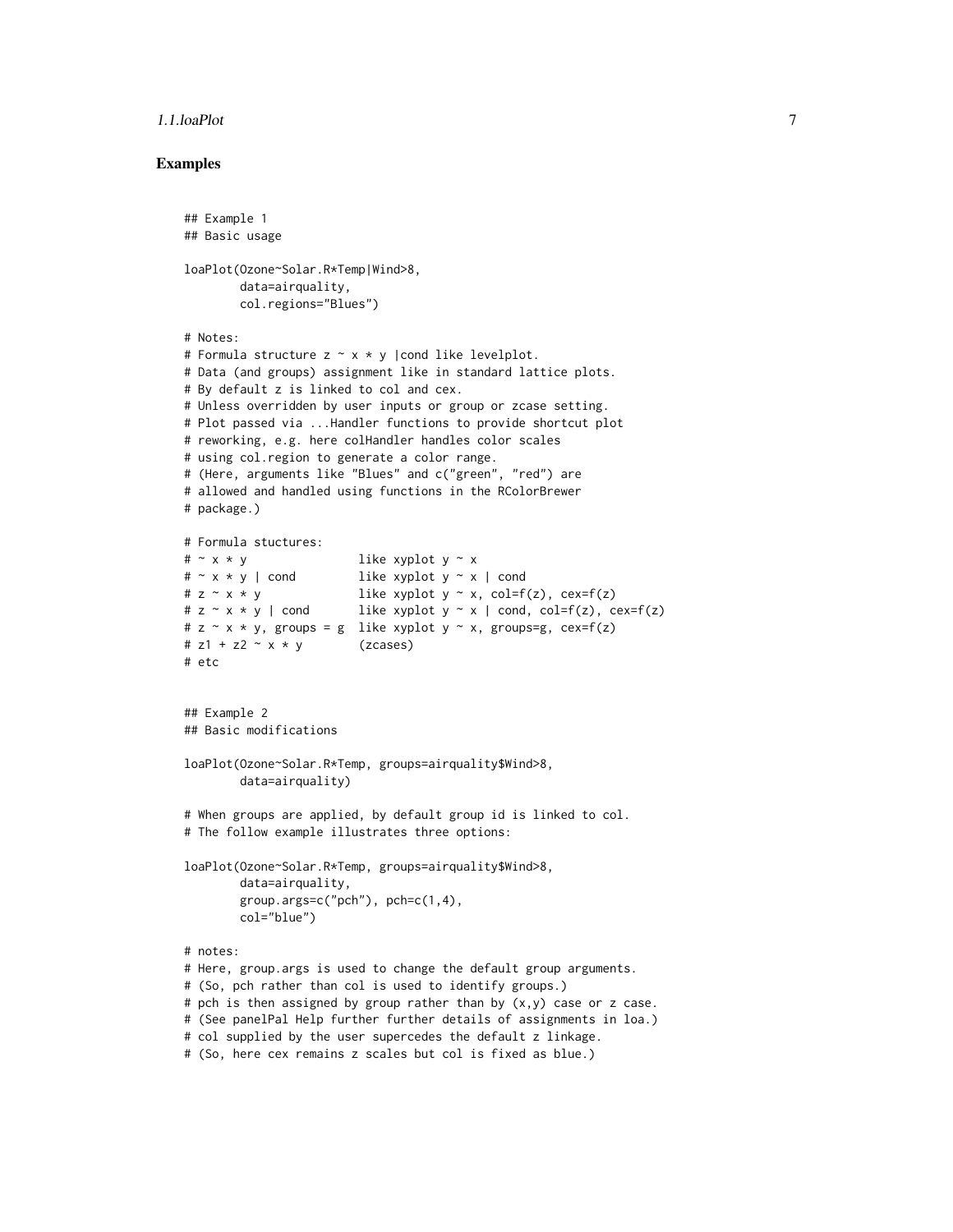```
## Example 3
## Key handling
loaPlot(Ozone~Solar.R*Temp, data=airquality,
       col.regions=c("green", "red"))
# Key settings are by the key argument (as in lattice)
# or key... arguments via keyHandler and listLoad, so e.g.:
loaPlot(Ozone~Solar.R*Temp, data=airquality,
       col.regions=c("green", "red"),
       key.fun = draw.loaColorKey)
# Notes:
# By default the loaPlot uses draw.loaPlotZKey to generate
# its color key unless an alternative is supplied via key.fun.
# (Here, the draw.colorKey wrapper draw.loaColorKey is used to
# generate a color bar similar to that in levelplot.)
## Example 4
## panels
loaPlot(Ozone~Solar.R*Temp|Wind>8, data=airquality,
       col.regions="Reds")
# The combined use of loaPlot, panelPal and appropriately configured
# panel functions provides automatical handling of a range of plot
# elements, e.g.:
loaPlot(Ozone~Solar.R*Temp|Wind>8, data=airquality,
       col.regions="Reds", panel=panel.binPlot)
# Notes:
# Here, the choice of default key is set by the panel... function;
# the panel by default bins data by location and for each bin cell
# calculates the mean Ozone concentration just like a standard
# lattice panel would, but it also tracks these values (calculated
# within the panels) and scales panel-to-panel and panel-to-key
# so users do not have to do that retrospectively; and, finally,
# it retains in-panel calculations so users can recover them.
# (See associated helps for further details: ?panelPal about methods;
# and ?panel.binPlot about the panel function.)
```
<span id="page-7-1"></span>1.2.GoogleMap.and.geoplotting.tools

*Google Maps plotting for lattice*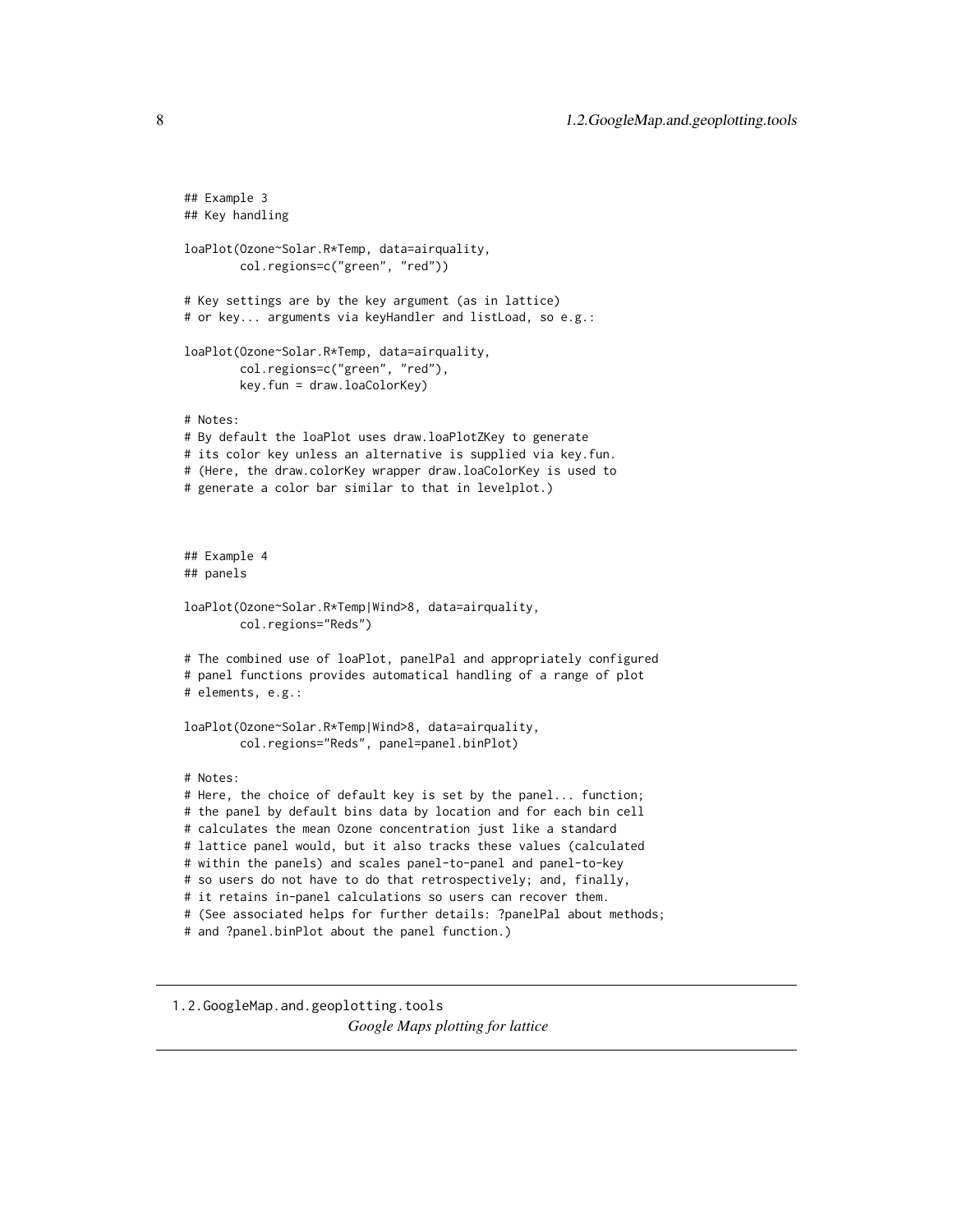### <span id="page-8-0"></span>Description

Plotting georeferenced data on maps using lattice and RgoogleMaps

### Usage

```
GoogleMap(x, data = NULL, panel = panel.loaPlot,
      map = NULL, map.panel = panel.GoogleMapsRaster,
      recolormap = FALSE, ..., lon. lat = FALSE)GoogleMap.old(x, data = NULL, map = NULL,map.panel = panel.GoogleMapsRaster,
      panel = panel.xyplot,
      recolormap = FALSE, ...)googleMap(...)
quickMap(lat, lon, show.data = FALSE, ...)
#map handlers
makeMapping(vlim, xlim, aspect = NULL,recolormap = FALSE, ...)getMapArg(object = trellis.last.object())
#map panel handlers
panel.GoogleMapsRaster(map)
panel.GoogleMaps(map)
#axis handlers
xscale.components.GoogleMaps(lim, ..., map = map)
yscale.components.GoogleMaps(lim, ..., map = map)
axis.components.GoogleMaps(map, xlim = NULL, ylim = NULL, ...)
```
### Arguments

| X                | For GoogleMap and GoogleMap.old only. A formula setting the plot structure,<br>by default $z \sim$ latitude $*$ longitude   cond. The axis elements latitude<br>and longitude are required, while z and conditioning cond are optional.                                                          |
|------------------|--------------------------------------------------------------------------------------------------------------------------------------------------------------------------------------------------------------------------------------------------------------------------------------------------|
| data             | For GoogleMap and GoogleMap old only. If supplied, the assumed source of<br>the elements of formula x, typically a data. frame.                                                                                                                                                                  |
| panel, map.panel |                                                                                                                                                                                                                                                                                                  |
|                  | For GoogleMap and GoogleMap old only. The panels to use when generat-<br>ing the plot data and mao layers, respectively. panel is by default the stan-<br>dard loa scatter plot panel panel.loaPlot. map.panel can be the default<br>panel.GoogleMapsRaster or the alternative panel.GoogleMaps. |
| map              | For GoogleMap and related functions only. If supplied, a modified RgoogleMaps<br>output, to be used as the plot background. If NULL (default), this is generated us-                                                                                                                             |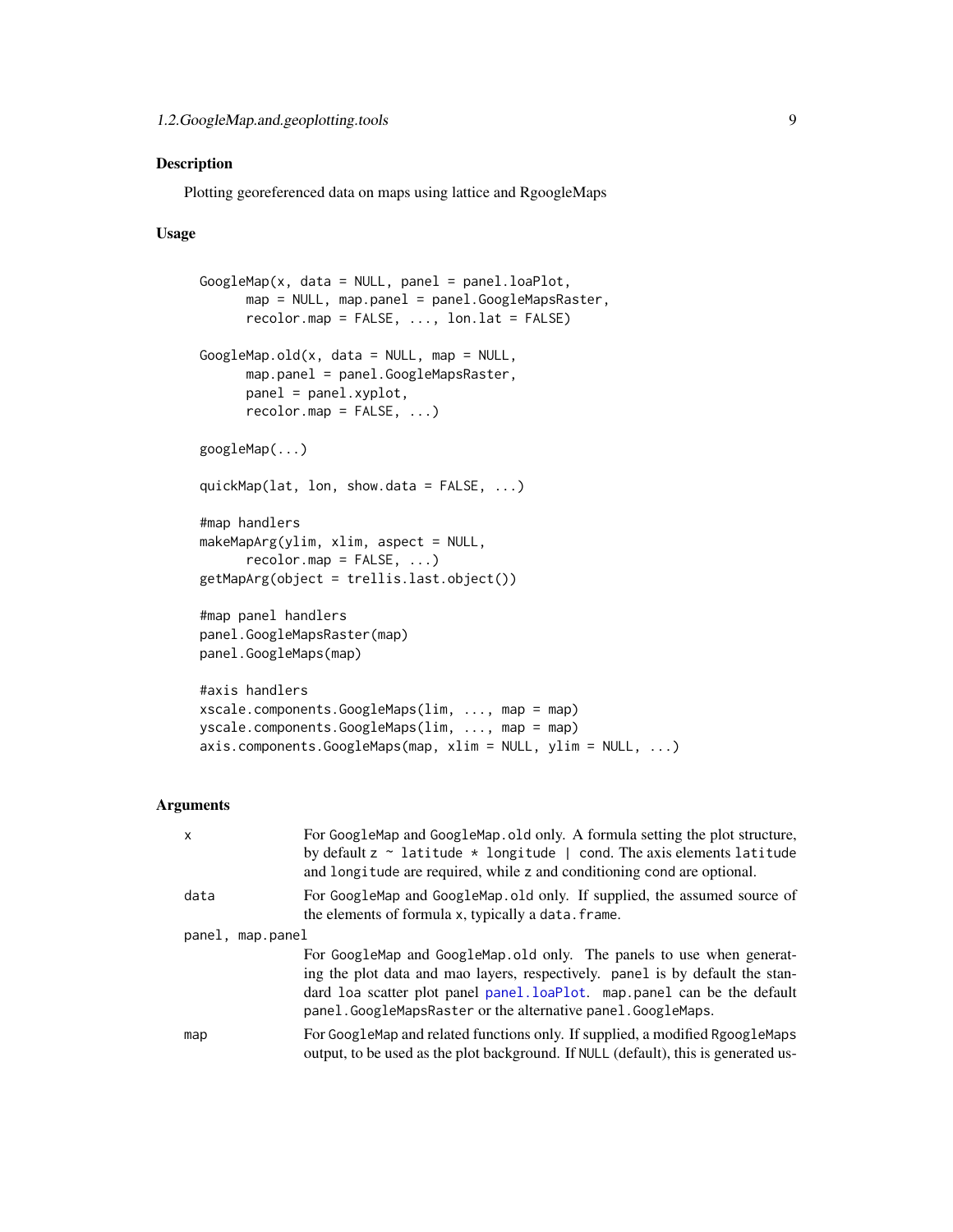<span id="page-9-0"></span>

|                 | ing the RgoogleMaps function GetMap, the supplied latitude, longitude ranges,<br>and any additional RgoogleMaps arguments supplied within the call. The map<br>is supplied via makeMapArg which modifies the RgoogleMaps output before re-<br>turning it to simplify local handling and (lattice) plotting.                                                                                                                                                                                                                                                    |
|-----------------|----------------------------------------------------------------------------------------------------------------------------------------------------------------------------------------------------------------------------------------------------------------------------------------------------------------------------------------------------------------------------------------------------------------------------------------------------------------------------------------------------------------------------------------------------------------|
| recolor.map     | For GoogleMap and RgoogleMapsWrapper only. If supplied, a vector of ele-<br>ments that R can treat as colors, used as a color scale to recolor map. This uses<br>standard RColorBrewer functions, so can handle arguments like recolor.map<br>= c("white", "grey") for greyscale, etc. Disabled by the default FALSE or<br>NULL.                                                                                                                                                                                                                               |
| lon.lat         | For GoogleMap only, logical. If TRUE applies $z \sim$ lon $*$ lat   cond? This<br>operation is handled using the formula. type argument in formulaHandler                                                                                                                                                                                                                                                                                                                                                                                                      |
| lat, lon        | For quickMap only. Numeric vectors of latitude and longitude values.                                                                                                                                                                                                                                                                                                                                                                                                                                                                                           |
| ylim, xlim, lim |                                                                                                                                                                                                                                                                                                                                                                                                                                                                                                                                                                |
|                 | The latitude and longitude plot ranges. ylim and xlim are only required by<br>makeMapArg, which uses these to set the requested map size. For the axis han-<br>dlers (yscale and xscale) the local alternative lim is used for both<br>ylim and xlim in generic code. In GoogleMap and quickMap, if supplied, xlim<br>and ylim are passed to lattice function xyplot via LatLon2XY. centered to<br>handle local scaling.                                                                                                                                       |
| aspect          | The aspect ratio of the plot. If not supplied (recommended), this is determined<br>based on map size, but can be forced by user.                                                                                                                                                                                                                                                                                                                                                                                                                               |
| show.data       | For quickMap only, a Logical. Should the lat, lon values supplied be plotted<br>on the map (show.data = $TRUE$ ) or just be used to define the range/size of the<br>map being generated? Default show. $data = FALSE$ .                                                                                                                                                                                                                                                                                                                                        |
| object          | For getMapArg only, a lattice plot to recover an RgoogleMaps map from. (If<br>not supplied, this is assumed to last lattice plot.)                                                                                                                                                                                                                                                                                                                                                                                                                             |
|                 | Additional arguments are passed on to related functions.                                                                                                                                                                                                                                                                                                                                                                                                                                                                                                       |
|                 | For, quickMap these are makeMapArg and the lattice function xyplot.                                                                                                                                                                                                                                                                                                                                                                                                                                                                                            |
|                 | For GoogleMap these are makeMapArg, cexHandler, cexHandler and xyplot.<br>makeMapArg uses the RgoogleMaps function GetMap. So, most GetMap argu-<br>ments can be directly accessed from either GoogleMap or quickMap via this<br>route, e.g. maptype = "satellite". The returned object is then modified to<br>simplify its handling by the associated panel and axis functions.                                                                                                                                                                               |
|                 | By default both data point colour and size are z-scaled for GoogleMap. If z<br>is supplied, and cex and col are not set by the user in the plot command,<br>these plot properties are managed by cexHandler and colHandler, respec-<br>tively. cexHandler and colHandler arguments can be passed direct as part<br>of a GoogleMap command to fine-tune these, e.g. cex. range to change the cex<br>range that z values are scaled to and col. region to change the color range that<br>is applied to z. See associated Help documents for further information. |
|                 | Similarly, argument passing to xyplot in both GoogleMap and quickMap pro-<br>vides access to most common plot parameters, e.g. col, pch, and cex for plot<br>symbol color, type and size, respectively.                                                                                                                                                                                                                                                                                                                                                        |
|                 | getMapArg recovers the map from a lattice plot generated with GoogleMap.<br>Unless the plot object is supplied in the getMapArg call, this is assumed to be<br>the last lattice (trellis) output.                                                                                                                                                                                                                                                                                                                                                              |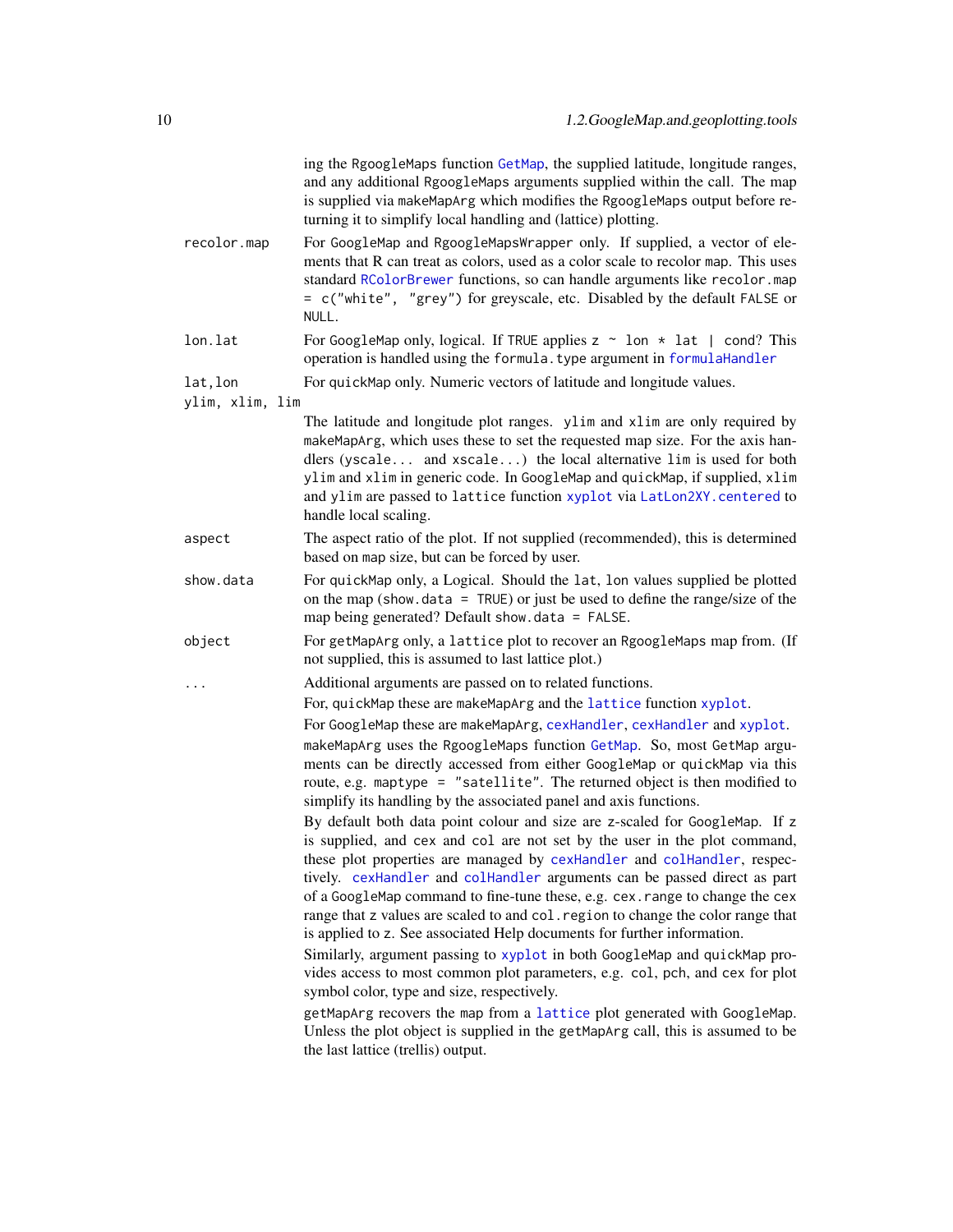#### <span id="page-10-0"></span>Details

NOTE: GoogleMap and related panel and axis handling functions are currently in development functions and may be subject to changes.

GoogleMap provides lattice-style conditioning/handling for RgoogleMaps outputs. This uses [loaPlot](#page-3-1) and the latest version of [panelPal](#page-34-1) to manage default panel and key settings.

GoogleMap.old is the previous version of the GoogleMap which uses the previous version of [panelPal](#page-34-1)

googleMap is a GoogleMap wrapper, included because this alternative form of the plot name was used in earlier versions of the package.

quickMap is crude map plotter intended to demonstrate the use of the other 'handler' functions when building dedicated mapping functions.

makeMapArg accepts latitude and longitude ranges and RgoogleMaps function [GetMap](#page-0-0) arguments, and produces an output suitable for use with the panel.GoogleMapsRaster and panel.GoogleMaps panel functions or in subsequent GoogleMap calls if, e.g., the users wishes to reuse an existing map.

panel.GoogleMapsRaster and panel.GoogleMaps are lattice panel functions that generate map layers for a lattice plot using makeMapArg outputs.

yscale.components.GoogleMaps and xscale.components.GoogleMaps are y- and x-axis handlers for use with the above panels.

axis.components.GoogleMaps is a wrapper that combines yscale.components.GoogleMaps and xscale.components.GoogleMaps and allows both axis to be set from the lattice function argument axis rather than each individually, via yscale.components and xscale.components.

#### Value

GoogleMap and quickMap return trellis objects, much like conventional lattice plot functions.

makeMapArg returns a modified form of the RgoogleMaps function [GetMap](#page-0-0) output suitable for use as the map argument with the above functions. Note: the automatic assignment of the RgoogleMaps function argument size

getMapArg recovers the map from an existing GoogleMap output.

panel.GoogleMapsRaster and panel.GoogleMaps generate panel outputs suitable for use in standard lattice panel functions.

yscale.components.GoogleMaps, xscale.components.GoogleMaps generate suitable latitude, longitude scales for use with map layers. axis.components.GoogleMaps is a wrapper for their routine use.

#### Note

Google Maps outputs are 2D projections of curve sections of the Earth's surface. Therefore, the assignment of points within panels and the annotation of latitudes and longitudes along axis needs to be locally handled to account for this.

GoogleMap and quickMaps use RgoogleMaps functions [LatLon2XY](#page-0-0), [LatLon2XY.centered](#page-0-0) and [XY2LatLon](#page-0-0) to locally scale both axis and data.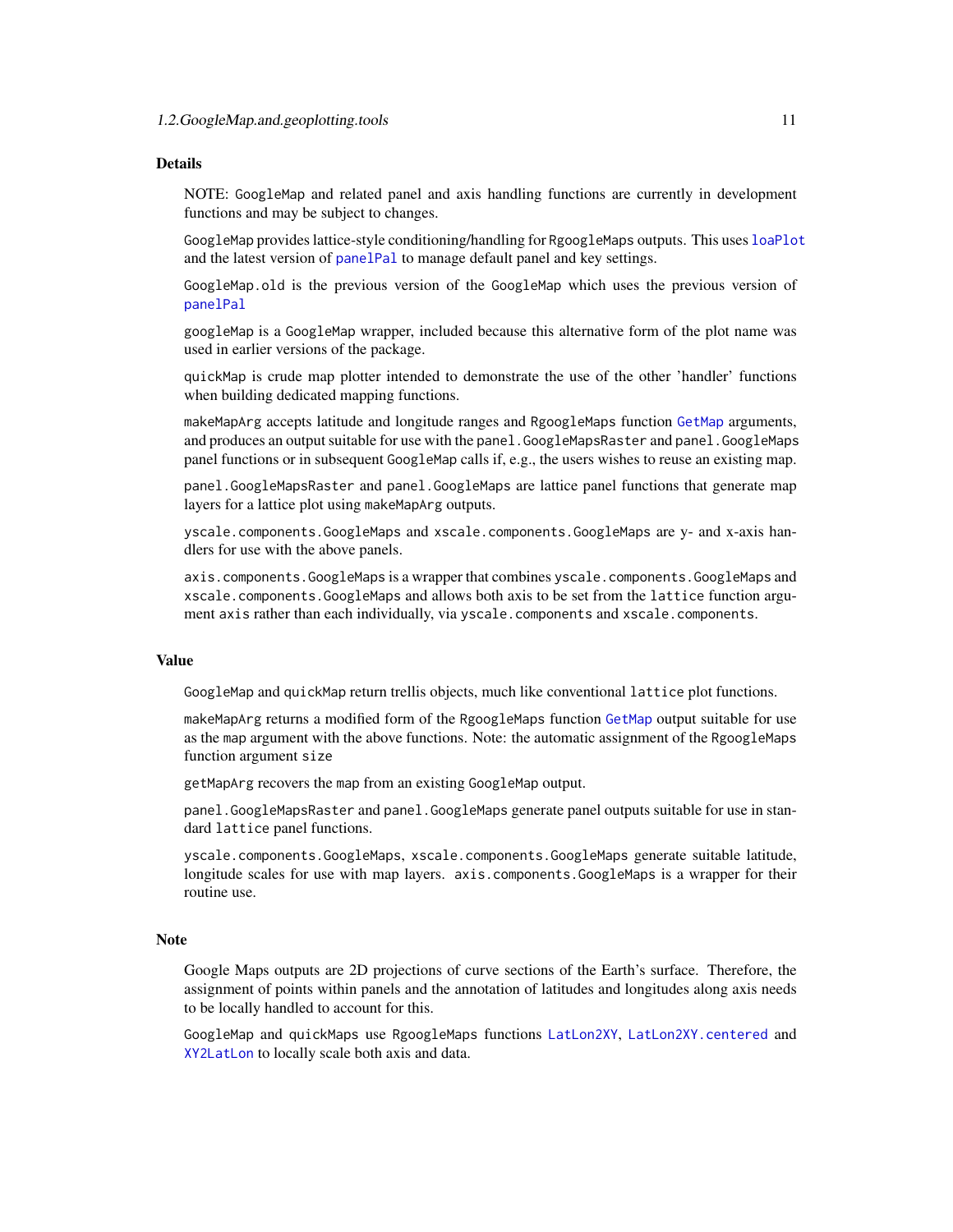Important: Users wanting to add data to these plots, e.g. using update or layers in latticeExtra, should first rescale the data. Likewise, users wanting to add maps to other plots will need to rescale plotted data to use these maps. See Example 1 below.

Important: The Google API returns a map panel larger than the data (latitude, longitude) range requested. However, it does this using a limited number of panel sizes. This means you may get back a map that is large than necessary. As xlim and ylim are passed to the API when they are called reseting these can produce similar effects (so you may not get exactly the map range you ask for! If you want to manually optimise the map ranges, the best option is currently to start with:

GoogleMap(..., size=c(640,640))

...and then reduce either or both of these values until you generate an appropriate map size.

#### Author(s)

Karl Ropkins

#### References

This function makes extensive use of code developed by others.

lattice: Sarkar, Deepayan (2008) Lattice: Multivariate Data Visualization with R. Springer, New York. ISBN 978-0-387-75968-5

RColorBrewer: Erich Neuwirth <erich.neuwirth@univie.ac.at> (2011). RColorBrewer: Color-Brewer palettes. R package version 1.0-5. http://CRAN.R-project.org/package=RColorBrewer

RgoogleMaps: Markus Loecher and Sense Networks (2011). RgoogleMaps: Overlays on Google map tiles in R. R package version 1.1.9.6. http://CRAN.R-project.org/package=RgoogleMaps

### See Also

In other packages, see

RgoogleMaps: [GetMap](#page-0-0); [LatLon2XY](#page-0-0); [LatLon2XY.centered](#page-0-0); and, [XY2LatLon](#page-0-0).

[lattice](#page-0-0): [xyplot](#page-0-0); [panel.xyplot](#page-0-0); and [panel.levelplot](#page-0-0).

### Examples

```
## Example 1
## quickMap code
## as example of third-party use of functions
quickMap <- function(lat, lon, show.data = FALSE, ...){
    #get map
   map <- makeMapArg(lat, lon, ...)
    #scale axis for map projection
    map.axis.comps <- axis.components.GoogleMaps(map)
   map.axis <- function(components, ...)
                   axis.default(components = map.axis.comps, ...)
```
<span id="page-11-0"></span>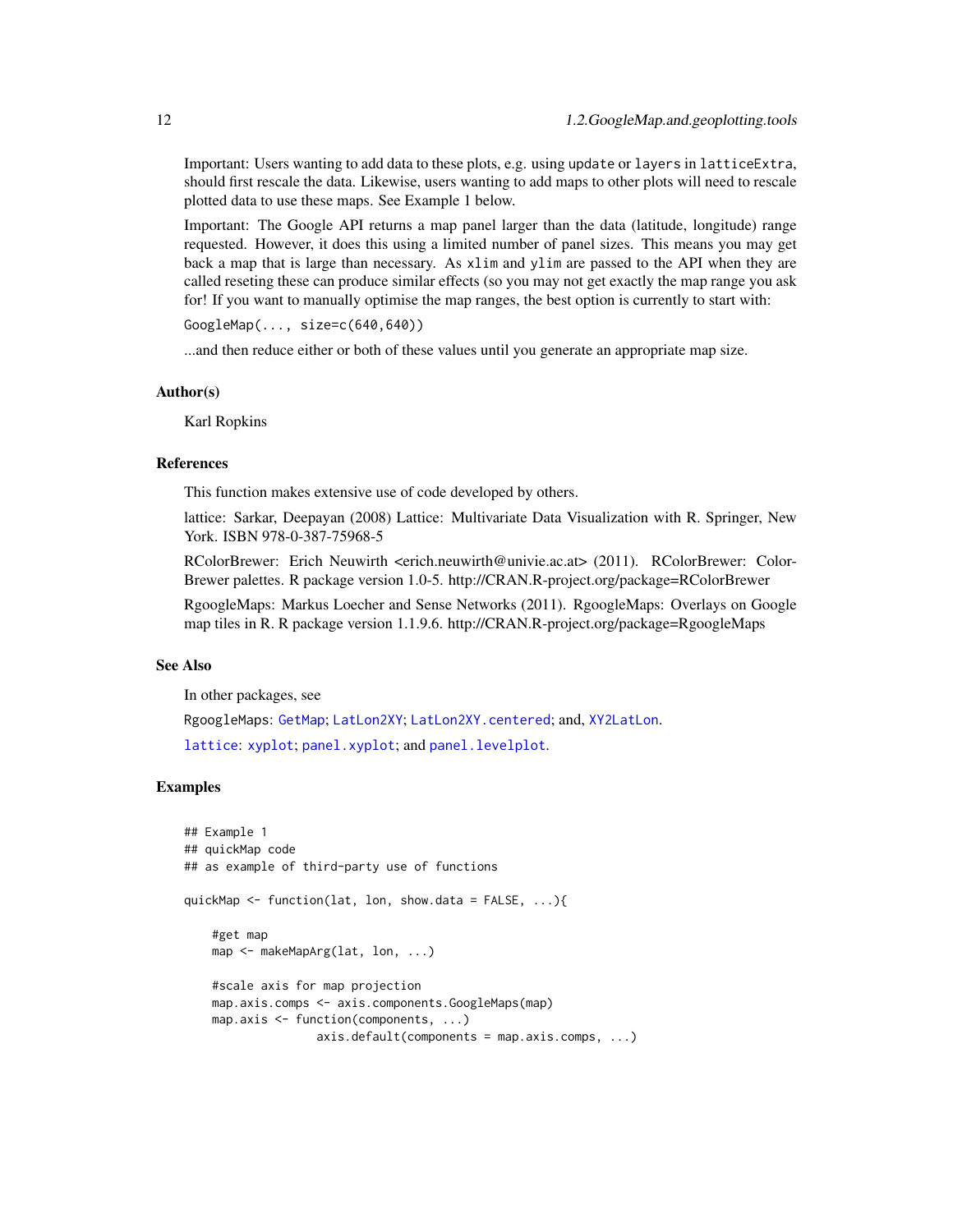```
#scale data for map projection
    #see ?Rgooglemaps:::LatLon2XY
    temp <- LatLon2XY.centered(map, lat, lon)
    lat <- temp$newY
   lon <- temp$newX
    #plot data on map
    xyplot(lat~lon,
          xlim = map$xlim, ylim = map$ylim,
          aspect = map$aspect,
          axis = map. axis,panel = function(...)(panel.GoogleMapsRaster(map)
               if(show.data)
                  panel.xyplot(...)
           }, ...)
}
## Example 2
## Off-line GoogleMap examples
# Use a subsample of lat.lon.meuse
temp <- lat.lon.meuse[sample(1:155, 15),]
GoogleMap(zinc~latitude*longitude, col.regions=c("grey", "darkred"),
          data=temp, map=roadmap.meuse)
GoogleMap(zinc~latitude*longitude, col.regions=c("grey", "darkred"),
          panel=panel.binPlot,
          data=temp, map=roadmap.meuse)
GoogleMap(cadmium*50+copper*10+lead*2+zinc~latitude*longitude,
          col.regions=c("grey", "darkred"),
          key.z.main="Concentrations", panel.zcases = TRUE,
          data=temp, map=roadmap.meuse)
GoogleMap(cadmium*50+copper*10+lead*2+zinc~latitude*longitude,
          col.regions=c("grey", "darkred"), panel=panel.zcasePiePlot,
          data=temp, map=roadmap.meuse)
# Note 1:
# Here, the map argument is supplied so example works off-line.
# If not supplied and R is on-line, GoogleMap will get map
# from the Google API. Repeat any of above without map argument
# when on-line. For example:
## Not run:
   GoogleMap(zinc~latitude*longitude, col.regions=c("grey", "darkred"),
             data=lat.lon.meuse)
## End(Not run)
# (The map will appear slightly different because non-default
# size and maptype settings were used to make roadmap.meuse. See
# ?roadmap.meuse for details.)
```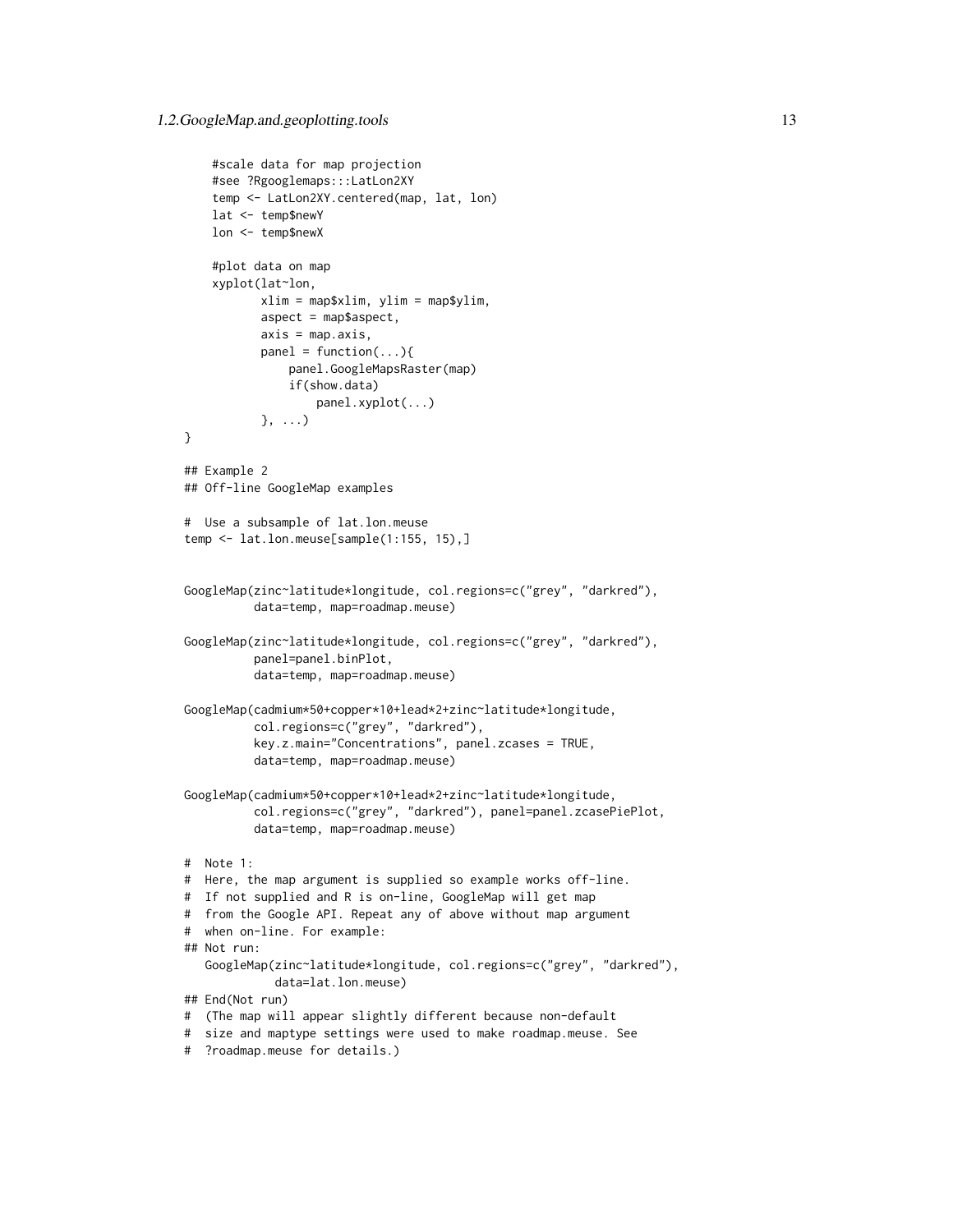# Note 2: # To make a map for use with panel.GoogleMaps or panel.GoogleMapsRaster # without plotting use makeMapArg(). To recover a map from a previously

# plotted loa GoogleMap use getMapArg().

1.3.trianglePlot *Triangle plots*

#### <span id="page-13-1"></span>Description

Triangle plot functions for Lattice.

### Usage

```
trianglePlot(x, data = NULL, ..., ref. <math>cols = TRUE</math>)#standard panels
panel.trianglePlot(x = NULL, y = NULL, a0 = NULL, b0 = NULL,c0 = NULL, ..., loa.settings = FALSE, plot = TRUE,
         process = TRUE)
panel.trianglePlotFrame(..., grid = NULL, axes = NULL)
panel.trianglePlotGrid(alim = NULL, blim = NULL, clim = NULL,
         ..., grid = TRUE, panel.scales = NULL)
panel.trianglePlotAxes(alim = NULL, blim = NULL, clim = NULL,
         ..., axes = TRUE, ticks=TRUE, annotation=TRUE,
         panel.scales = NULL)
#other panels
panel.triangleByGroupPolygon(x = NULL, y = NULL, a0 = NULL,
         b0 = NULL, c0 = NULL, ..., loa.settings = FALSE,
         plot = TRUE, process = TRUE)
panel.triangleKernelDensity(x = NULL, y = NULL, a0 = NULL,
         b0 = NULL, c0 = NULL, ..., loa.settings = FALSE,
         plot = TRUE, process = TRUE)panel.trianglesurfaceSmooth(x = NULL, y = NULL, z = NULL,a0 = NULL, b0 = NULL, c0 = NULL, ..., loa.settings = FALSE,
         plot = TRUE, process = TRUE)
#data handlers
triABC2XY(a, b = NULL, c = NULL, ..., force.abc = TRUE,if.na = "remove.row", if.neg = "remove.row",
         verbose = FALSE)
```
<span id="page-13-0"></span>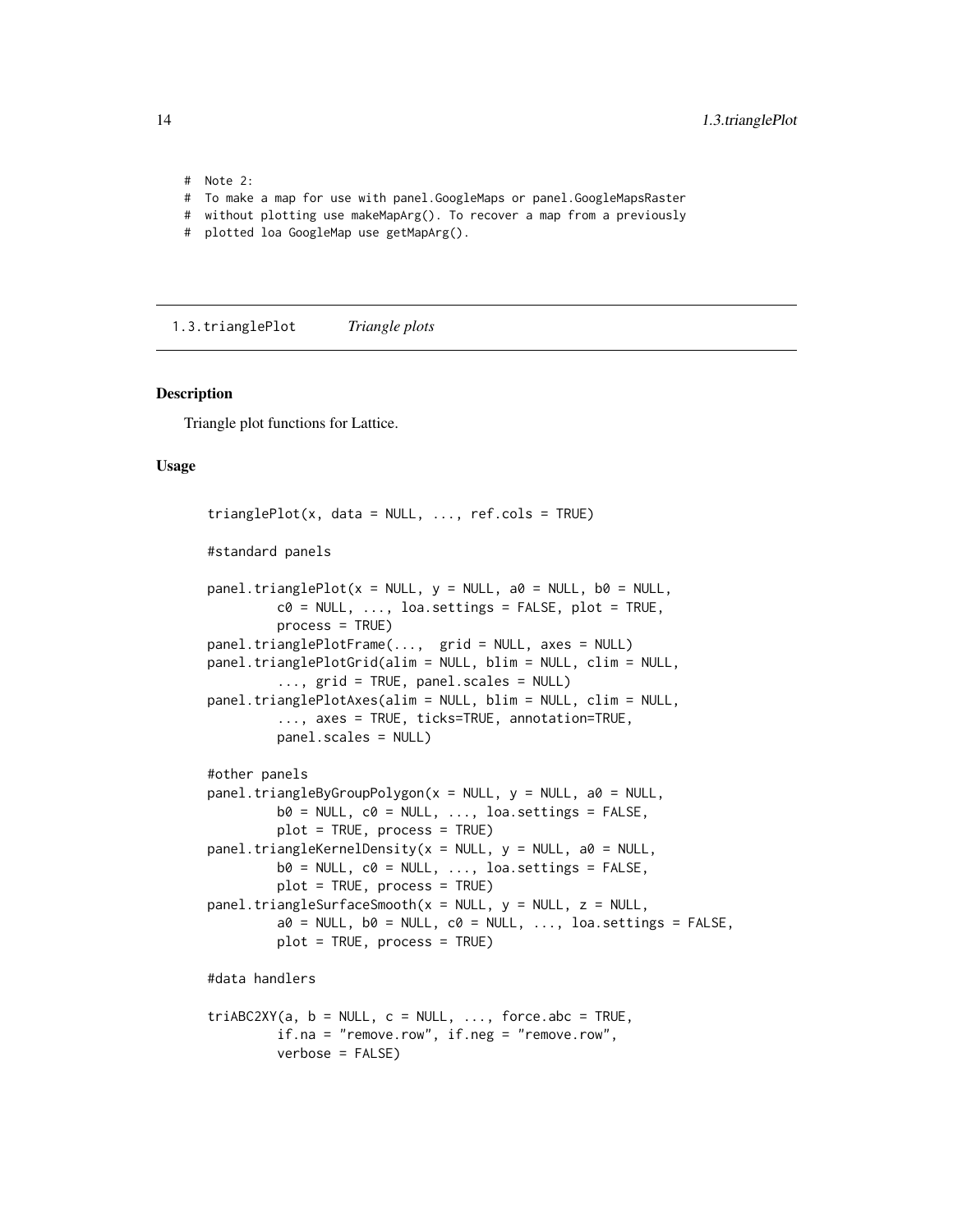### <span id="page-14-0"></span>1.3.trianglePlot 15

```
triXY2ABC(x, y = NULL, ..., force.xy = TRUE,verbose = FALSE)
triLimsReset(ans)
triABCSquareGrid(a, b = NULL, c = NULL, ..., n=100)
```
### Arguments

| x                             | For trianglePlot only, a formula in structure $z \sim a\theta + b\theta + c\theta$   cond.<br>The elements a0, b0 and c0, the inputs for the three axis on the triangle plot, are<br>required, while z and conditioning (cond) are optional. (For other functions, x<br>may be used as the pair to y. See y below.)                                                                                                                                                                                                                                                                           |
|-------------------------------|-----------------------------------------------------------------------------------------------------------------------------------------------------------------------------------------------------------------------------------------------------------------------------------------------------------------------------------------------------------------------------------------------------------------------------------------------------------------------------------------------------------------------------------------------------------------------------------------------|
| data                          | For trianglePlot only, if supplied, the assumed source of the elements of for-<br>mula x, typically a data. frame.                                                                                                                                                                                                                                                                                                                                                                                                                                                                            |
| .                             | Additional arguments.                                                                                                                                                                                                                                                                                                                                                                                                                                                                                                                                                                         |
| ref.cols                      | Either a logical to turn off/on grid color-coding or a vector of colors to be applied<br>to a0, b0 and c0 axes and grids. These are applied to the grid lines and axes tick<br>and annotation components. Some users, particularly those less familiar with<br>triangle plots, can find such color referencing helpful when analyzing such plots.<br>By default, the colorings are quite subtle, so users can see the effect if them look<br>for it but it does not take over the plot when it is not focused on. Finer control<br>can be achieved using axes, ticks, grid, etc. (See below). |
| y, a, a0, b, b0, c, c0, z     |                                                                                                                                                                                                                                                                                                                                                                                                                                                                                                                                                                                               |
|                               | (and x in relevant functions). a/a0, b/b0 and c/c0 are the three scales of the<br>triangle plot, and x and y are the equivalent 2-D projections. The arguments are<br>typically options in panel functions (panel functions), conversion functions<br>(triABC2XY and triXY2ABC) and the scaling function triLimsReset. z is the<br>z-case from the plot formula.                                                                                                                                                                                                                              |
| loa.settings, plot, process   |                                                                                                                                                                                                                                                                                                                                                                                                                                                                                                                                                                                               |
|                               | loaPlot arguments used to manage panelPal activity.                                                                                                                                                                                                                                                                                                                                                                                                                                                                                                                                           |
| grid, axes, ticks, annotation |                                                                                                                                                                                                                                                                                                                                                                                                                                                                                                                                                                                               |
|                               | User-resets for the axes, grid, tick and annotation elements of the plots. These<br>can be NULL or FALSE to turn off, TRUE to show, a vector (in which case they<br>are assumed to be color assignments) or a list of standard plot parameters, e.g.<br>col, 1ty, 1wd, etc. for color, line type and line thickness, etc. Plot parameter<br>assignments are applied to all axes unless specific axes are identified. For ex-<br>ample, trianglePlot calls including $grid,col = 2$ make all axes red, while<br>calls including $grid.a0.col = 2 only recolor the first (a0) axis.$            |
| alim, blim, clim              |                                                                                                                                                                                                                                                                                                                                                                                                                                                                                                                                                                                               |
|                               | Delimiters for a, b and c scales, equivalent to xlim and ylim in conventional<br>plots, but less flexible. See Details below for more information.                                                                                                                                                                                                                                                                                                                                                                                                                                            |
| panel.scales                  | A local argument, typically a list, that controls the appearance of the a0/b0/c0<br>axes. This is roughly equivalent to the scales argument used by conventional<br>lattice plots to handle x and y axis, but intended for non-standard scales, such<br>as the triangle axes used here. It can be set directly or used in combination<br>with the local scale(s) handler function local ScalesHandler to override/hijack<br>standard scales operations. (See note below).                                                                                                                     |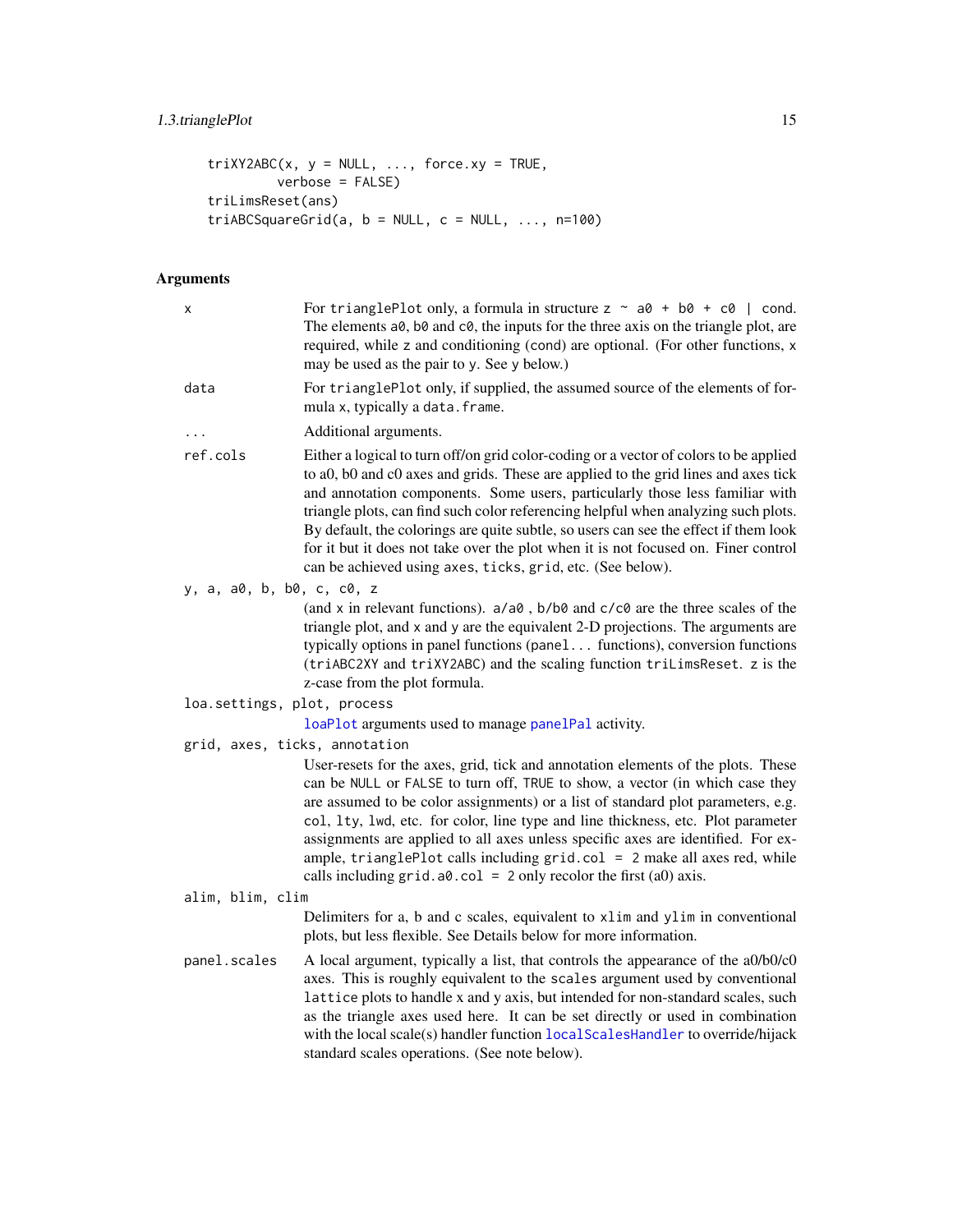<span id="page-15-0"></span>

| force.abc, force.xy |                                                                                                                                                                                                                                                                                                                                                                                                                       |
|---------------------|-----------------------------------------------------------------------------------------------------------------------------------------------------------------------------------------------------------------------------------------------------------------------------------------------------------------------------------------------------------------------------------------------------------------------|
|                     | Logicals. If a list or data.frame is supplied to triABC2XY or triXY2ABC as a<br>source or a/b/c or x/y respectively should appropriately named elements be used<br>regardless of order? See Note below.                                                                                                                                                                                                               |
| if.na               | Character. Handling method to be used if NAs are present. The default option<br>'remove.row' replaces all enteries in the same row with NAs. (Note: this is<br>different from na. omit which would remove the whole row. Here, the row is<br>retained as NAs to maintain indices for conditioning.) Other options currently<br>include: 'make.zero' to replace the NA with 0; and 'keep.as.is' to leave<br>unchanged. |
| if.neg              | Character. Like if. na but for negative values: 'remove.row' to replace all en-<br>teries in the same row with NAs; 'make.zero' to replace all negative values with<br>0; 'rescale.col' recales any column (i.e., a, b or c) that contains a negative<br>from zero by subtracting the minimum.                                                                                                                        |
| verbose             | Logical, default FALSE. Should a full output be returned? The alternative FALSE<br>generates a minimal report.                                                                                                                                                                                                                                                                                                        |
| ans                 | For triLimsReset only, a trellis ouput, e.g. a lattice plot, to be scaled and<br>plotted based on the assumption that it is a trianglePlot.                                                                                                                                                                                                                                                                           |
| n                   | For triABCSquareGrid only, number of points to divide each axes by when<br>generating the data grid.                                                                                                                                                                                                                                                                                                                  |

### Details

trianglePlot generates a triangle plot using the lattice framework.

panel.trianglePlot... functions handle the appearance of triangle plot outputs.

panel.trianglePlot, which is assigned as the default panel manages both the data layer of the plot and the plot frame (axes, grid, annotation, etc).

panel.trianglePlotAxes and panel.trianglePlotGrid generate axes and grid componets of the plot, and panel.trianglePlotFrame is a wrapper for these. The data layer, which by default is panel.loaPlot, can be accessed separately using the data.panel argument.

triangleKernelDensity generates a kernel density surface for supplied a0, b0 and c0 cases.

triangleSurfaceSmooth generates a smoothed surface for supplied a0, b0, c0 and z cases.

triABC2XY converts supplied  $(a, b, c)$  coordinates to an  $(x, y)$  scale suitable for use with triangle plot functions.

 $triXY2ABC$  converts supplied  $(x,y)$  coordinates from triangle plots to the associated proportional (a, b, c) scale.

There are various options for range limiting with triABC2XY, triXY2ABC, and therefore triangle plots. Firstly, limits can be set individually with alim, blim and clim, much like with xlim and ylim for conventional plots. However, they can also be set at once using lims, as in e.g. lims  $= c(0, 1)$  to set all axes to full ranges, or on the basis of minimum and maximum cut-offs using abc.mins and abc.maxs, respectively.

trianglePlot uses [localScalesHandler](#page-40-1) to override normal lattice handling of scales. This allows parameters for axes other than  $'x'$  and  $'y'$  to be passed via the scales argument for axis generation within the plot panel itself. The function does this by recovering the information for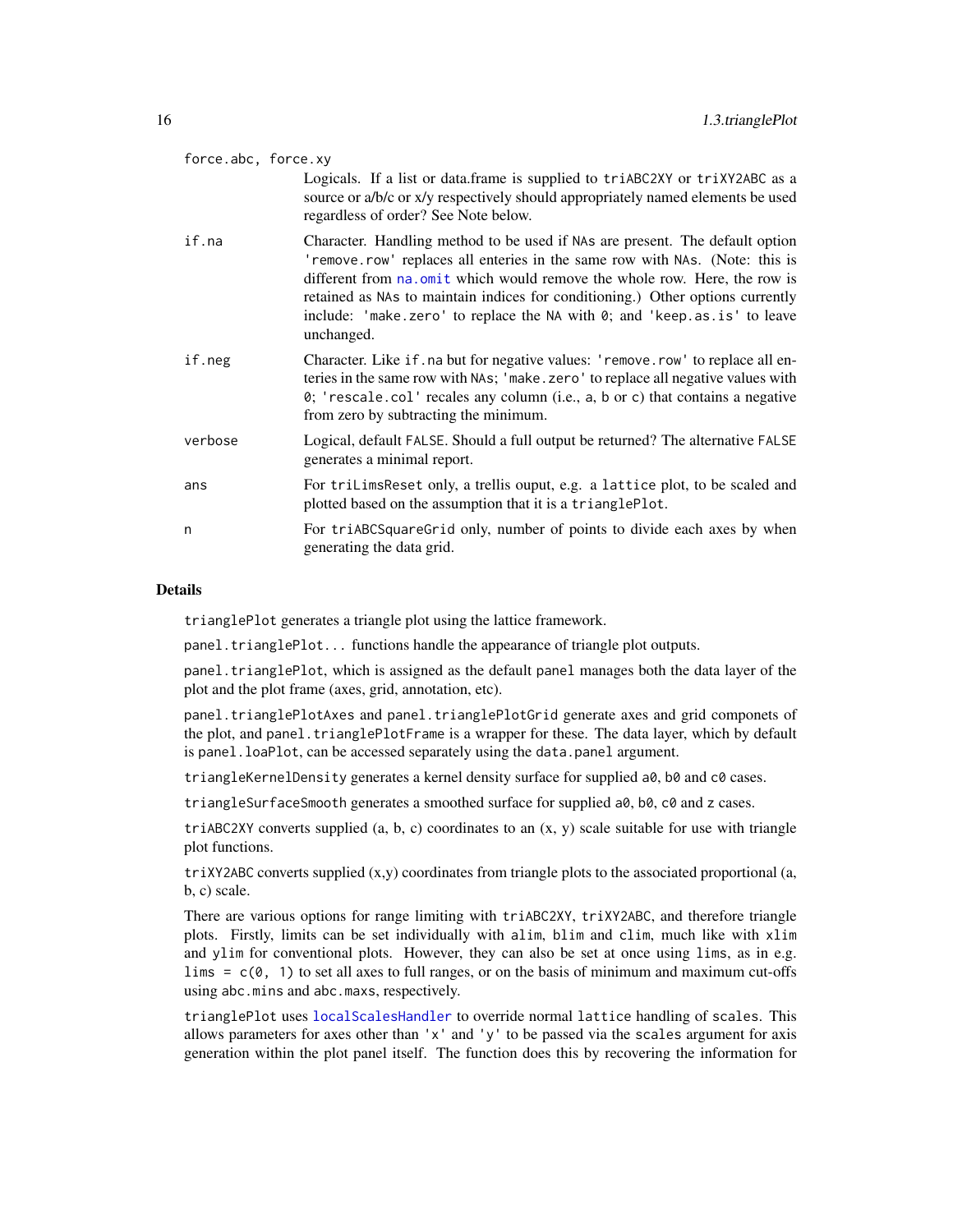#### <span id="page-16-0"></span>1.3.trianglePlot 17

each of the local axes (here a0, b0 and c0) from scales, and passing this on to the plot as the argument panel.scales which can then be evaluated by an appropriate panel... function like panel.trianglePlotAxes. At the same time it also resets scales to stop the standard axes being generated. The intention here is two-fold. Firstly, to provide plot users with an axes control mechanism like the standard scales control of x and y that they already know. And, secondly, to provide developers with a simple framework for the quick addition of non-standard axes or scales. See [localScalesHandler](#page-40-1) and panel. localScale for further details.

trianglePlot uses [getPlotArgs](#page-51-1) to manage lattice defaults and plot developer and user resets for the different plot components (axes, ticks, grid, annotation). As with localScalesHandler, the intention here is to provide more routine access to higher level plot control.

#### Value

trianglePlot returns trellis objects, much like conventional lattice plot functions.

panel.trianglePlot... functions are intended for use within a trianglePlot function call.

triABC2XY returns a list containing the named components x and y, which are the 2-D  $(x,y)$  transformations of supplied (a,b,c) trianglePlot elements.

 $triXY2ABC$  returns a list containing the named components a, b and c, which are the  $(a,b,c)$  triangle plot coordinates associated with supplied 2-D  $(x, y)$  that trianglePlot would generate.

resetTriLims returns a supplied trellis object, rescaled based on the assumption that it is a triangle plot.

#### **Note**

#### General:

With triangle plots, the (a0, b0, c0) scales are proportional. So regardless of the absolute sizes of a coordinate set  $(a,b,c)$ , values are plotted and handled as proportions, i.e.  $a/(a+b+c)$ ,  $b/(a+b+c)$ and  $c/(a+b+c)$ , respectively. This means that absolute values of a, b and c are lost when points are plotted on these axes. So, the function triXY2ABC returns the relative proportions of a, b and c, not the absolute amounts, when translating a 2-D  $(x,y)$  coordinates into the associated  $(a, b, c)$ coordinates.

Development:

This is an in-development plot, and 'best handling' strategies have not been decided for several elements. So, future versions of these functions may differ significantly from the current version.

#### In particular:

Current axes assignments, e.g.  $(a, b, c)$  versus  $(a0, b0, c0)$ , etc., have not be finalised. So, these may change in future versions of the function.

Currently, trianglePlot scale adjustment options have been limited. Options under evaluation include: (1) by alim, blim, clim setting, equivalent to xlim and ylim, (2) by lims to set all axes ranges the same, and (3) by maxs to setting all axes range maximums and mins to set all axes range minimums, etc.

These options are currently only avialable via the data converters.

One of the issues here is that the axes ranges are all inter-linked. The range of one axes is a function of the other two axes ranges. So, setting these can generate contradictions. For example, lims=c( $\theta$ , $\theta$ .1) should in theory set all ranges to (0, 0.1). But, the triangle  $a = b = c = c(\theta, \theta.1)$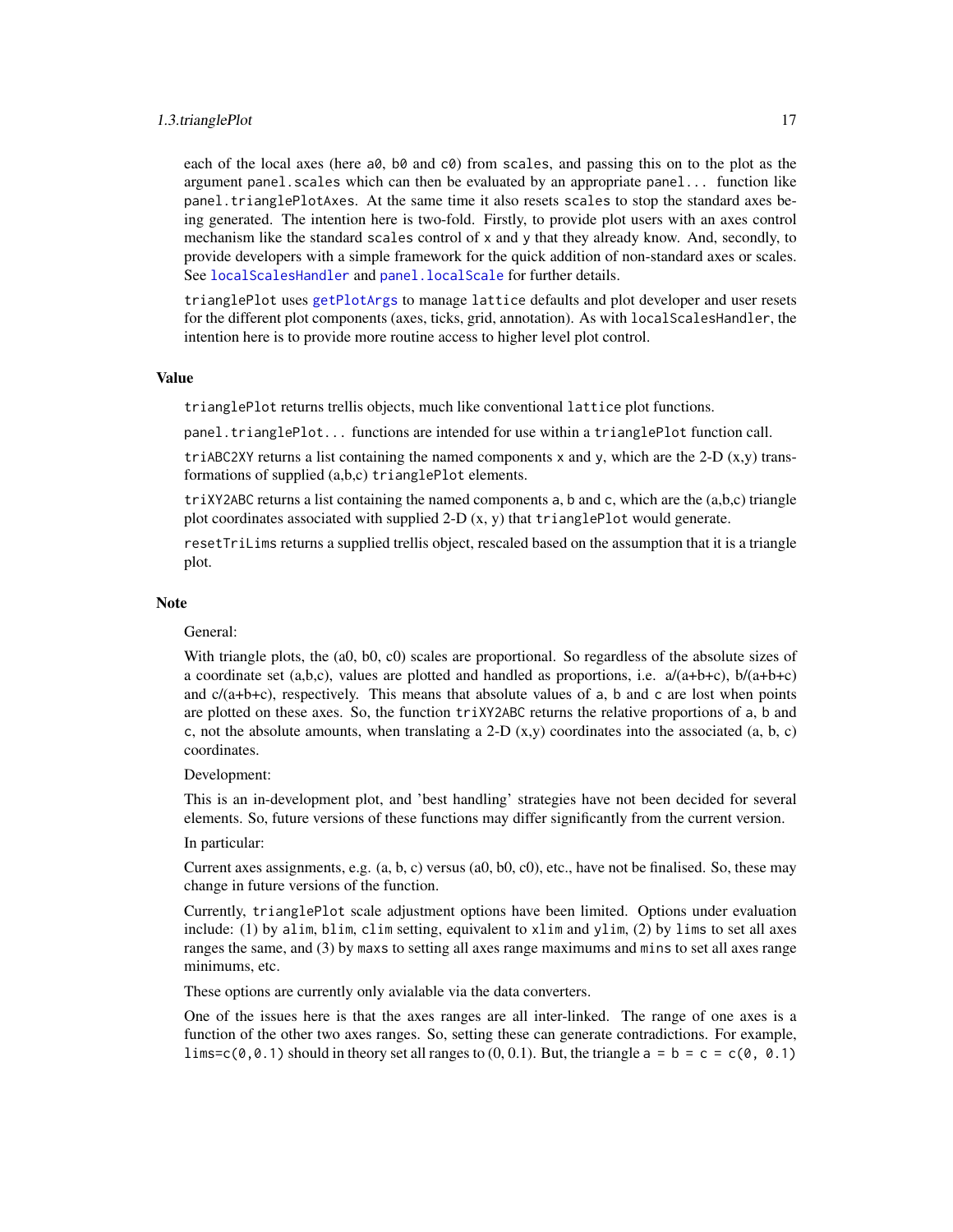cannot exist. Therefore, the plot would attempt to recover the extended range that includes all the requested ranges (a =  $c(0, 0.1)$ , b =  $c(0, 0.1)$  and c =  $c(0, 0.1)$ ), which in this case is the full range:  $a = b = c = c(0, 1)$ . Suggestions on this topic are very welcome.

trianglePlot:

As part of the loa version 0.2.19 update, trianglePlot was rewritten to run with the most recent version of [panelPal](#page-34-1) function. This means all plot functions in loa now use the most recent version of [panelPal](#page-34-1).

This update should provide improved plot handling similar to recent versions of [loaPlot](#page-3-1) and [GoogleMap](#page-7-1) functions which both already (from versions 0.2.0 onwards) use the latest version of panelPal.

panel.trianglePlotAxes:

Code currently in revision. Please handle with care.

triABC2XY, triABCSquareGrid:

Code currently in revision. Please handle with care.

#### Author(s)

Karl Ropkins

#### References

These function makes extensive use of code developed by others.

Currently, several triangle plotting methods are under evaluation for use within this package. These are:

The tri-plot method of Graham and Mudgley:

Graham, David J. and Mudgley, Nicholas, G. Graphical representation of particle shape using triangular diagrams: An Excel spreadsheet method. Earth Surface Processes and Landforms, 25, 1473-1477, 2000.

The triangle.param method of Chessel (as coded in R package 'ade4')

Dray, S. and Dufour, A.B.(2007). The ade4 package: implementing the duality diagram for ecologists. Journal of Statistical, Software. 22(4): 1-20.

Chessel, D. and Dufour, A.B. and Thioulouse, J. (2004). The ade4 package - I - One-table methods. R News. 4: 5-10.

Dray, S. and Dufour, A.B. and Chessel, D. (2007). The ade4 package-II: Two-table and K-table methods. R News. 7(2): 47-52.

And the trilinear plot of Allen as reported by Zhu:

Zhu, M. (2008). How to draw a trilinear Plot. Statistical Computing & Graphics, 19(1), June, 2008.

In this version of the package tri-plot methods are used for the triABC2XY and triXY2ABC transforms and a modification triangle.param methods is used to calculate suitable values for alim, blim and clim.

As elsewhere, the use of lattice is also gratefully acknowledged:

lattice: Sarkar, Deepayan (2008). Lattice: Multivariate Data Visualization with R. Springer, New York. ISBN 978-0-387-75968-5

<span id="page-17-0"></span>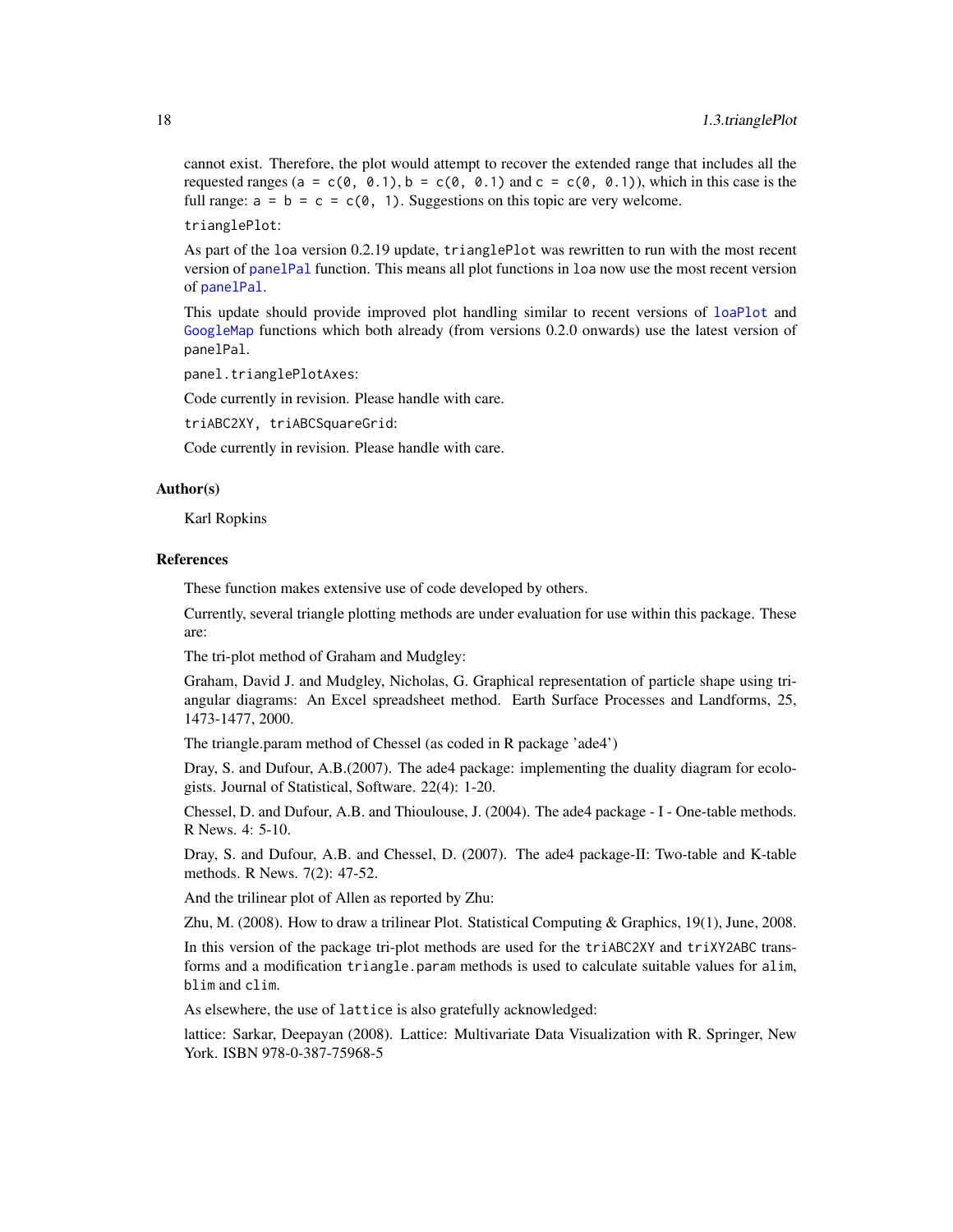### <span id="page-18-0"></span>1.3.trianglePlot 19

### See Also

In loa: For in-panel axis/scale generation, see [loaPlot](#page-3-1), [panelPal](#page-34-1), [localScalesHandler](#page-40-1) and [panel.localScale](#page-40-1).

In other packages: [xyplot](#page-0-0) in [lattice](#page-0-0).

### Examples

```
## Example 1
## Basic triangle plot usage
trianglePlot(cadmium~copper+lead+zinc|lime,
             data=lat.lon.meuse)
# Notes:
# Formula structure z \sim a\theta + b\theta + c\theta |cond, where a0, b0 and
# c0 are the three axes of the triangle plot
# Data (and groups) assignment like in standard lattice plots.
# By default z is linked to col and cex.
# Unless overridden by user inputs or group or zcase setting.
# Plot handling is similar to loaPlot
# (So, see ?loaPlot and ?panelPal for further details.)
# Formula variations:
# basic triangle plot without z values assignment
# trianglePlot(~a0+b0+c0, ...)
# ... with z values set
# trianglePlot(z~a0+b0+c0, ...)
# ... with grouping
# trianglePlot(z~a0+b0+c0, groups=grps, ...)
## Example 2
## Basic frame (axes, grid, tick, annotation) management
  trianglePlot(~1+1+1, type="n",
               grid.alpha = 0.2,
               ticks.alpha = 0.2) ## grid and tick alpha reset
# notes:
# Here, grid and ticks arguments are used to remove or modify these
# elements of the plot frame individually.
# Setting can be management in list form like in normal lattice or
# in a loa shorthand where e.g. the argument grid.a0.lty = 1 is equivalent
# to grid = list(a\emptyset = list(lty = 1))
# (So, quicker if you are only changing a small number of elements.)
```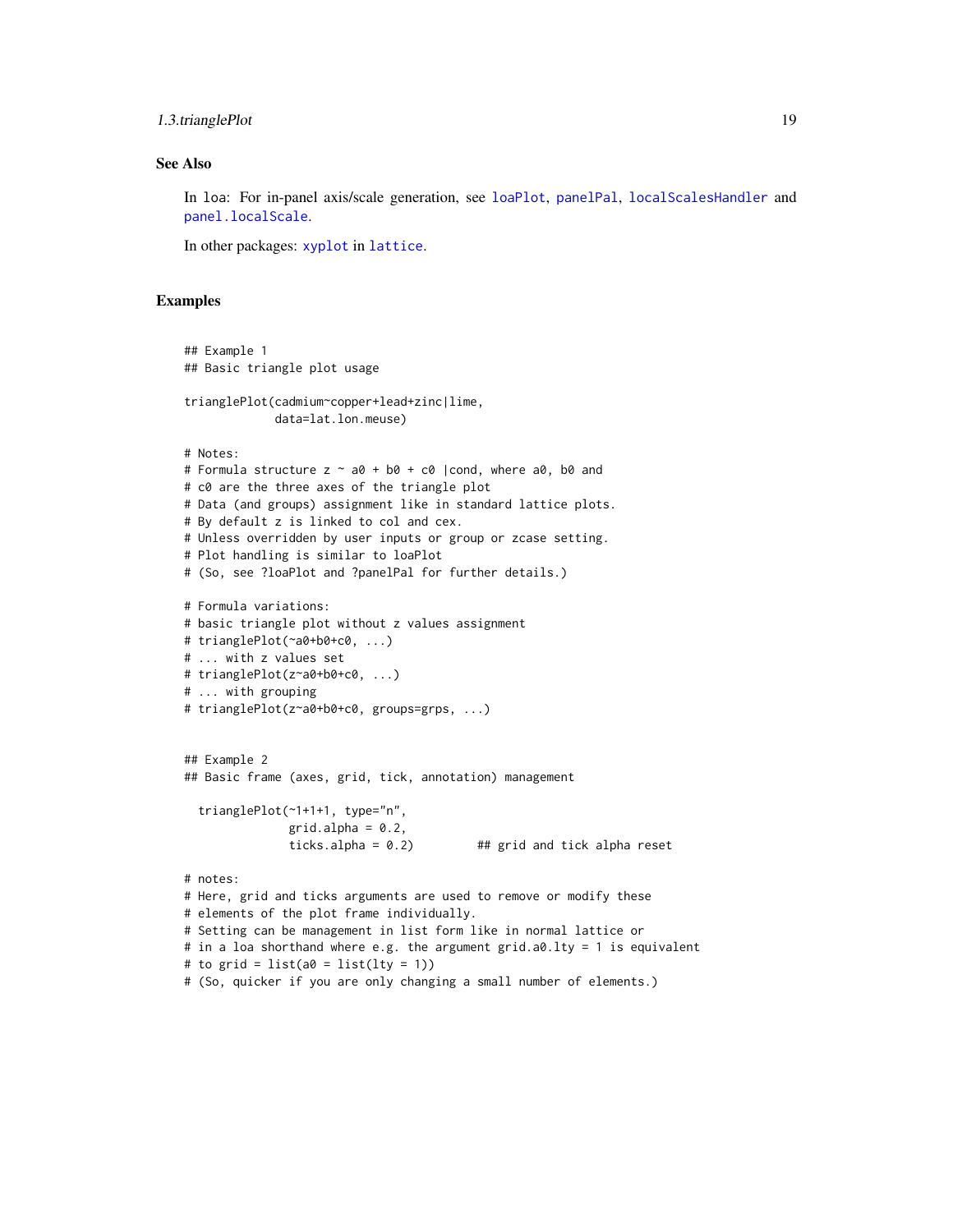<span id="page-19-0"></span>1.4.stackPlot *Stack plots*

### <span id="page-19-1"></span>Description

Stack plot functions for Lattice.

### Usage

```
stackPlot(x, data = NULL, ...)#standard panels
panel.stackPlot(..., process=TRUE, plot=TRUE,
         loa.settings = FALSE)
#data handlers
##currently not exported
```
#### Arguments

| x         | For stackPlot only, a formula of general structure $y1 + y2 \sim x$   cond, etc.<br>The elements y1, y2, etc are stacked on the y-axis, and plotted against x. Both<br>are required. |
|-----------|--------------------------------------------------------------------------------------------------------------------------------------------------------------------------------------|
| data      | For stackPlot only, if supplied, the assumed source of the elements of formula<br>x, typically a data. frame.                                                                        |
| $\ddotsc$ | Additional arguments.                                                                                                                                                                |
|           | loa.settings, plot, process                                                                                                                                                          |
|           | loaPlot arguments used to manage panelPal activity.                                                                                                                                  |

#### Details

stackPlot generates a stack plot using the lattice framework.

panel.stackPlot handles the appearance of triangle plot outputs.

### Value

stackPlot returns trellis objects, much like conventional lattice plot functions. panel.stackPlot is intended for use within a trianglePlot function call.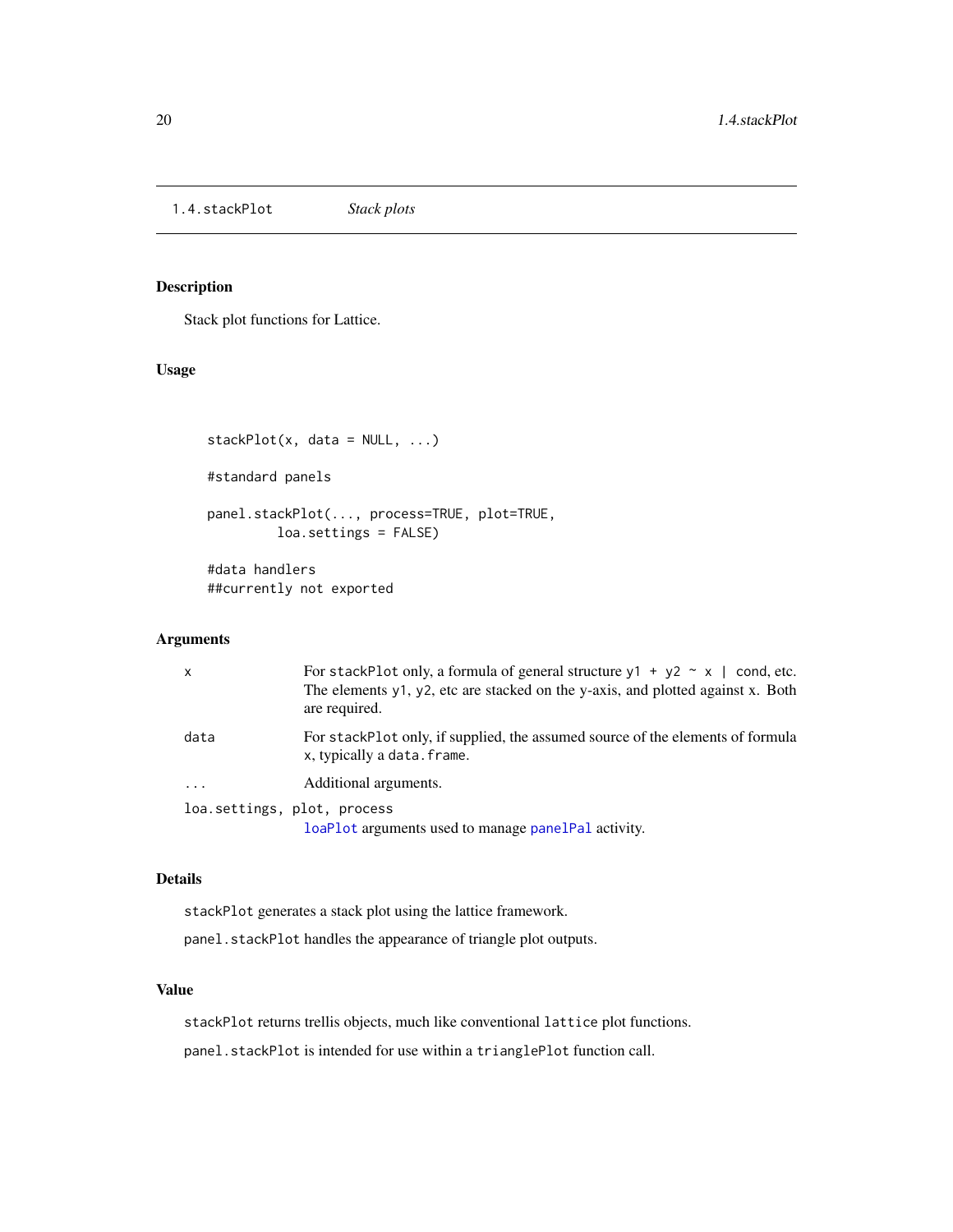#### <span id="page-20-0"></span>1.4.stackPlot 21

#### **Note**

Development:

This is an in-development plot, and 'best handling' strategies have not been decided for several elements. So, future versions of these functions may differ significantly from the current version.

In particular:

stackPlot:

The stackPlot argument x may include conditioning in the form  $y \sim x$  | cond. However, exact handling is has not been defined, so may subject to change.

To generate the stacks, stackPlot resets y values by applying  $y - min(y)$  to each layer and then stacks them. It also generates a second element y0 of asociated baselines. This is then used in the form  $x = c(x, rev(x)), y = c(y, rev(y0))$  with panel.polygon to generate the stack layers. panel.stackPlot:

Code currently in revision. Please handle with care.

#### Author(s)

Karl Ropkins

### References

These function makes extensive use of code developed by others.

As elsewhere, the use of lattice is also gratefully acknowledged:

lattice: Sarkar, Deepayan (2008). Lattice: Multivariate Data Visualization with R. Springer, New York. ISBN 978-0-387-75968-5

### See Also

In loa: [loaPlot](#page-3-1) and [panelPal](#page-34-1).

In other packages: [xyplot](#page-0-0) and [panel.polygon](#page-0-0) in [lattice](#page-0-0).

### Examples

```
## Example 1
## Basic stack plot usage
## Not run:
 stackPlot(lead~dist.m, data=lat.lon.meuse)
 stackPlot(cadmium+copper+lead+zinc~dist.m, data=lat.lon.meuse)
## End(Not run)
```
stackPlot(cadmium\*40+copper\*5+lead+zinc~dist.m, data=lat.lon.meuse)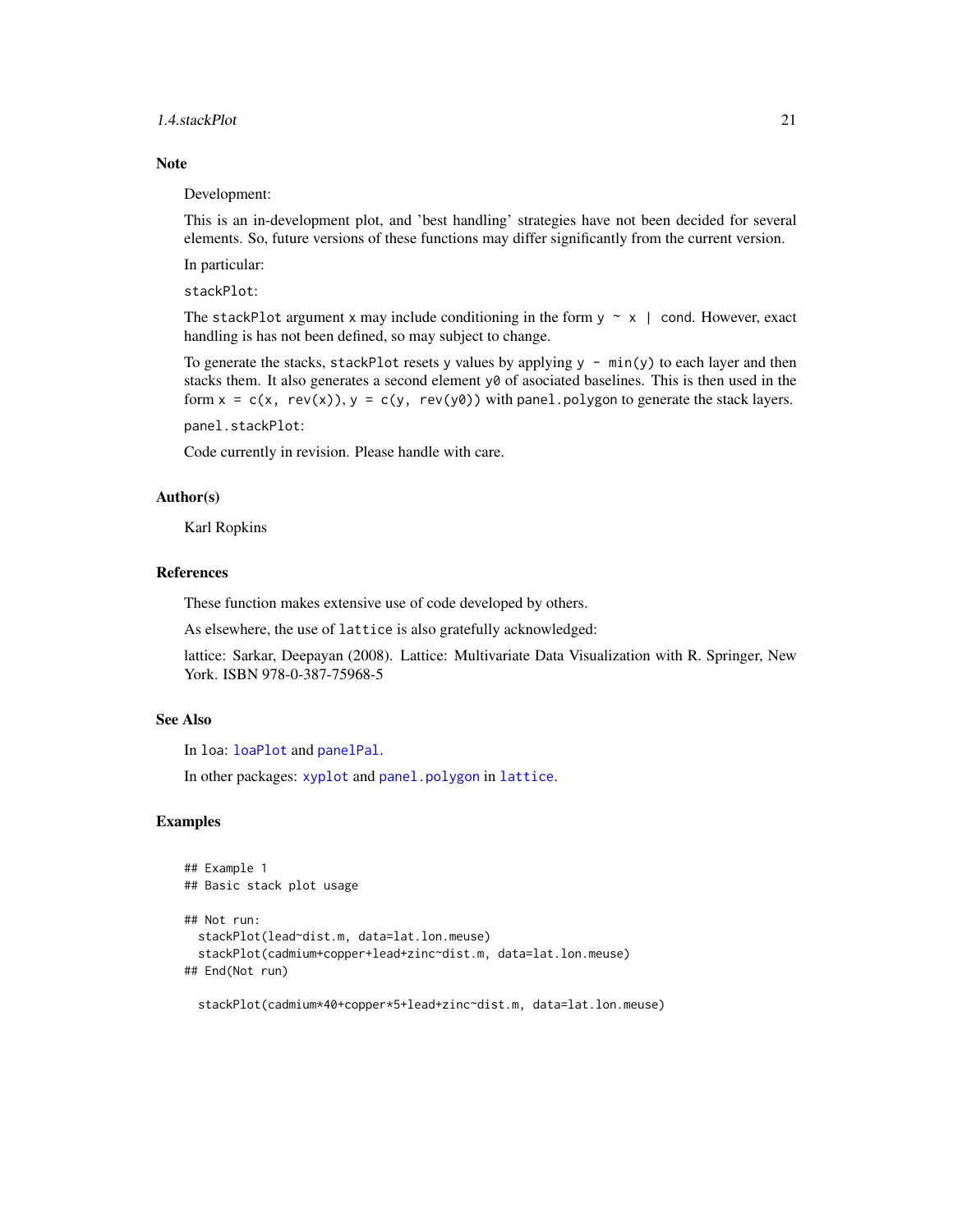<span id="page-21-0"></span>1.5.loaBarPlot *loaBarPlot*

### <span id="page-21-1"></span>Description

Bar plot variation using for Student Project.

### Usage

loaBarPlot(x, y=NULL, groups=NULL, cond=NULL, data=NULL, ..., drop.nas=TRUE, stat=NULL)

### Arguments

| $\mathsf{x}$ | Either the x case for the bar plot or a plot formula. If the x case, typically a<br>vector of factor or grouping terms, used to assign x positions in bar plot. If a<br>plot formula, a plot description in the format $y$ ~x cond, where x is a factor or<br>grouping term and y and cond are optional. |
|--------------|----------------------------------------------------------------------------------------------------------------------------------------------------------------------------------------------------------------------------------------------------------------------------------------------------------|
| y            | (Optional) The y case for the bar plot, typically a vector of numeric terms, used<br>with stat when calculating summary information for bar plots.                                                                                                                                                       |
| groups, cond | (Optional) The group case for the bar plot, typically a vector of factor or group-<br>ing terms.                                                                                                                                                                                                         |
| data         | (Optional) if supplied, the assumed source of the plot elements, x, y, groups<br>and cond, typically a data. frame.                                                                                                                                                                                      |
| $\ddotsc$    | Additional arguments, passed on to lattice function.                                                                                                                                                                                                                                                     |
| drop.nas     | Option to drop NAs before plotting results, default TRUE.                                                                                                                                                                                                                                                |
| stat         | If supplied, the function used to summarise y data after grouping by x, groups<br>and cond. By default, this counts x cases if y is not supplied, or calculates sum<br>of y values if these are supplied.                                                                                                |

### Details

loaBarPlot summarises supplied plot data and generates a bar plot using the lattice framework.

### Value

loaBarPlot returns trellis objects, much like conventional lattice plot functions.

### Note

Development:

This is an in-development plot, and 'best handling' strategies have not been decided for several elements. So, future versions of these functions may differ significantly from the current version.

In particular:

loaBarPlot: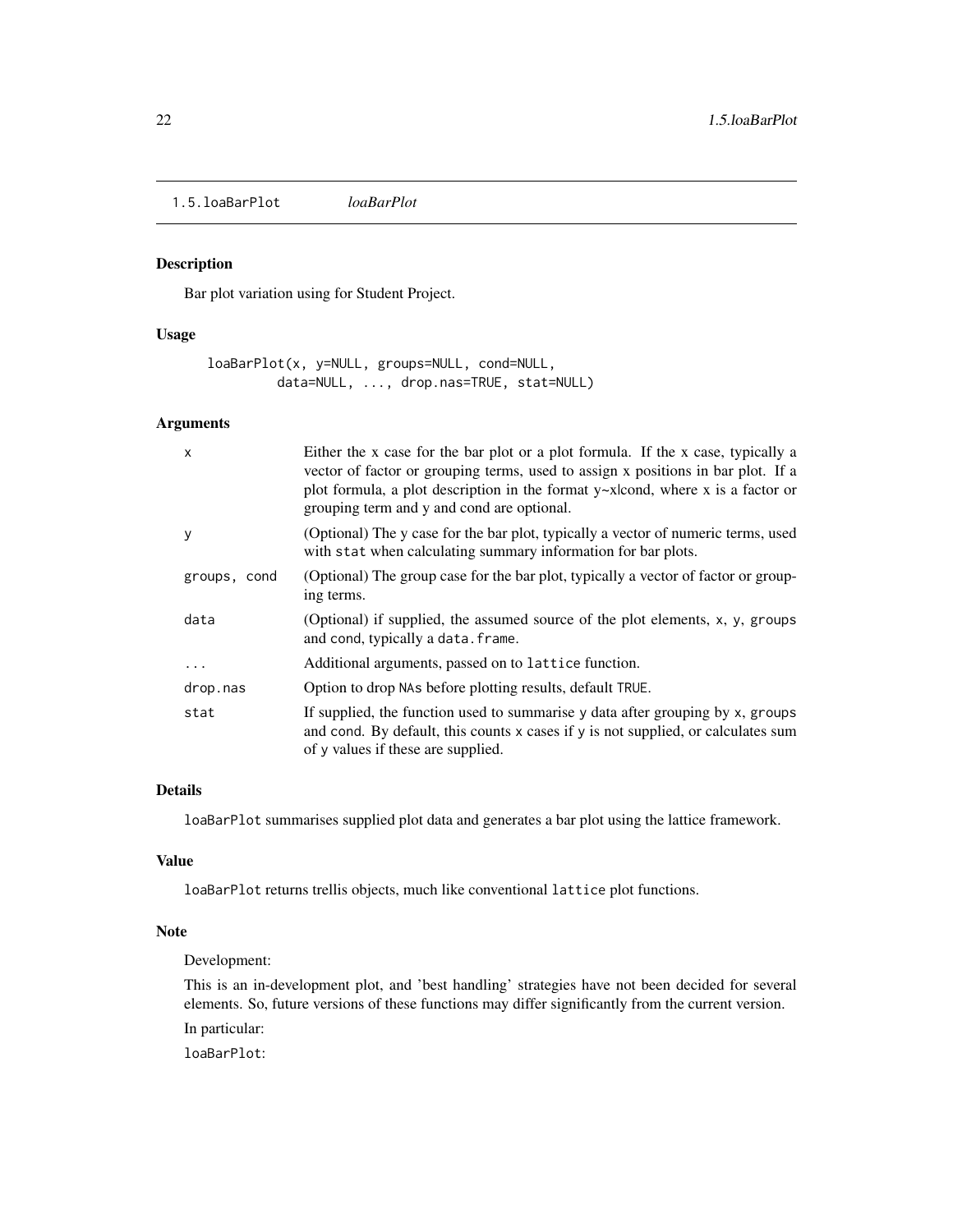### <span id="page-22-0"></span>2.1.specialist.panels 23

This is for student project, may not be staying.

Code currently in revision. Please handle with care.

### Author(s)

Karl Ropkins

### References

These function makes extensive use of code developed by others.

As elsewhere, the use of lattice is also gratefully acknowledged:

lattice: Sarkar, Deepayan (2008). Lattice: Multivariate Data Visualization with R. Springer, New York. ISBN 978-0-387-75968-5

### See Also

In loa: [listUpdate](#page-54-1) and [colHandler](#page-45-1).

In other packages: [barchart](#page-0-0) in [lattice](#page-0-0).

### Examples

```
## Example 1
## Basic bar plot usage
 loaBarPlot(Species, Sepal.Width, data=iris, stat=mean)
#or equivalent using formula
## Not run:
 loaBarPlot(Sepal.Width~Species, data=iris, stat=mean)
## End(Not run)
```
2.1.specialist.panels *Special panel functions 01*

#### <span id="page-22-1"></span>Description

Specialist panel functions for use with lattice and loa plots.

### Usage

```
panel. IoalevelPlot(x = NULL, y = NULL, z = NULL, ...loa.settings = FALSE)
```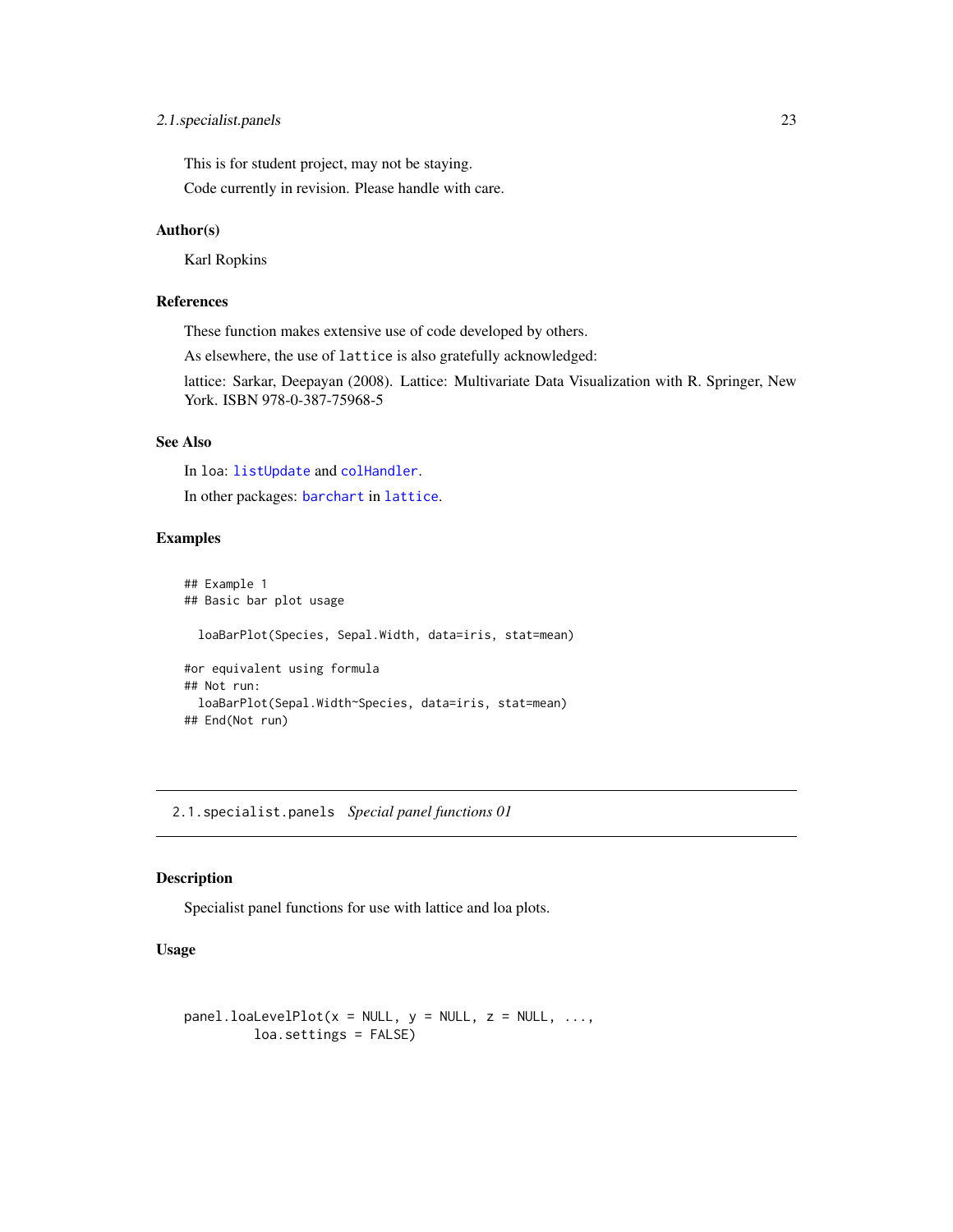```
panel.surfaceSmooth(x = NULL, y = NULL, z = NULL,breaks = 200, x.breaks = breaks, y.breaks = breaks,
         smooth.fun = NULL, too.far=0, ...,
         plot = TRUE, process = TRUE, loa.settings = FALSE)
panel.kernelDensity(x, y, z = NULL, \ldots, n = 20,
         local.wt = TRUE, kernel.fun = NULL, too.far = <math>0</math>,panel.range = TRUE, process = TRUE, plot = TRUE,
         loa.settings = FALSE)
panel.binPlot(x = NULL, y = NULL, z = NULL,breaks=20, x.breaks = breaks, y.breaks = breaks,
         x1=NULL, x2=NULL, y1=NULL, y2=NULL,
         statistic = mean, pad.grid = FALSE, ...,
         plot = TRUE, process = TRUE, loa.settings = FALSE)
```
#### Arguments

| x, y, z                     | lattice function arguments passed down to individual panels.                                                                                                                                                                                                                                                                      |
|-----------------------------|-----------------------------------------------------------------------------------------------------------------------------------------------------------------------------------------------------------------------------------------------------------------------------------------------------------------------------------|
| $\cdots$                    | Additional arguments, typically passed on. See below.                                                                                                                                                                                                                                                                             |
| loa.settings, process, plot |                                                                                                                                                                                                                                                                                                                                   |
|                             | For panel functions that intended to be handled using panelpal. loa. settings,<br>a logical indicating if the safe mode setting should be returned. process and<br>plot, logicals, indicating if the process and plot sections of the panel function<br>should be run. See below and panelPal help documents for further details. |
| breaks, x.breaks, y.breaks  |                                                                                                                                                                                                                                                                                                                                   |
|                             | (For panel. surfaceSmooth and panel.binPlot) How many break points to<br>introduce when smoothing a surface or binning data. breaks can be used to set<br>the same number of breaks on both axes, while x.breaks and y.breaks can be<br>used to set these separately.                                                             |
| smooth.fun                  | (For panel. surfaceSmooth) A function that can fit a surface estimate to $(x, y, z)$<br>data. See notes below for further details.                                                                                                                                                                                                |
| too.far                     | (For panel.surfaceSmooth and panel.kernelDensity) The distance from<br>original data at which to stop predicting surface values. See notes below for<br>further details.                                                                                                                                                          |
| n                           | (For panel.kernelDensity) the number of x and y cases to estimate when<br>estimating density.                                                                                                                                                                                                                                     |
| local.wt                    | (For panel.kernelDensity) A logical (default TRUE) indicating if kernel den-<br>sity estimates should be weighed relative to other groups, panels, etc.                                                                                                                                                                           |
| kernel.fun                  | (For panel. kernelDensity) A function that can estimate kernel densities.                                                                                                                                                                                                                                                         |
| panel.range                 | (For panel.kernelDensity) A logical (default FALSE) indicating if the kernel<br>density estimation data range should be forced to the full panel range. See Be-<br>low.                                                                                                                                                           |
|                             | x1, x2, y1, y2 (For panel.binPlot) Vectors giving the bin cell dimensions used when binning<br>x and y elements. Typically ignored and calculated within the plot call.                                                                                                                                                           |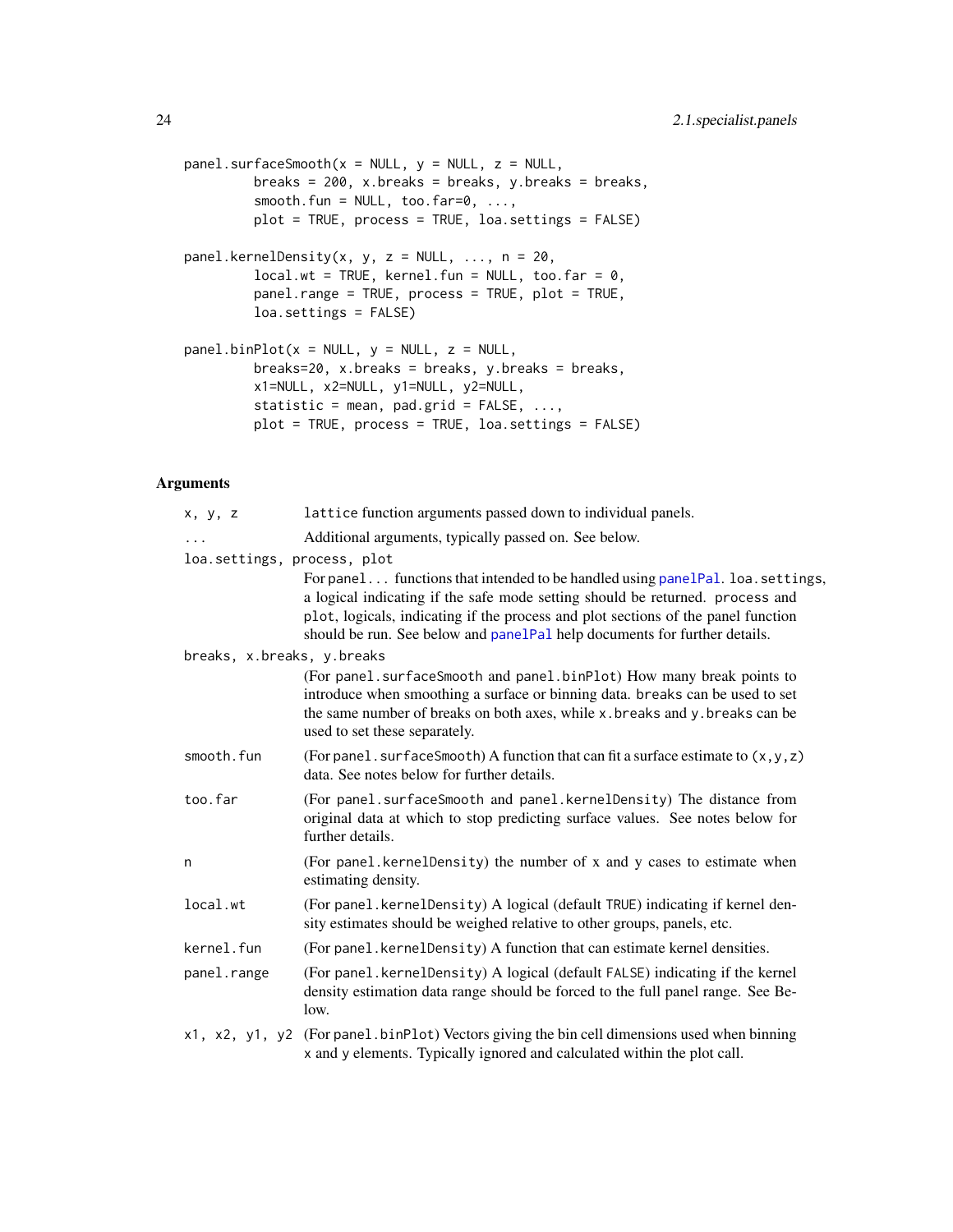<span id="page-24-0"></span>

| statistic | (For panel, binPlot) the function to use when calculating z values for each set                                                   |
|-----------|-----------------------------------------------------------------------------------------------------------------------------------|
|           | of binned. By default, this is mean. So, if a z element is supplied in the plot call,                                             |
|           | the data is binned according to x and y values, and the mean of z values within                                                   |
|           | each bin reported/plotted. If z is not supplied, statistic is reset to length to                                                  |
|           | generate a frequency plot and a warning generated.                                                                                |
| pad.grid  | For panel binPlot, Logical, should empty bins be reported? If TRUE, they are<br>reported as NAs; if FALSE, they are not reported. |

#### Details

panel.loaLevelPlot is intended for plot data structured for use with the [lattice](#page-0-0) function [levelplot](#page-0-0), e.g. regularised (x,y,z) or a matrix:

```
loaPlot(..., panel = panel.loaLevelPlot)
levelplot(...) #in lattice
```
Other specialist panel... functions can be used with the [lattice](#page-0-0) function  $xyplot$ :

```
xyplot(..., panel = panel.kernelDensity)
xyplot(..., n = 50, panel = panel.kernelDensity)xyplot(..., panel = function(...) panel.kernelDensity(..., n = 50))#etc
```
However, they are intended for use with loa plots that incorporate [panelPal](#page-34-1). This combination provides a mechanism for the routine preprocessing of panel data, the association of specialist keys, and the routine alignment of panel and legend settings in cases where values are reworked within the panel function call:

```
loaPlot(..., panel = panel.kernelDensity)
#etc
```
panel.surfaceSmooth and other similar panel... functions generate smoothed surfaces using supplied  $(x, y, z)$  data and pass this to panel. loaLevelPlot to plot.

By default, panel. surfaceSmooth uses stats function [loess](#page-0-0) to generate a surface. Alternative smooths can be set using the smooth.fun argument, and the surface range can to controlled using the too.far argument.

panel.kernelDensity generates kernel density estimations based on the supplied x and y data ranges. Because it is density plot, it counts the number of z values. So, z values are ignored. It is intended to be used in the form:

```
loaPlot(~x*y, ..., panel = panel.kernelDensity)
```
So, if any z information is supplied, users are warned that it has been ignored, e.g:

```
loaPlot(z \rightarrow x \rightarrow y, ..., panel = panel.kernelDensity)#warning generated
```
panel.binPlot bins supplied z data according to x and y values and associated break points (set by break arguments), and then calculates the required statistic for each of these. By default, this is [mean](#page-0-0), but alternative functions can be set using the statistic argument. It is intended to be used in form:

```
loaPlot(z \rightarrow x \rightarrow y, ..., panel = panel.binPlot)
```
If no z values are supplied, as in: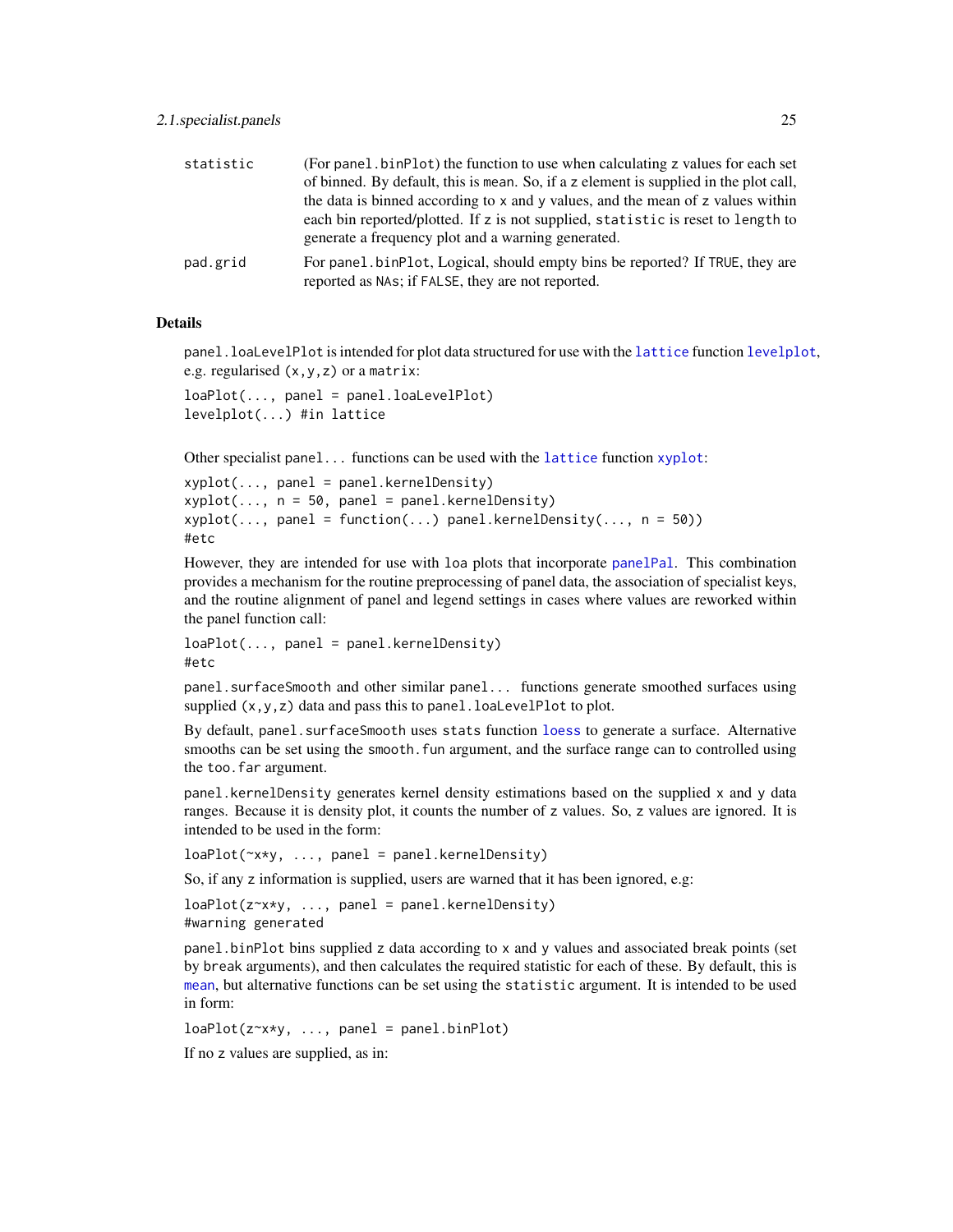```
loaPlot(\sim x*y, ..., panel = panel.binPlot)
```
... panel.binPlot resets statistic to [length](#page-0-0) (again with a warning) and gives a count of the number of elements in each bin.

### Value

As with other panel... functions in this package, output are suitable for use as the panel argument in loa (and sometimes lattice) plot calls.

### Note

All these panel... functions treat col and col.regions, etc, as discrete arguments. Typically, col links to lines (contour lines for surfaces, bin borders for binned data) and col.regions links any generates surface region.

panel.surfaceSmooth passes additional arguments on to the smooth.fun to estimate surface smooths and the lattice function panel. levelplot to generate the associated plot. If no kernel. fun is supplied in the panel call, the stats function loess is used to estimate surface smooth. The too. far argument is based on same in vis. gam function in the mgcv package.

panel.kernelDensity passes additional arguments on to the kernel.fun to estimate kerenel density and the lattice function panel.contourplot to generate the associated plot. If no kernel. fun is supplied in the panel call, the MASS function kde2d is used to estimate kernel density.

panel.binPlot passes limited arguments on to lrect.

panel.kernelDensity and panel.binPlot are currently under review.

#### Author(s)

Karl Ropkins

### References

These function makes extensive use of code developed by others.

lattice: Sarkar, Deepayan (2008) Lattice: Multivariate Data Visualization with R. Springer, New York. ISBN 978-0-387-75968-5

(for panel.kernelDensity) MASS package: Venables, W. N. and Ripley, B. D. (2002) Modern Applied Statistics with S. Fourth edition. Springer.

(for panel.surfaceSmooth) mgcv package and too.far argument: Wood, S.N. (2004) Stable and efficient multiple smoothing parameter estimation for generalized additive models.Journal of the American Statistical Association. 99:673-686. Also http://www.maths.bath.ac.uk/~sw283/

### See Also

In loa: [panelPal](#page-34-1)

In [lattice](#page-0-0): [xyplot](#page-0-0), [levelplot](#page-0-0), [panel.contourplot](#page-0-0), [lrect](#page-0-0)

<span id="page-25-0"></span>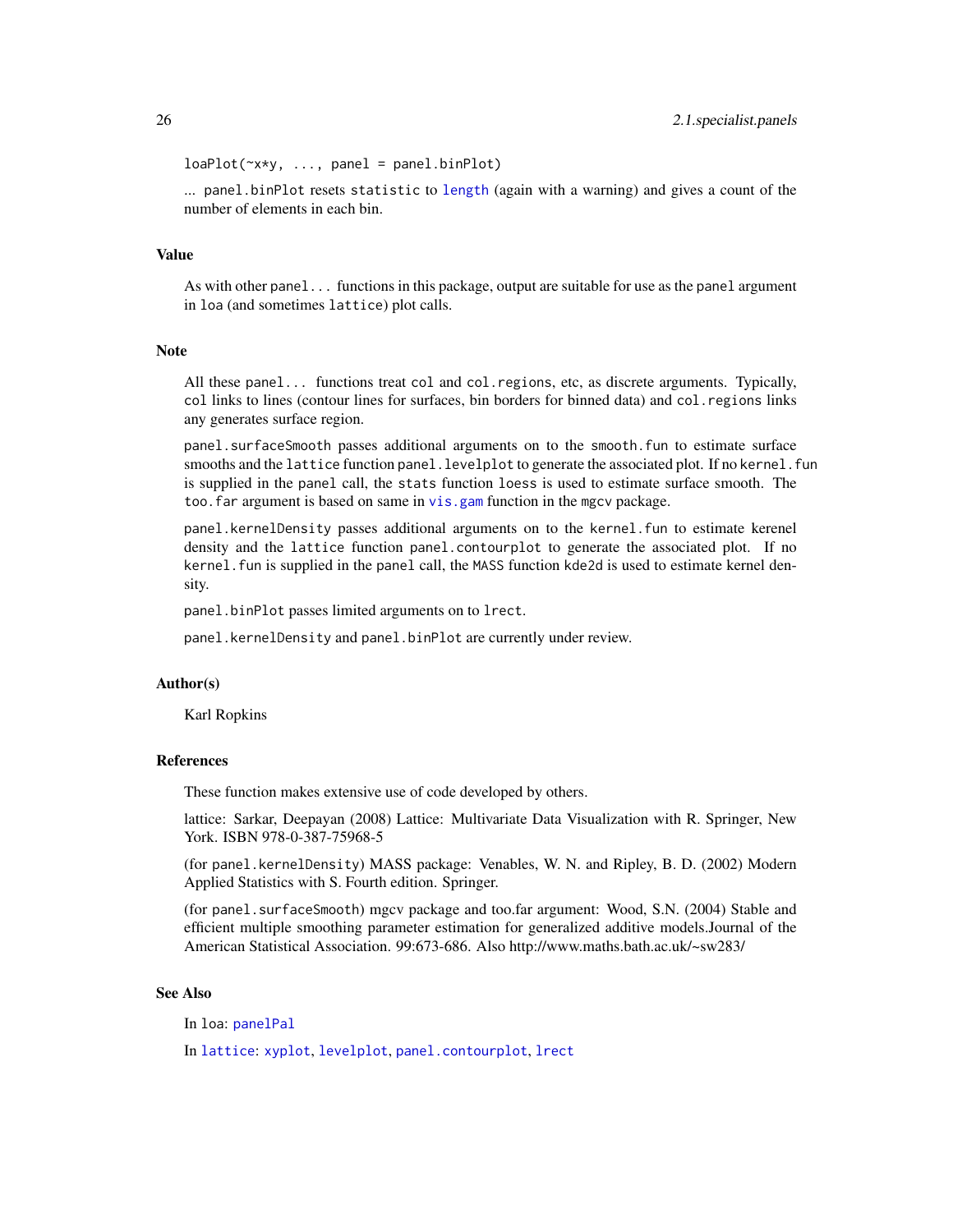### <span id="page-26-0"></span>2.2.specialist.panels 27

### Examples

```
## Example 1
## for data already set up for levelplot
loaPlot(volcano, panel=panel.loaLevelPlot)
## Example 2
## Surface smooth
loaPlot(copper~longitude*latitude, data= lat.lon.meuse,
        panel=panel.surfaceSmooth, grid=TRUE,
        too.far=0.1, col.regions=3:2)
```
2.2.specialist.panels *Special panel functions 02*

#### <span id="page-26-1"></span>Description

In development specialist panel functions for polar plotting

### Usage

```
panel.polarPlot(x = NULL, y = NULL, r = NULL, theta = NULL, ...,
         data.panel = panel.loaPlot, loa.settings = FALSE,
         plot = TRUE, process = TRUE)
#grid, axes and axes labelling
panel.polarFrame(..., grid = TRUE, axes = TRUE, labels = TRUE,
         panel.scales = NULL, grid.panel = panel.polarGrid,
         axes.panel = panel.polarAxes, labels.panel = panel.polarLabels)
panel.polarAxes(axes.theta = NULL, axes.r = NULL, thetalim = NULL,
        rlim = NULL, ..., axes = NULL, panel.scales = NULL)panel.polarGrid(grid.theta = NULL, grid.r = NULL,
         thetalim = NULL, rlim = NULL, ..., grid = NULL,
         panel.scales = NULL)
panel.polarLabels(labels.theta = NULL, labels.r = NULL,
         thetalim = NULL, rlim = NULL, ..., labels = NULL,
         panel.scales = NULL)
```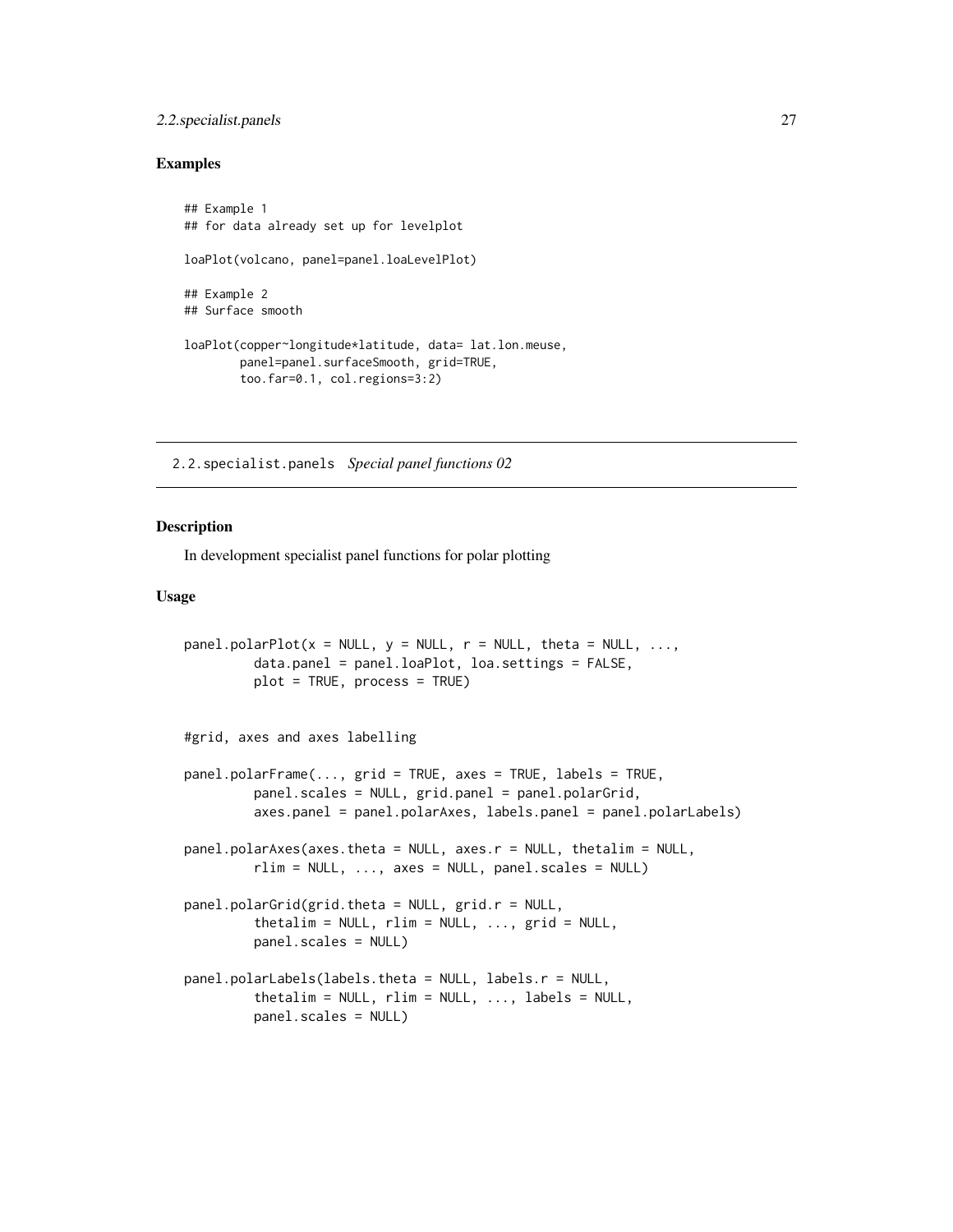### <span id="page-27-0"></span>Arguments

| x, y                        | The x and y coordinates of plot points.                                                                                                                                                                                                   |  |
|-----------------------------|-------------------------------------------------------------------------------------------------------------------------------------------------------------------------------------------------------------------------------------------|--|
| r, theta                    | The equivalent polar coordinates of the plot points. If these are not supplied,<br>x and y are assumed to be polar coordinates and these are calculated by the<br>function.                                                               |  |
| .                           | Additional arguments, typically passed on. For panel polarPlot these are<br>passed to the data.panel. See below.                                                                                                                          |  |
| data.panel                  | The panel to use to handle data once polar coordinates have been checked for or<br>generated. For panel.polarPlot, by default this is panel.loaPlot.                                                                                      |  |
| loa.settings, plot, process |                                                                                                                                                                                                                                           |  |
|                             | loa panel management arguments, handled by panelPal. See associated help<br>documentation for further details.                                                                                                                            |  |
| grid, axes, labels          |                                                                                                                                                                                                                                           |  |
|                             | plot management options for the grid, axis and axis label elements of the plot.<br>These can be logicals (TRUE to include the element or FALSE to remove it) or<br>lists of plot parameters.                                              |  |
| panel.scales                | loa plot management argument used when generating grids, axes and labels<br>within the plot panel.                                                                                                                                        |  |
|                             | grid.panel, axes.panel, labels.panel                                                                                                                                                                                                      |  |
|                             | Used by the panelFrame functions to identify the panel functions to<br>use when generating the grid, axes and axis labelling elements of the plot.                                                                                        |  |
|                             | axes.theta, axes.r, thetalim, rlim                                                                                                                                                                                                        |  |
|                             | For panel.polarAxes axes settings. axes.theta and axes.r are the theta<br>and r coordinates of the axis reference points, tick marks, etc. the talim and<br>rlim are the plot/axes ranges (like xlim and ylim in standard lattice plots). |  |
| grid.theta, grid.r          |                                                                                                                                                                                                                                           |  |
|                             | Like axes. theta and axes. r but for grid.                                                                                                                                                                                                |  |
|                             | labels.theta, labels.r                                                                                                                                                                                                                    |  |
|                             | Like axes. theta and axes. r but for labels.                                                                                                                                                                                              |  |

### Details

The panel.polar... series of the functions are intended for use with [loaPlot](#page-3-1).

panel.polarPlot generates a 'bubble plot' style output on polar coordinates. It generates axes and annonation within each plot panel using the other panel functions.

panel.polarGrids, panel.polarAxes and panel.polarLabels generate plot grid, axes and axes labelling elements of the plot. panel.polarFrame provides a wrapper for these plot elements.

Users can fine-tune axes, grids and labels by supplying additional arguments in plot calls, or replace these elements with purpose written functions to more completely modify plot appearance.

### Value

The panel.polar... functions are intended to be used as the panel argument in loa plot calls. So, e.g.: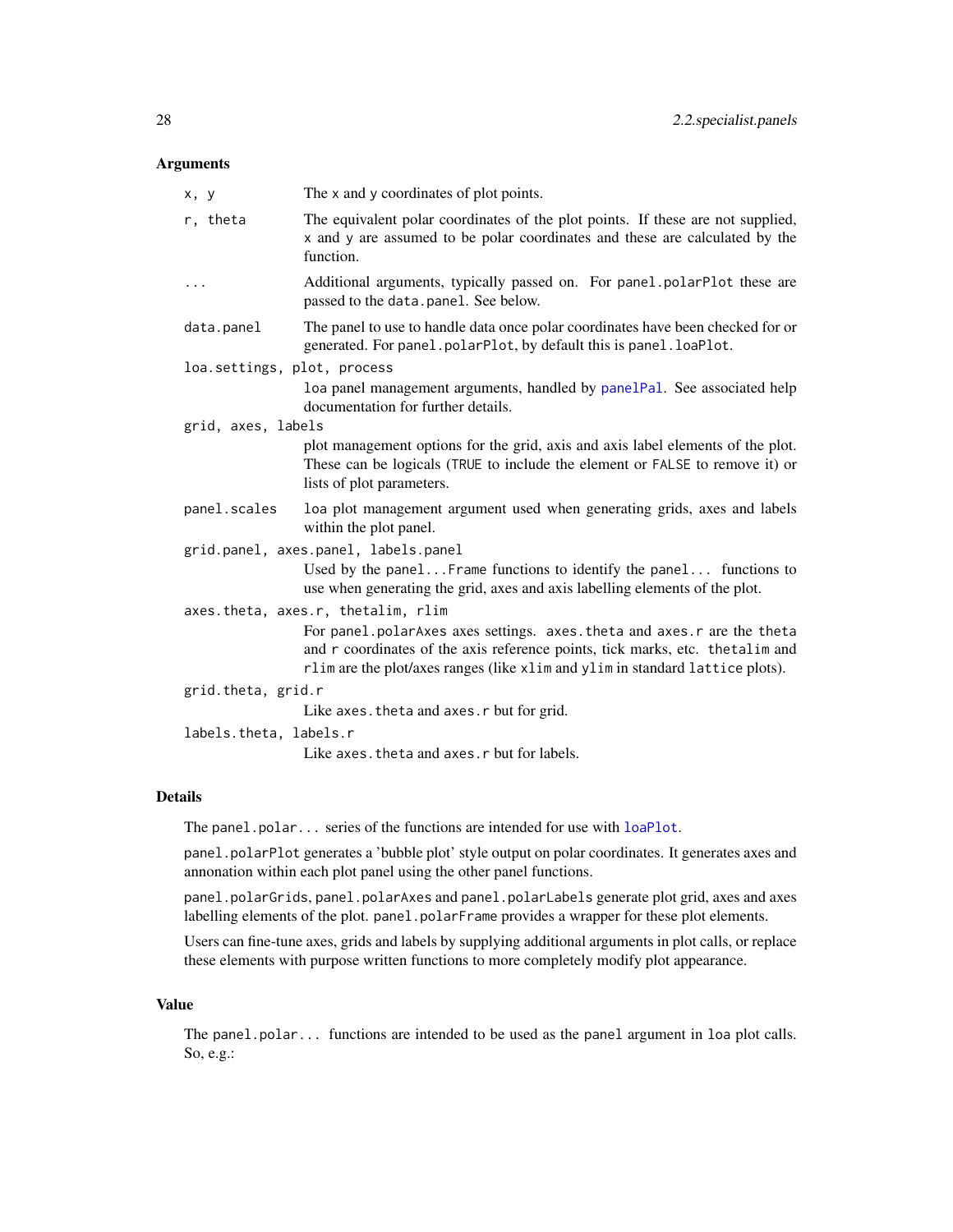### <span id="page-28-0"></span>2.3.specialist.panels 29

 $a \leq 1:360$ loaPlot(a~a\*a, panel=panel.polarPlot)

They can also be used with relatively simple lattice plots. However, some features of loa plots managed by [panelPal](#page-34-1), e.g. default plot appearance management, automatic grouping and panel and key alignment will not be available.

### Note

panel.polarPlot is in-development. Function arguments may change.

### Author(s)

Karl Ropkins

### References

These function makes extensive use of code developed by others.

lattice: Sarkar, Deepayan (2008) Lattice: Multivariate Data Visualization with R. Springer, New York. ISBN 978-0-387-75968-5

### See Also

In loa: [loaPlot](#page-3-1); and [panelPal](#page-34-1).

In other packages: [xyplot](#page-0-0) in [lattice](#page-0-0).

2.3.specialist.panels *Special panel functions 03*

#### Description

In development specialist panel functions for generating zcase glyph structures.

### Usage

```
panel.zcasePiePlot(..., loa.settings = FALSE)
```

```
panel.zcasePieSegmentPlot(..., zcase.rescale=TRUE,
         loa.settings = FALSE)
```
### Arguments

| $\cdots$      | Additional arguments, typically setting the color and properties of the plotted |
|---------------|---------------------------------------------------------------------------------|
|               | glyphs. See below.                                                              |
| zcase.rescale | Should the glyph element be rescaled? See below.                                |
| loa.settings  | loa options, to be handled by panel Pal.                                        |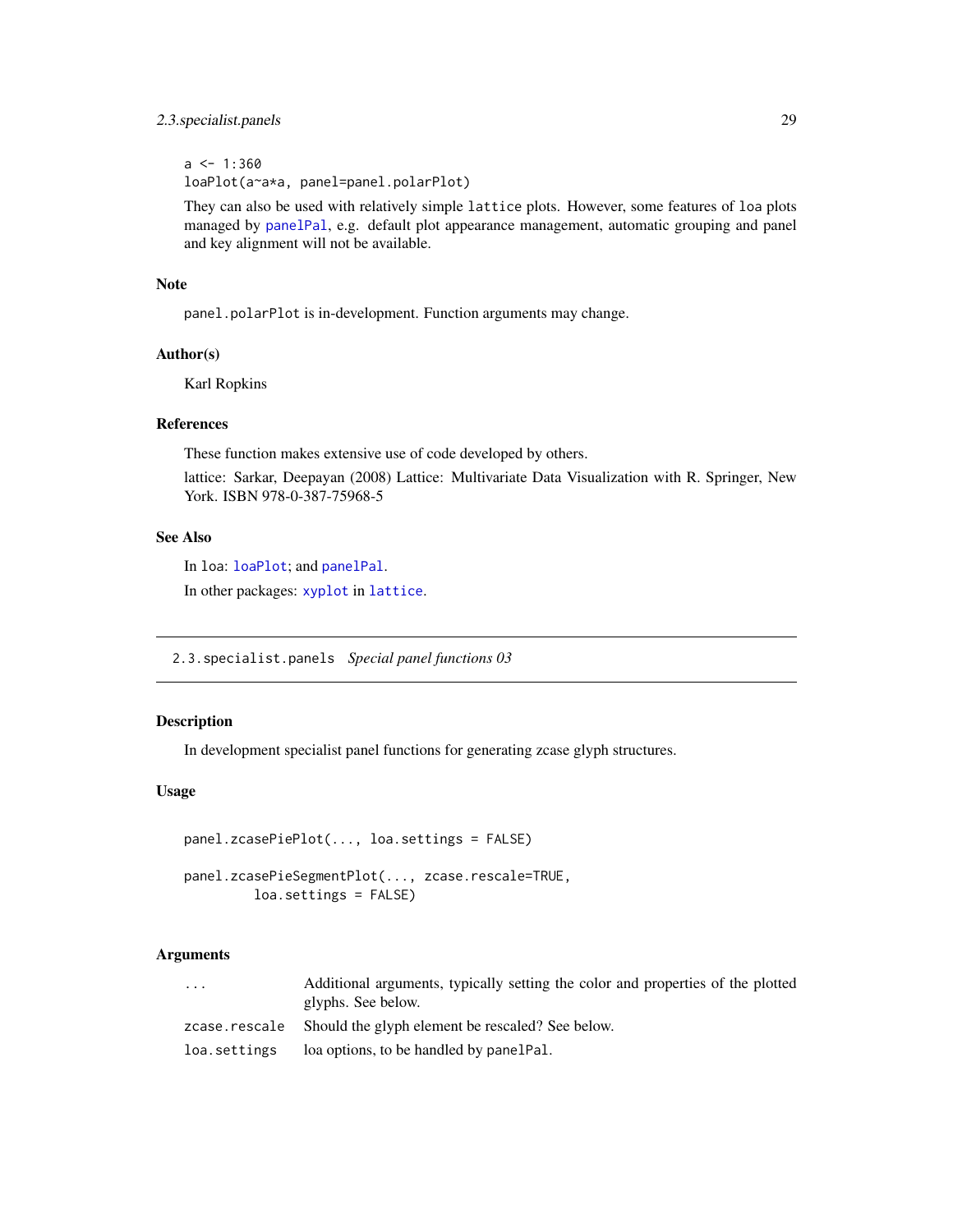### <span id="page-29-0"></span>Details

All these panel... functions generate glyphs using z inputs and plot these at the associated  $(x, y)$ location. So, for example a called which used one of the panels and the plot formula:

 $z1 + z2 + z3 + z4 - x + y$ 

... would plot a series of glyphs, each containing four elements that would be scaled according to  $z1$ ,  $z2$ ,  $z3$  and  $z4$ , and each at the associated  $(x, y)$  location. This means there will be one discrete glyph for each row of data supplied to the plot call.

panel.zcasePiePlot generates a series of x/y referenced pie graphs. By default, pie dimensions are assigned as: Pie size (radius) proportional to sum of z cases and scaled using [cexHandler](#page-45-1) (z1 +  $z^2 + z^3 + z^4$  for the above formula); Number of Pie segments equal to number of z cases (so, 4 for the above formula); Pie segment width (phi) proportional to the individual zcase (so, z1 /  $(z1 + z2)$  $+ z3 + z4$ )  $* 360$  for first pie segment for the above formula).

panel.zcasePieSegmentPlot is a variation on the conventional pie plot where segement radius rather than segment width is varying by zcase.

### Value

These panel... functions are intended to be used as the panel argument in loa plot calls. So, e.g.:

```
a \le -1:10b \le -10:1loaPlot(a+b~a*a, panel=panel.zcasePiePlot)
loaPlot(a+b~a*a, panel=panel.zcasePieSegmentPlot)
```
#### Note

Functions in development. Arguments may change, e.g.:

panel.zcasePieSegmentPlot includes the argument zcase.rescale. This normalises data within each zcase before generating the pie segments. This might not stay.

### Author(s)

Karl Ropkins

### References

These function makes extensive use of code developed by others.

lattice: Sarkar, Deepayan (2008) Lattice: Multivariate Data Visualization with R. Springer, New York. ISBN 978-0-387-75968-5

### See Also

In loa: [loaPlot](#page-3-1), [panelPal](#page-34-1)

In other packages: [xyplot](#page-0-0) in [lattice](#page-0-0).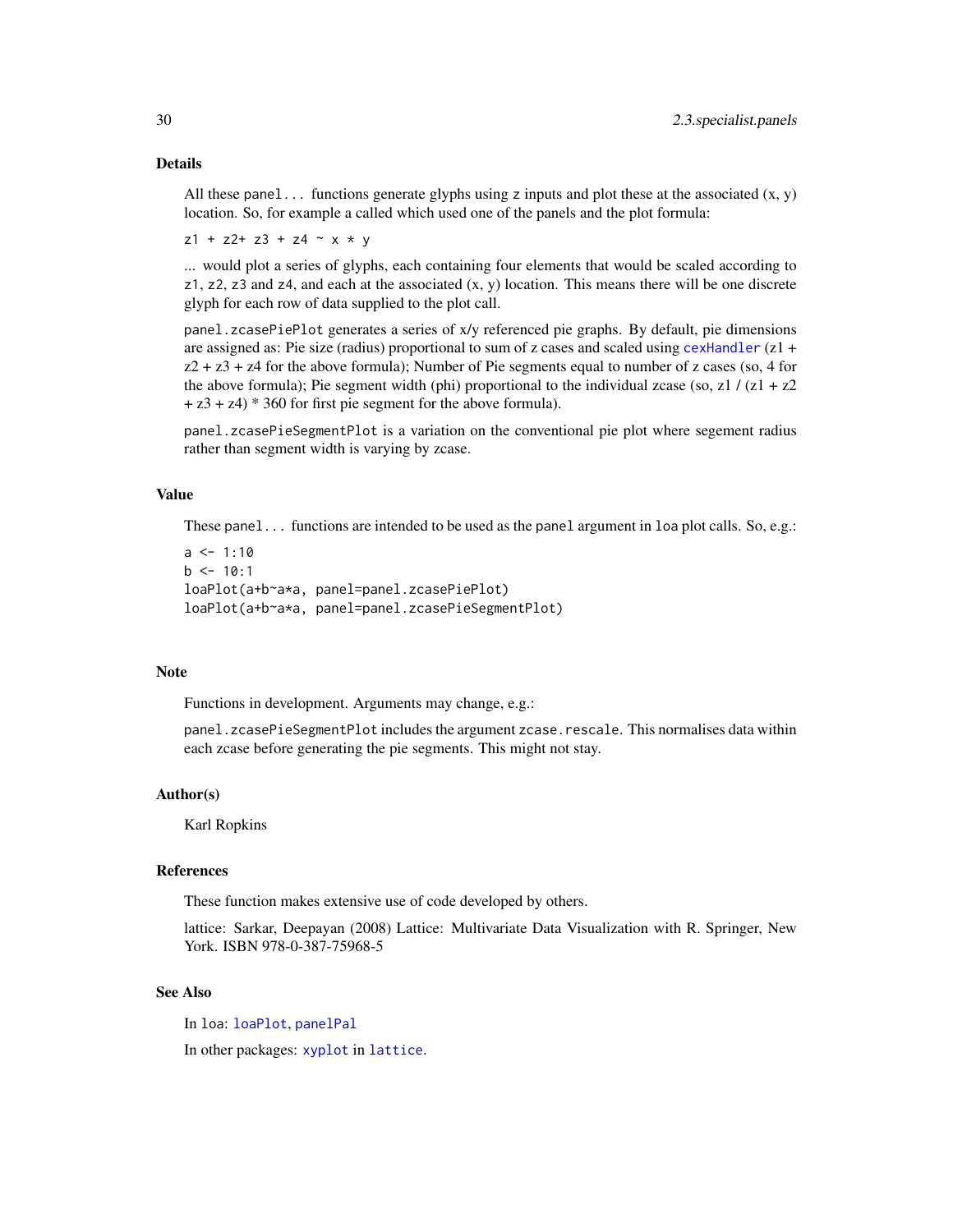### <span id="page-30-0"></span>2.4.specialist.panels 31

### Examples

```
## Example 1
## plotting georeferenced pie plots
# Using a subsample of lat.lon.meuse
temp <- lat.lon.meuse[sample(1:155, 15),]
## Not run:
# plot Cu/Pb/Zn pie plots at sampling locations
  loaPlot(copper+lead+zinc~longitude*latitude,
           panel=panel.zcasePiePlot, data=temp)
# then rescale smaller pie segments on the fly
## End(Not run)
loaPlot(copper*10+lead*4+zinc~longitude*latitude,
        panel=panel.zcasePiePlot, data=temp)
```
2.4.specialist.panels *Special panel functions 04*

### Description

In development specialist panel functions

### Usage

```
panel.compareZcases(x=x, y=y, z=NULL, ...,
        loa.settings = FALSE)
```
### Arguments

| x, y, z                 | Standard plot data series, typically vectors. |
|-------------------------|-----------------------------------------------|
| $\cdot$ $\cdot$ $\cdot$ | Additional arguments, typically passed on.    |
| loa.settings            | loa options, to be handled by panelPal.       |

### Details

The panel.compareZcases generates a simple plot which compares z and y elements.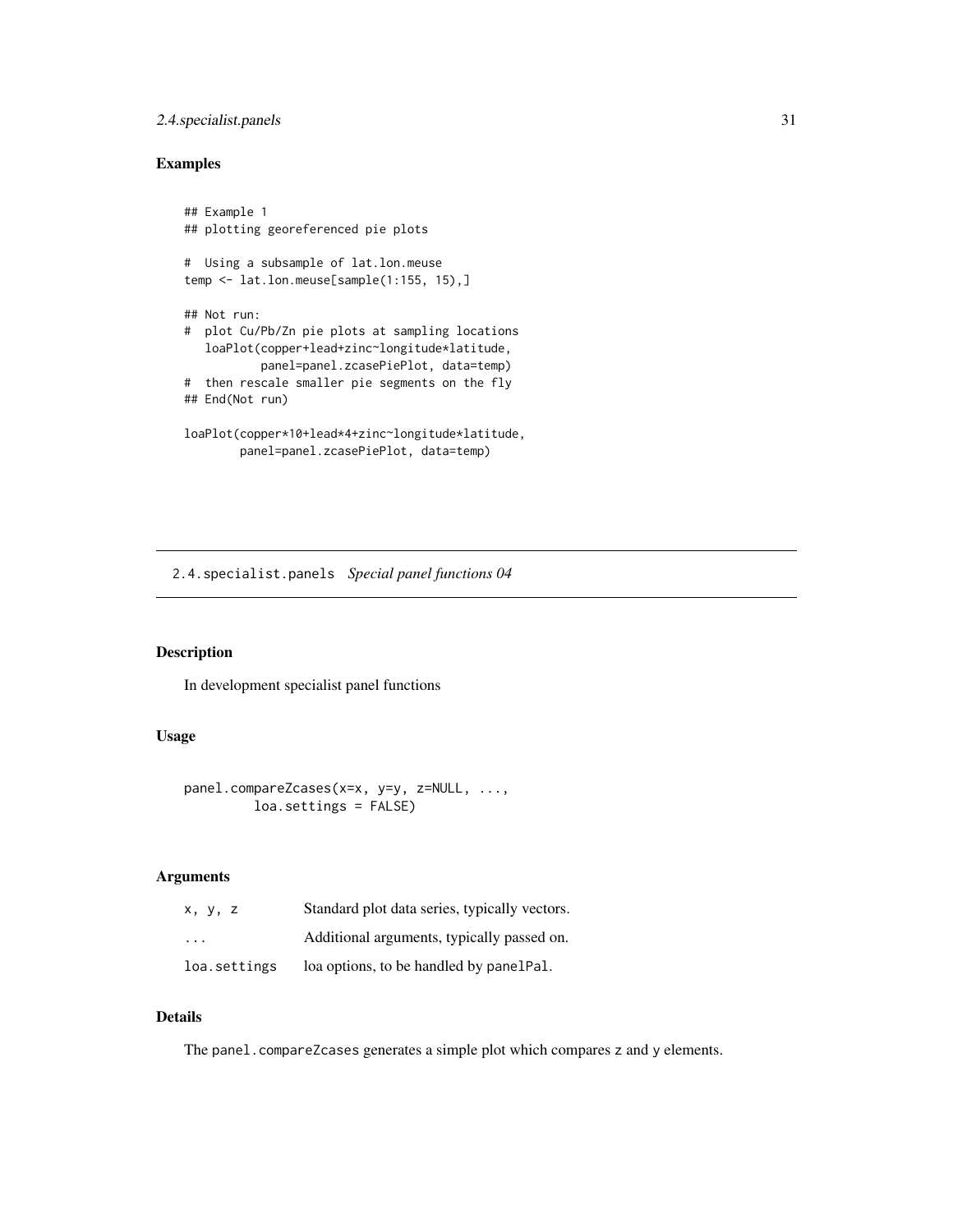### Value

These panel... functions are intended to be used as the panel argument in loa plot calls. So, e.g.:

```
x < -1:10y \le -1:10z \le y + \text{norm}(10)loaPlot(z~x*y, panel=panel.compareZcases, col.regions="Reds")
```
### Note

These are ad hoc panel... functions. Not sure of their life expectancy...

### Author(s)

Karl Ropkins

### References

These function makes extensive use of code developed by others.

lattice: Sarkar, Deepayan (2008) Lattice: Multivariate Data Visualization with R. Springer, New York. ISBN 978-0-387-75968-5

### See Also

In loa: [loaPlot](#page-3-1), [panelPal](#page-34-1).

In other packages: [xyplot](#page-0-0) in [lattice](#page-0-0).

3.1.example.data *example data for use with loa*

### <span id="page-31-1"></span>Description

Example data intended for use with examples in loa.

#### Usage

lat.lon.meuse

roadmap.meuse

<span id="page-31-0"></span>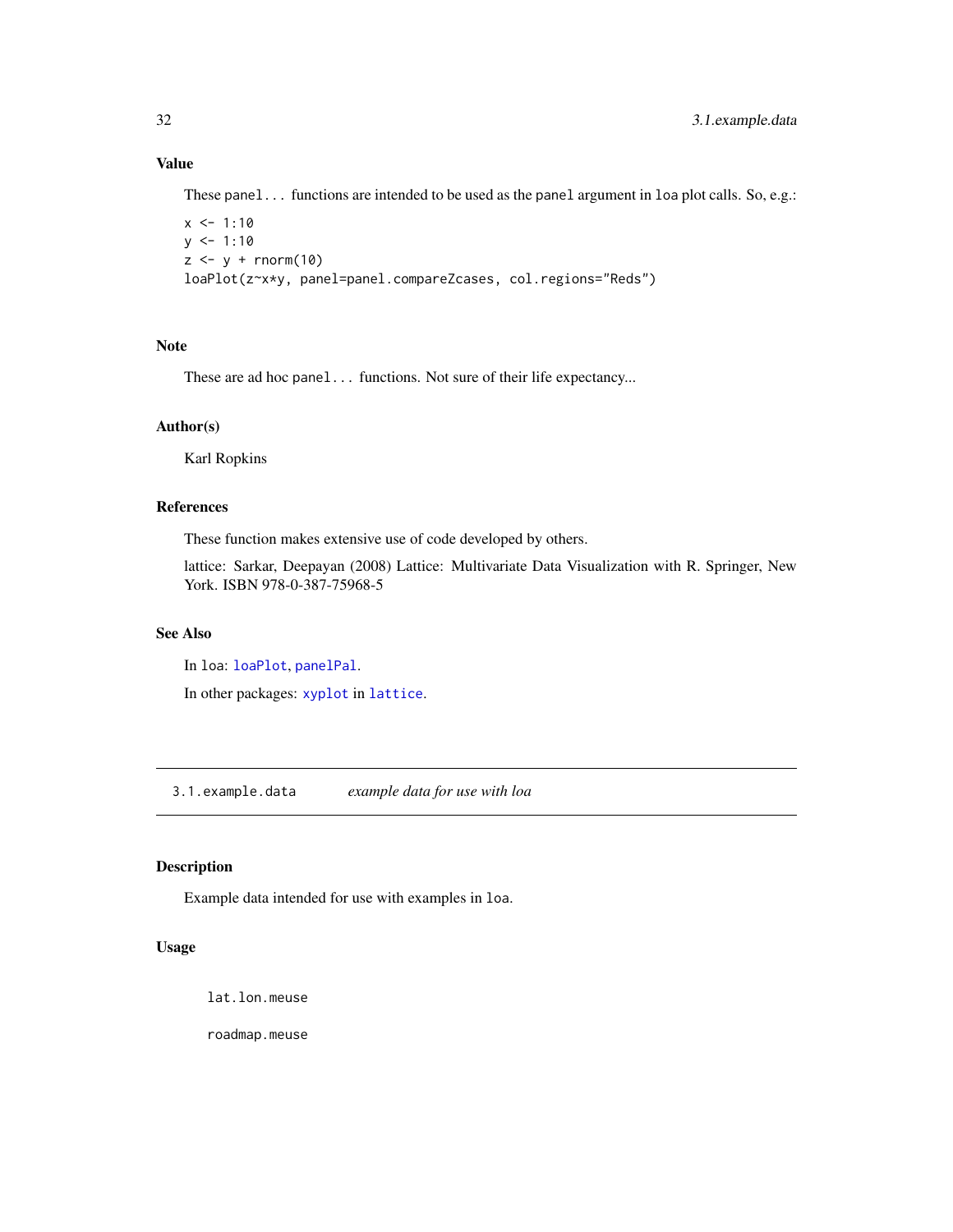#### 3.1.example.data 33

#### Format

lat.lon.meuse is a modified form of the meuse data set taken from the sp package. Here, coordinate (x,y) elements have been transformed to latitudes and longtiudes and the object class has been converted from SpatialPointsDataFrame to data.frame.

roadmap.meuse is a previously downloaded map intended for use with off-line plot examples using lat.lon.meuse.

### **Details**

lat.lon.meuse was generated using method based on mzn object production in [https://github.](https://github.com/etes/Geoprocessing/blob/master/heatmap.R) [com/etes/Geoprocessing/blob/master/heatmap.R](https://github.com/etes/Geoprocessing/blob/master/heatmap.R).

```
library(sp); library(gstat); library(rgdal)
data(meuse)
coordinates(meuse) =~x + yproj4string(meuse) = CRS("+init=epsg:28992")
meuse1 = spTransform(meuse, CRS("+init=epsg:4326"))
meuse2=as.data.frame(meuse1)
mzn=meuse2[,c(14,13,4)]
names(mzn)<-c("Latitude","Longitude","zinc")
```
roadmap.meuse was generated using:

```
GoogleMap(zinc~latitude*longitude, data=lat.lon.meuse, size=c(450,500), maptype="roadmap")
roadmap.meuse <- getMapArg()
```
#### References

For meuse:

M G J Rikken and R P G Van Rijn, 1993. Soil pollution with heavy metals - an inquiry into spatial variation, cost of mapping and the risk evaluation of copper, cadmium, lead and zinc in the floodplains of the Meuse west of Stein, the Netherlands. Doctoraalveldwerkverslag, Dept. of Physical Geography, Utrecht University

P.A. Burrough, R.A. McDonnell, 1998. Principles of Geographical Information Systems. Oxford University Press.

Stichting voor Bodemkartering (Stiboka), 1970. Bodemkaart van Nederland : Blad 59 Peer, Blad 60 West en 60 Oost Sittard: schaal 1 : 50 000. Wageningen, Stiboka.

For sp:

Roger S. Bivand, Edzer J. Pebesma, Virgilio Gomez-Rubio, 2008. Applied spatial data analysis with R. Springer, NY. http://www.asdar-book.org/

Pebesma, E.J., R.S. Bivand, 2005. Classes and methods for spatial data in R. R News 5 (2), http://cran.r-project.org/doc/Rnews/.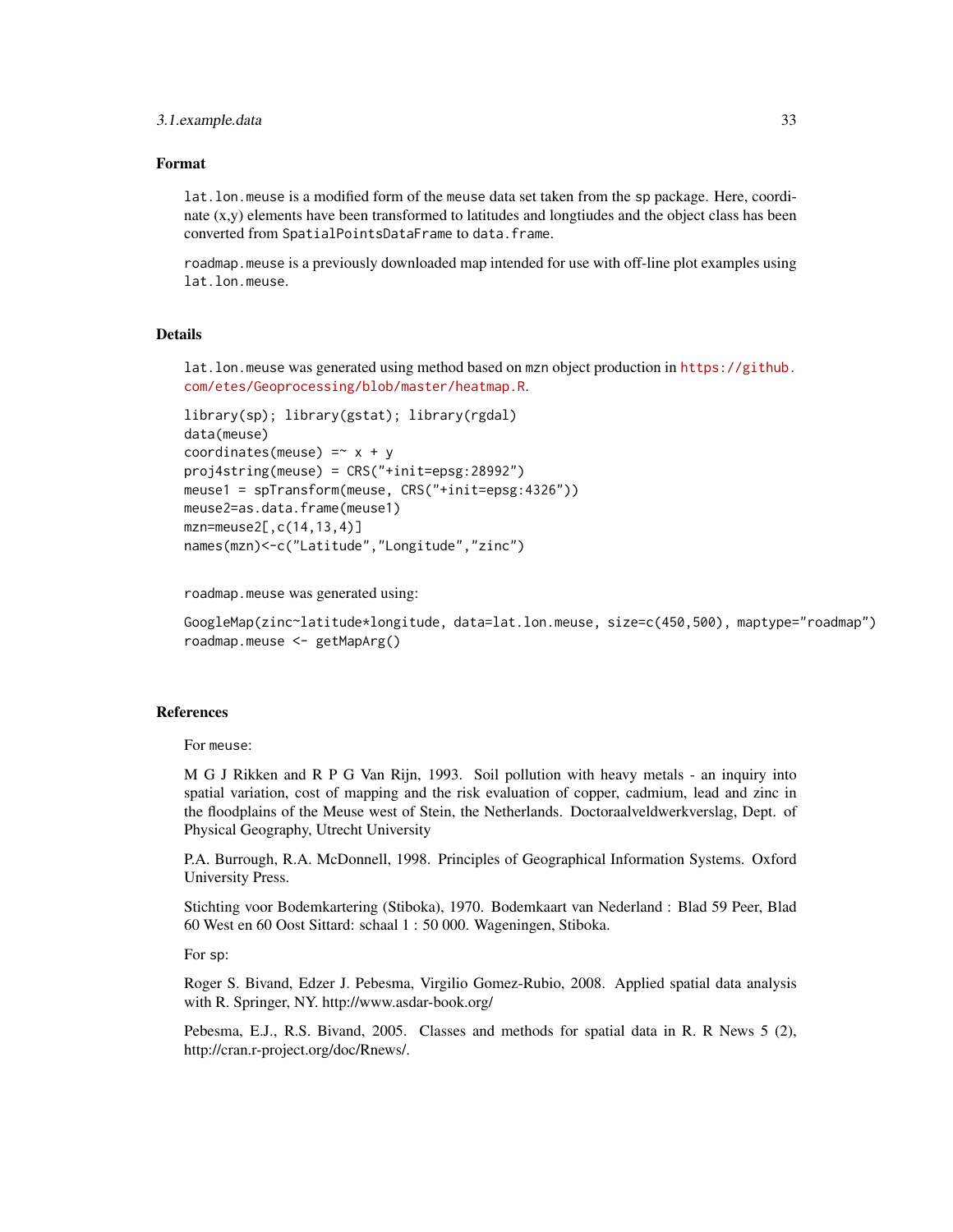#### Examples

```
## data structure of lat.lon.meuse
head(lat.lon.meuse)
## Use a subsample of lat.lon.meuse
temp <- lat.lon.meuse[sample(1:155, 15),]
## various loaPlot examples
## using lat.lon.meuse
loaPlot(~longitude*latitude, data=temp)
loaPlot(cadmium~longitude*latitude, data=temp)
loaPlot(cadmium~longitude*latitude, col.regions=c("green", "red"),
        data=temp)
loaPlot(cadmium*50+copper*10+lead*2+zinc~longitude*latitude, panel.zcases = TRUE,
        col.regions=c("green", "red"),
        key.z.main="Concentrations", data=temp)
## (off line) GoogleMap example
## using lat.lon.meuse and roadmap.meuse
GoogleMap(zinc~latitude*longitude, data=temp,
         map=roadmap.meuse, col.regions=c("grey", "darkred"))
# Note 1:
# With loaPlot and GoogleMap, note latitude, longitude axes
# assignments:
# loaPlot plots z \sim x * y | cond.
# GoogleMap plots z ~ lat * lon | cond (z ~ y * x | cond)
# Note 2:
# Here, the map argument is supplied so example works off-line.
# If not supplied and R is on-line, GoogleMap will (try to) get map
# from the Google API. Look at:
## Not run:
   GoogleMap(zinc~latitude*longitude, data=lat.lon.meuse,
             col.regions=c("grey", "darkred"))
## End(Not run)
# (The map will appear slightly different, because non-default
# size and maptype settings were used to make roadmap.meuse. See above.)
```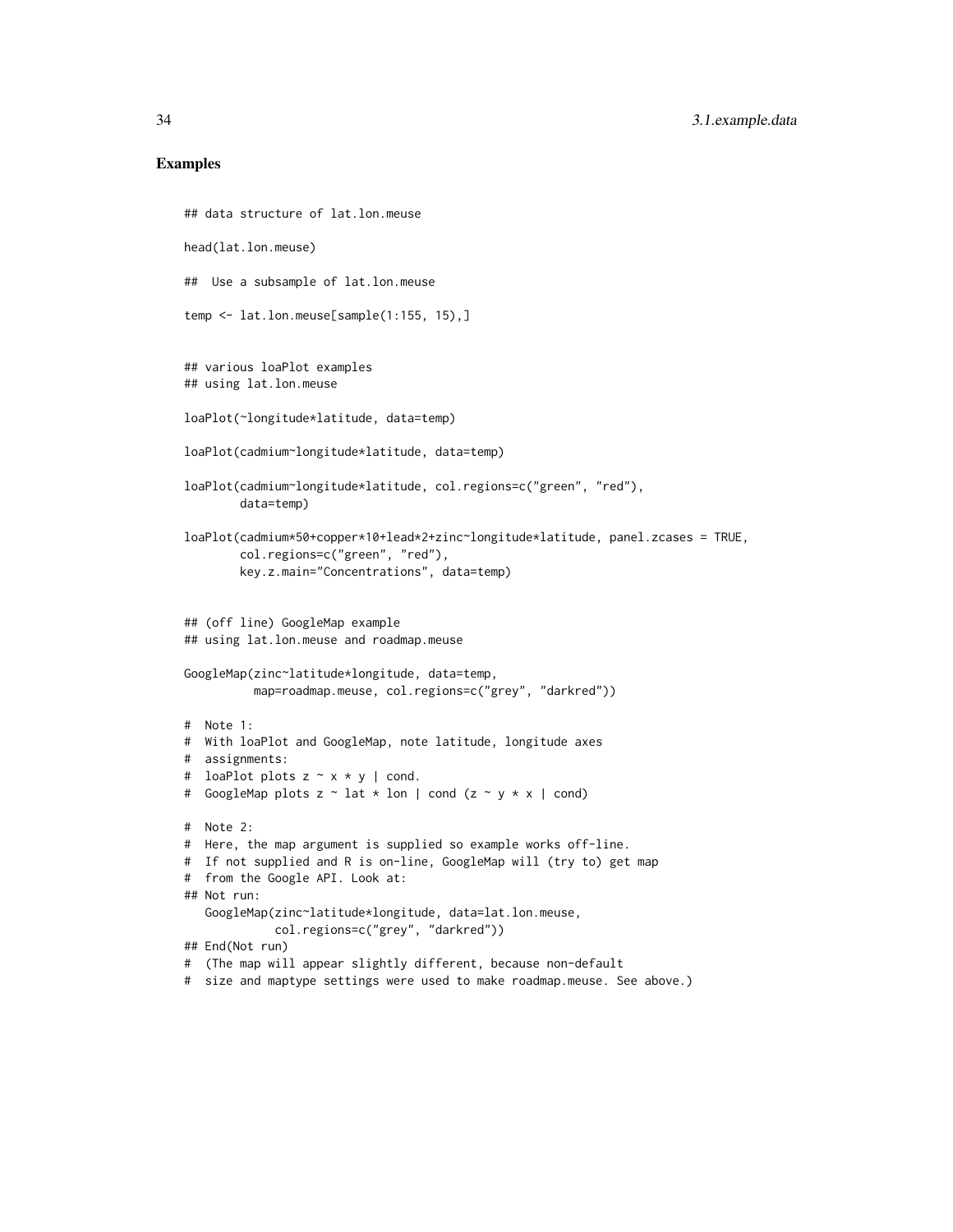<span id="page-34-0"></span>4.1.panel.pal *panelPal*

### <span id="page-34-1"></span>Description

lattice plot management using the loa function panelPal

### Usage

```
panelPal(ans, panel = NULL, preprocess = FALSE,
        reset.xylims = FALSE, legend = NULL,
        by.group = NULL, by.zcase = NULL, ...)panelPal.old(x, y, subscripts, at, col.regions, ...,
        panel = panel.xyplot, ignore = NULL,
        group.fun = NULL)
```
loaHandler(panel = NULL,...)

### Arguments

| ans                                | For panelPal only, a stanard trellis object, such as that generated by lattice<br>function xyplot.                                                                                                                                                                                                                                                                                                                                                                                    |
|------------------------------------|---------------------------------------------------------------------------------------------------------------------------------------------------------------------------------------------------------------------------------------------------------------------------------------------------------------------------------------------------------------------------------------------------------------------------------------------------------------------------------------|
| panel                              | A panel function, e.g. panel.xyplot. If supplied in panelPal call, typically<br>the one used to generate ans. If supplied in panel Pal. old, the panel that is<br>intended to used when generating a plot.                                                                                                                                                                                                                                                                            |
|                                    | preprocess, reset.xylims, legend, by.group, by.zcase                                                                                                                                                                                                                                                                                                                                                                                                                                  |
|                                    | For panelPal only, loa plot management arguments. proprocess: Logical,<br>should the supplied panel function be preprocessed? reset.xylims: Logical,<br>should the plot dimensions be reset if changed, e.g. by preprocessing? legend:<br>the legend as with standard lattice plots, by group: a vector of plot argu-<br>ment names to be linked to any group conditioning, by . zcase: a vector of plot<br>argument names to be linked to any z case conditioning See Details below. |
|                                    | Additional arguments, typically passed on.                                                                                                                                                                                                                                                                                                                                                                                                                                            |
| x, y, subscripts, at, col. regions |                                                                                                                                                                                                                                                                                                                                                                                                                                                                                       |
|                                    | For panelPal. old only, panel arguments passed down to individual panels.                                                                                                                                                                                                                                                                                                                                                                                                             |
| ignore                             | Any additional arguments that panelPal.old should ignore and pass on to<br>panel unchecked/unmodified.                                                                                                                                                                                                                                                                                                                                                                                |
| group.fun                          | Fine control of the standard lattice plot argument group. It can be a vector or<br>list containing the same number of elements as there as groups. These can be<br>functions (or the names of functions as characters) setting individual functions<br>for group or sets of parameters to be evaluated using the panel function. For                                                                                                                                                  |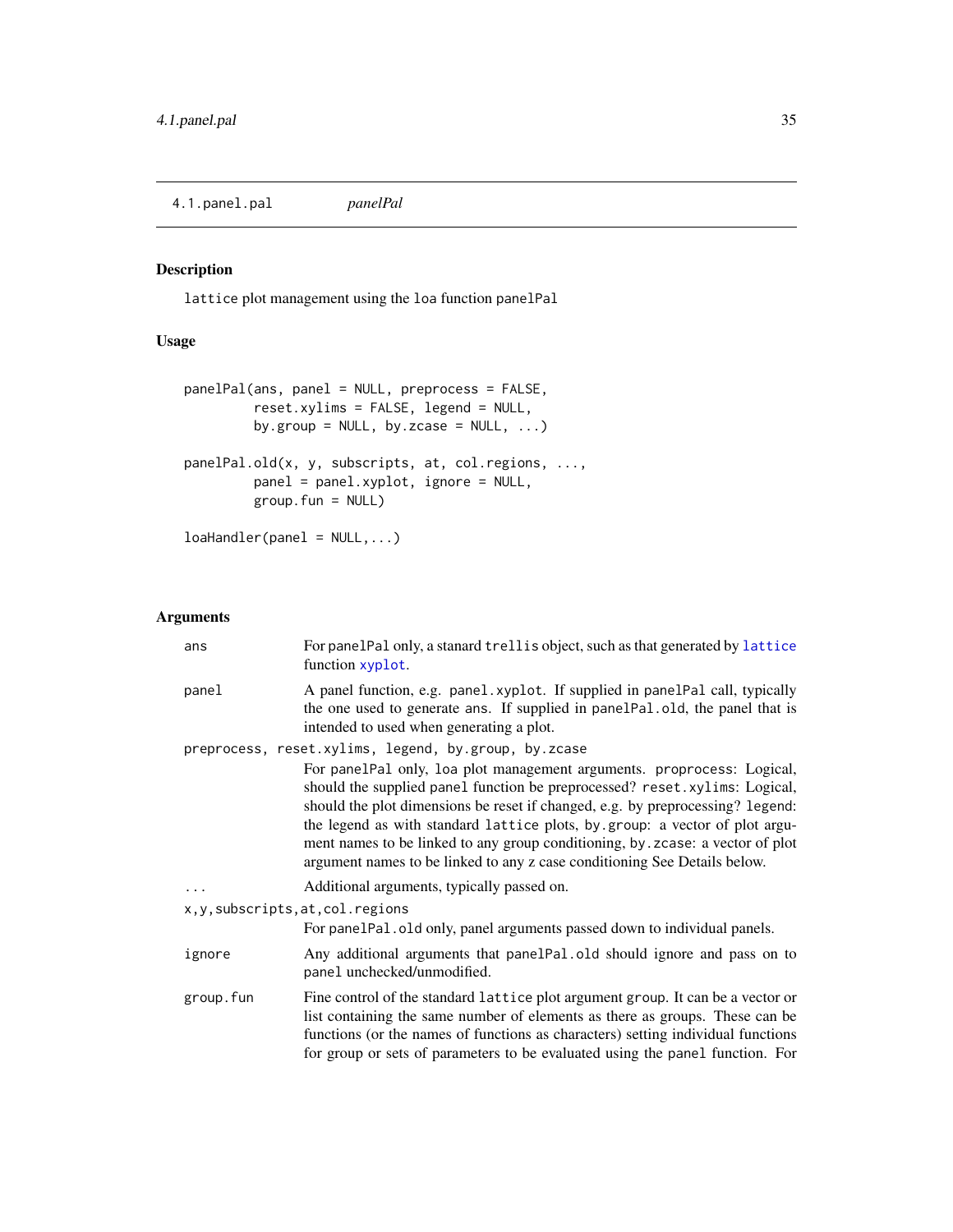example, the current NULL default generates a list of col and pch settings that produce a conventional grouped scatter plot output when the group argument is applied to the panel default panel.xyplot. See Details below.

#### Details

panelPal provides a range of generic plot management features.

Firstly, it allows plot as well as panel defaults to be managed by the panel... function. This allows the panel developer to control plot-level components of the plot output, e.g. which key to use with the plot and what default settings to apply to it. See example 1 below.

Secondly, it uses a generalised extension of the subscripting methods described by Deepayan Sarkar in Chapter 5 of Lattice (see sections on scatterplots and extensions) to automatically handle plot argument subscripting, demonstrated in example 2 below.

Thirdly, it applies an extension of the method used by the hexbin lattice panel to pass hex cell counts (calculated in panels) to the plot key and standardise the assignment of associated parameters within all panels to provide more general panel-to-panel and panel-to-scale. The method is briefly discussed in Chapter 14 of Sarkar.

This method has also been extended by isolating processing and plot components of the panel... function operation allowing results of any calculations made in-panel to be retained rather than lost when plot is generated.

Fourly, group... and zcase... arguments can used to manage plot group and zcase based plot outputs.

Some panelPal are implemented if specially structured (or loa-friendly) panel... functions are supplied. These are illustrated in the final example below.

loaHandler is a workhorse that assesses information in 'loa' friendly panel... functions. As well as checking this, loaHandler also checks the supplied panel for any default plot settings. This allows users to manage the appearance of a plot from the panel or automatically associated color keys.

#### Value

Both panelPal and panelPal.old are intended to be used with trellis plot outputs.

panelPal should be employed retrospectively. So, for example:

```
p1 \leftarrow xyplot(...)panelPanel(p1, ...)
```
The previous version, currently retained as panelPal.old, was employed developed as a panel... function wrapper and intended to be employed within the plot call. So, for example:

xyplot(..., panel = function(...) panelPal(..., panel=panel))

Because it is run within the plot call, and therefore within each panel called, it does not provide features that require panel-to-plot, panel-to-key or panel-to-panel communication.

loaHandler returns either a logical (FALSE if not loa 'friendly'; TRUE if loa 'friendly') or a list of default arguments to be used when plotting.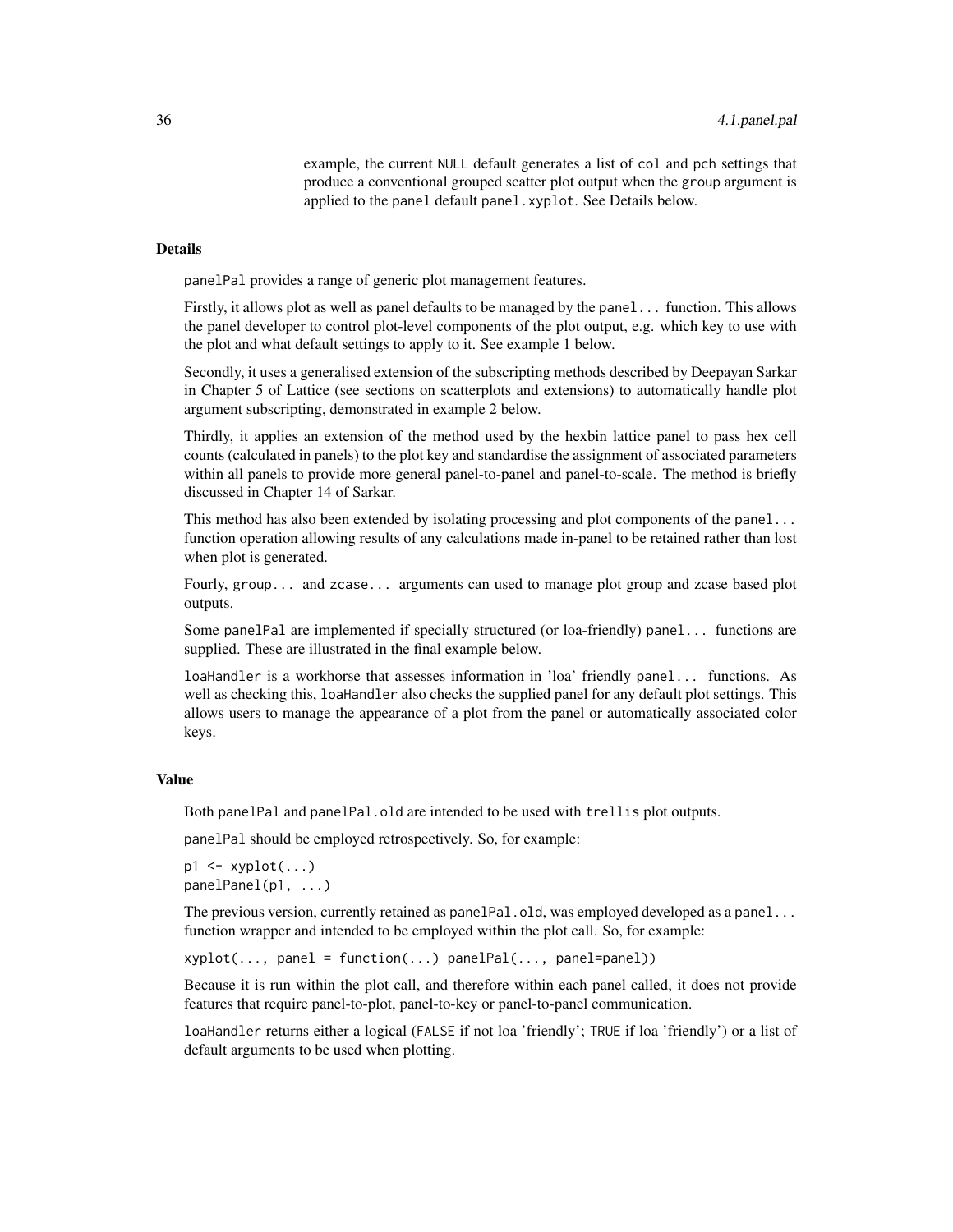### <span id="page-36-0"></span>4.1.panel.pal 37

### **Note**

The by.group and by.zcase arguments of panelPal and the group.fun argument of panelPal.old are all currently under review. Please do not use these.

### Author(s)

Karl Ropkins

### References

These function makes extensive use of code developed by others.

lattice:

Sarkar, Deepayan (2008) Lattice: Multivariate Data Visualization with R. Springer, New York. ISBN 978-0-387-75968-5

hexbin:

Dan Carr, ported by Nicholas Lewin-Koh and Martin Maechler (2013). hexbin: Hexagonal Binning Routines. R package version 1.26.2. http://CRAN.R-project.org/package=hexbin

panelPal.old and panelPal both apply an extension of the subscripting methods described by Deepayan Sarkar in Chapter 5 of Lattice (see sections on scatterplots and extensions) to automatically handle plot argument subscripting.

panelPal applies an extension of the method used by hex bin lattice panel to comunicate hex cell counts (calculated in panels) panel-to-panel and panel-to-scale. The method is briefly discussed in Chapter 14 of Sarkar.

#### See Also

[lattice](#page-0-0), [xyplot](#page-0-0),

#### Examples

```
## the combination of panelPal and specially
## structured panel... functions provides
## several additional plot features:
## example 1
## plot management from the panel... functions.
# loaHandler can used to see if a panel is loa-friendly
loaHandler(panel.xyplot) #FALSE
loaHandler(panel.loaPlot) #panel defaults
# note that these include a list called
# default.settings. These are settings that are
# automatically added to the plot call.
# Here this assigns a specialist key to that
# panel. However, the same mechanism can also
```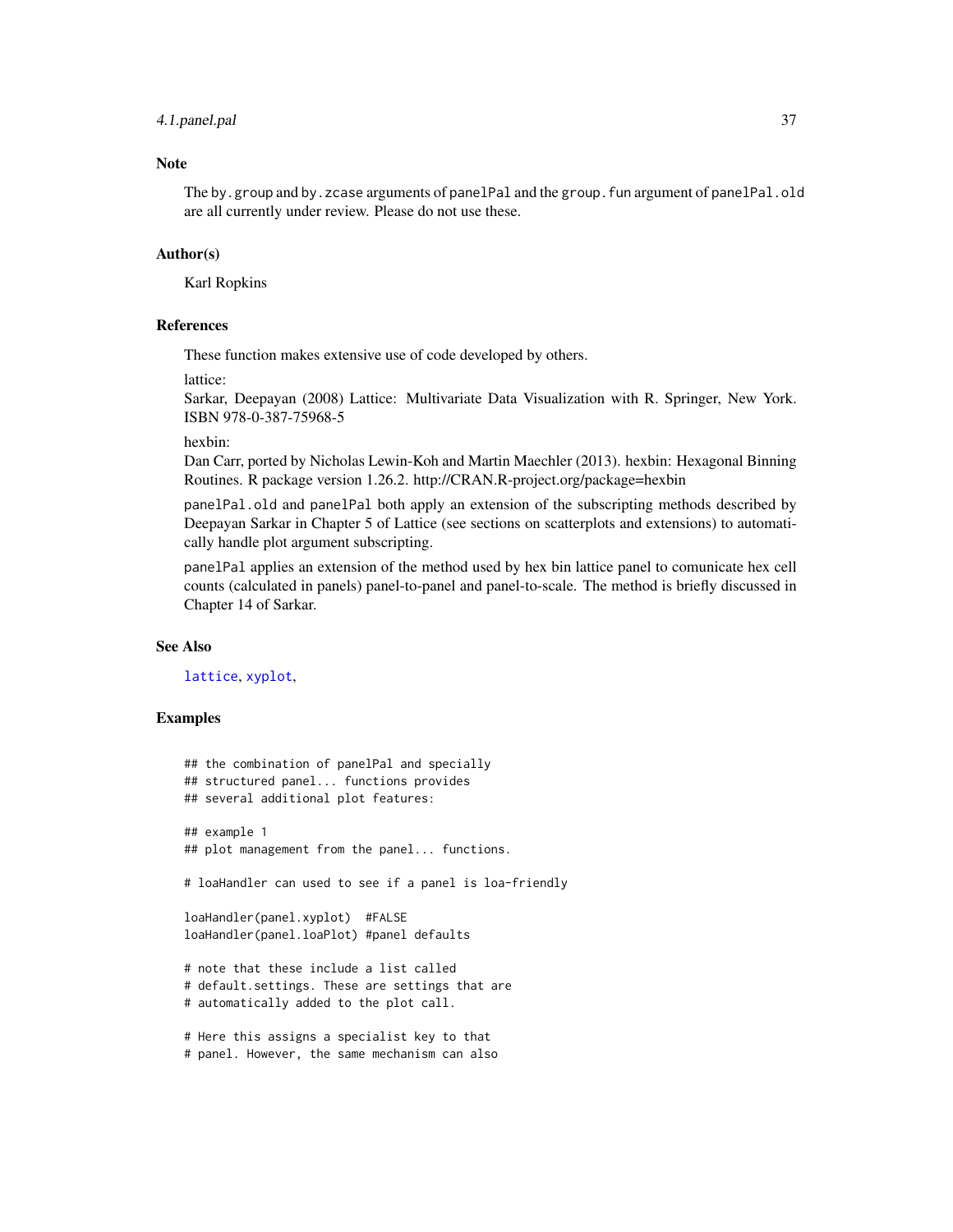```
# be used to turn off plot elements like the
# standard lattice axes, when using in panel
# alternatives
# first some silly data
a < - rnorm(1000)
b <- rnorm(1000)
# now compare:
# default plot
# note bubble plot style key
loaPlot(a~a*b)
# bin plot
# with classic color key
loaPlot(a~a*b, panel = panel.binPlot)
## example 2
## automatic subscripting with loa
# Other arguments are not automatically
# aligned with the main plots.
# For example, consider the data:
a \le -1:10ref <- rep(1:2, each=5)
# and associated lattice xyplot output:
xyplot(a~a|ref, col=ref, pch=19)
# Here, the 'col' argument does not
# automatically track plot conditioning.
# With lattice plots you need to assign
# arguments you want to track in this
# manner using subscripts, as discussed
# in Lattice Chapter 5.
# Now compare a similar loaPlot:
loaPlot(~a*a|ref, col=ref, pch=19)
# Here, panelPal automatically handles
# such subscripting. It extends this
# assumption to all supplied arguments.
```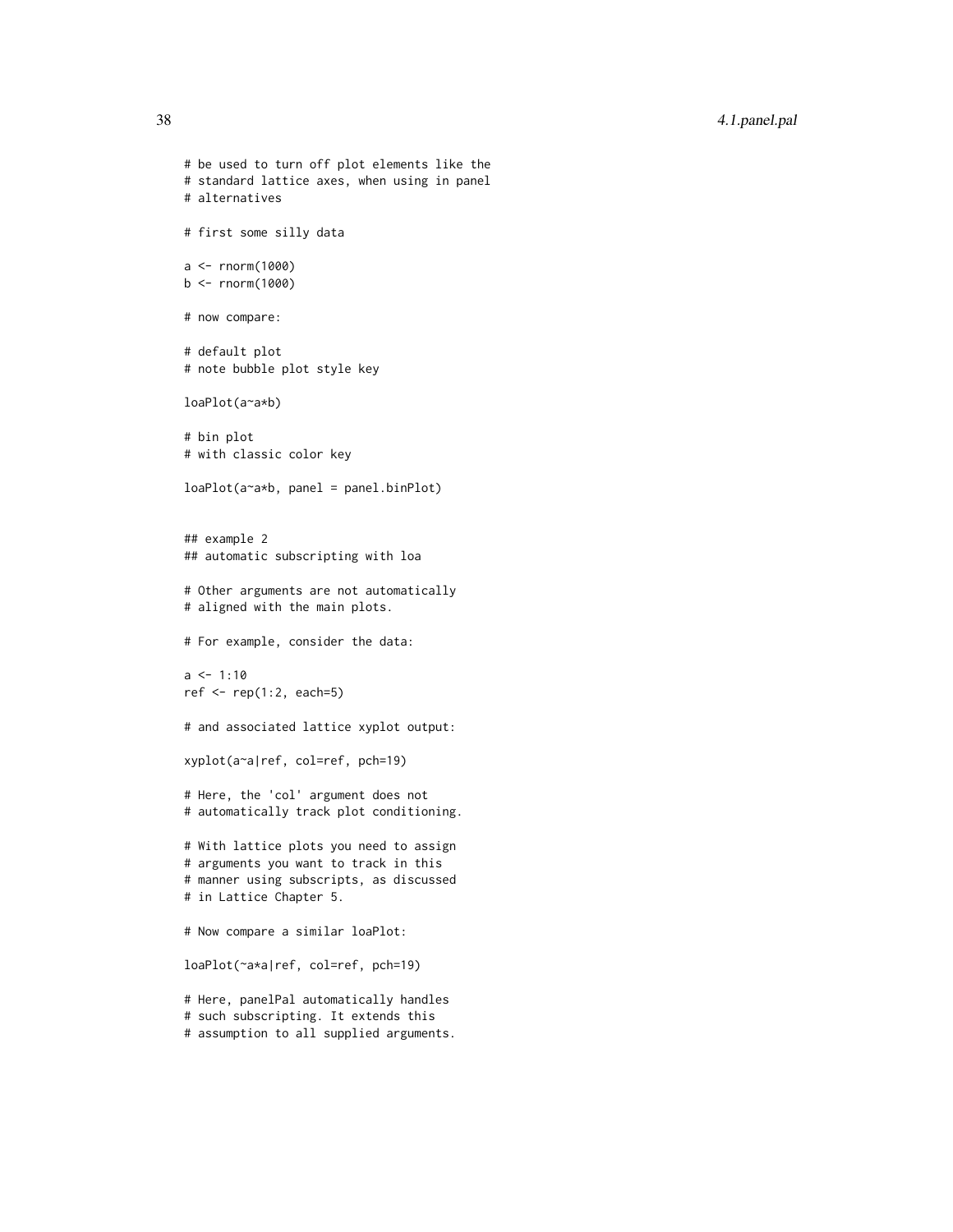### <span id="page-38-0"></span>4.2.plot.structure.handlers 39

```
# For example, try
## Not run:
  loaPlot(~a*a|ref, col=ref, pch=ref)
  loaPlot(~a*a|ref, col=ref, pch=1:10)
## End(Not run)
```
4.2.plot.structure.handlers

*Handler functions for plot structure arguments.*

### <span id="page-38-1"></span>Description

Function(s) for handling (front end) plot arguments like x and strip that manage the plot structure.

### Usage

```
formulaHandler(x, data = NULL, groups = NULL, ...,expand.plot.args = TRUE, formula.type = "z~x*y|cond", panel.zcases = FALSE,
     coord.conversion = NULL, lattice.like = NULL, check.xy.dimensions = TRUE,
      check.coord.dimensions = TRUE, get.zcase.dimensions = TRUE,
      output = "extra.args")
matrixHandler(x, data = NULL, row.values=NULL, column.values=NULL,
              ...)
stripHandler(..., striplab=NULL)
getZcaseDimensions(...)
```
### Arguments

| $\mathsf{x}$     | (For formulaHandler) A formula or matrix (matrixHandler) intended to be<br>used to generate a lattice plot. See Below.                                                            |  |
|------------------|-----------------------------------------------------------------------------------------------------------------------------------------------------------------------------------|--|
| data             | If supplied, the assumed source of the elements of formula x, typically a data. frame.                                                                                            |  |
| groups           | If supplied, the grouping argument to be used with x and data.                                                                                                                    |  |
| $\cdots$         | Additional arguments are passed on to related functions.                                                                                                                          |  |
| expand.plot.args |                                                                                                                                                                                   |  |
|                  | For formular Handler only, logical. Should any short elements of the plot struc-<br>ture be expanded?                                                                             |  |
| formula.type     | For formulaHandler only, character vector or function. The plot structure to be<br>used when generating the plot, e.g. $z \sim x * y$   cond for loaPlot                          |  |
| panel.zcases     | For formulaHandler only, logical. Should zcase arguments, e.g. z1 and z2 in<br>$z1 + z2 \sim x * y$   cond, be treated as panel conditioning terms rather than<br>grouping terms? |  |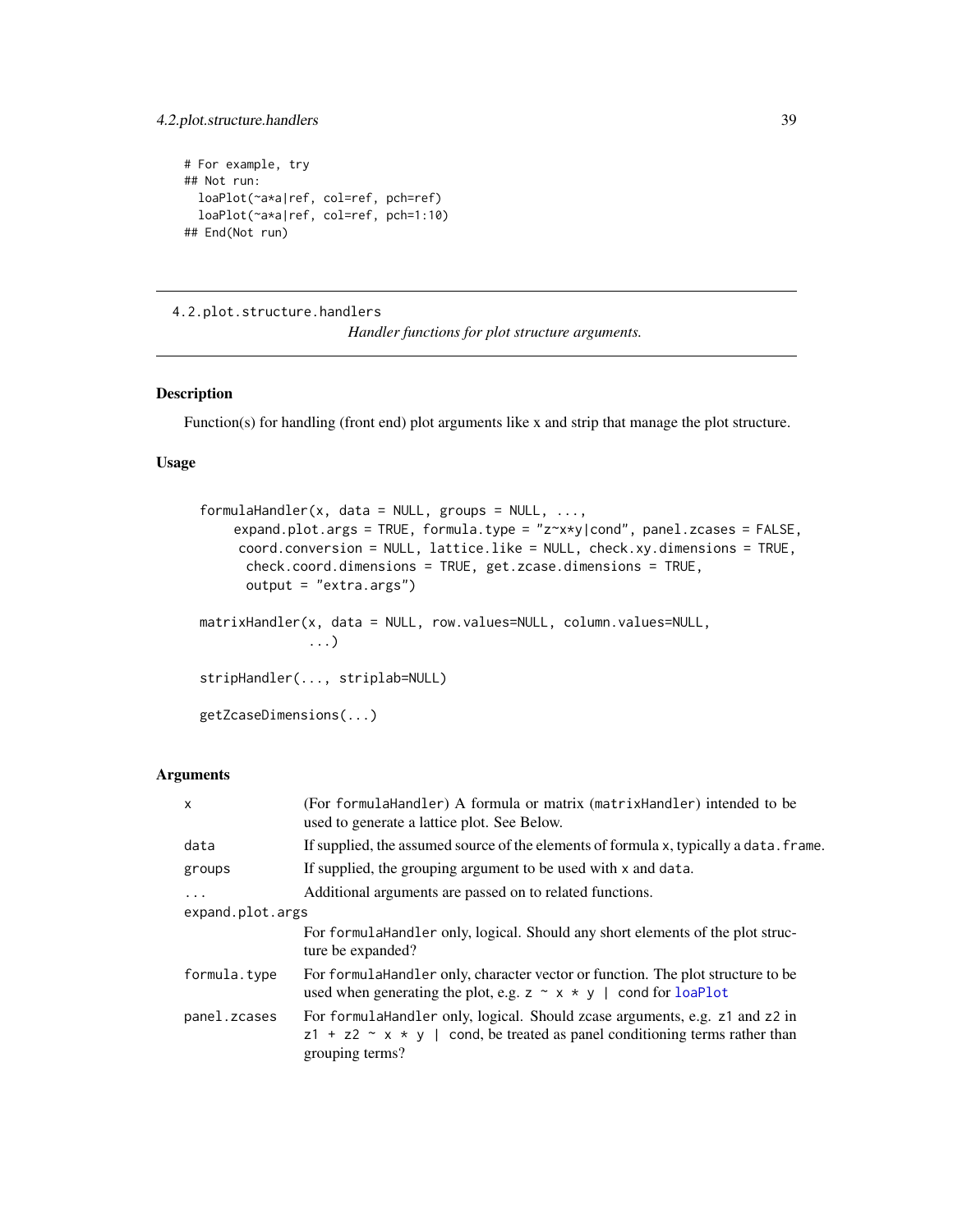<span id="page-39-0"></span>

| coord.conversion          |                                                                                                                                                                                                                        |  |
|---------------------------|------------------------------------------------------------------------------------------------------------------------------------------------------------------------------------------------------------------------|--|
|                           | For formula Handler only, function. If supplied, the conversion to use to con-<br>vert coordinate information supplied using other coordinate systems to $(x, y)$ .                                                    |  |
| lattice.like              | For formulaHandler only, list. For preprocessing, a list of plot terms that can<br>be passed directly to lattice/loa plots.                                                                                            |  |
|                           | check.xy.dimensions, check.coord.dimensions                                                                                                                                                                            |  |
|                           | For formulaHandler only, logicals. Should the formula structure be tested be-<br>fore attempting to generate the plot? See Note below.                                                                                 |  |
| get.zcase.dimensions      |                                                                                                                                                                                                                        |  |
|                           | For formulaHandler only, logical. Should the dimensions of any multiple<br>zcases b calculated? See Note below.                                                                                                        |  |
| output                    | For formula Handler only, character vector. The format to return function out-<br>put in.                                                                                                                              |  |
| row.values, column.values |                                                                                                                                                                                                                        |  |
|                           | For matrixHandler only, row and column values to be assigned to supplied<br>matrix x.                                                                                                                                  |  |
| striplab                  | For stripHandler only, character vector. If supplied, the label to add to the<br>panel strip when conditioning is applied. By default, it applies the standard<br>lattice convention, <i>i.e.</i> , show for numerics. |  |

#### Details

formulaHandler manages the formula component or x element of of loa plot functions.

For example, for loaPlot it assumes the general formula structure  $z \sim x * y$  | cond, and applies it in a similar fashion to the [lattice](#page-0-0) function [levelplot](#page-0-0).

Within the formula part of the plot call  $x$  and  $y$  are the horizontal and vertical axes,  $z$  is any additional information to be used in point, symbol, surface or glyph generation, and cond any additional conditioning to be applied. (The coordinates, x and y, are required elements; z and cond are typically optional.)

matrixHandler converts a matrix supplied as x element of a loa plot to a formula and associated data. If row. values and column. values are supplied, these are used as  $(x,y)$  values for the supplied matrix.

stripHandler manages the strip component of loa plot functions.

getZcaseDimensions tracks the dimensions of multiple z

### Value

formulaHandler returns a list, containing the plot elements defined in the supplied formula.

matrixHandler returns a list containing all supplied arguments, subject to the following modifications: matrix x converted to formula  $(z \times x \times y)$ ; data, replaced with supplied matrix content; x1im and ylim, added is not suppied.

stripHandler returns a list containing all supplied arguments, subject to the following modifications: strip, Updated or generated if not supplied; striplab, added to strip via the strip argument var.name, if this is undeclared in call.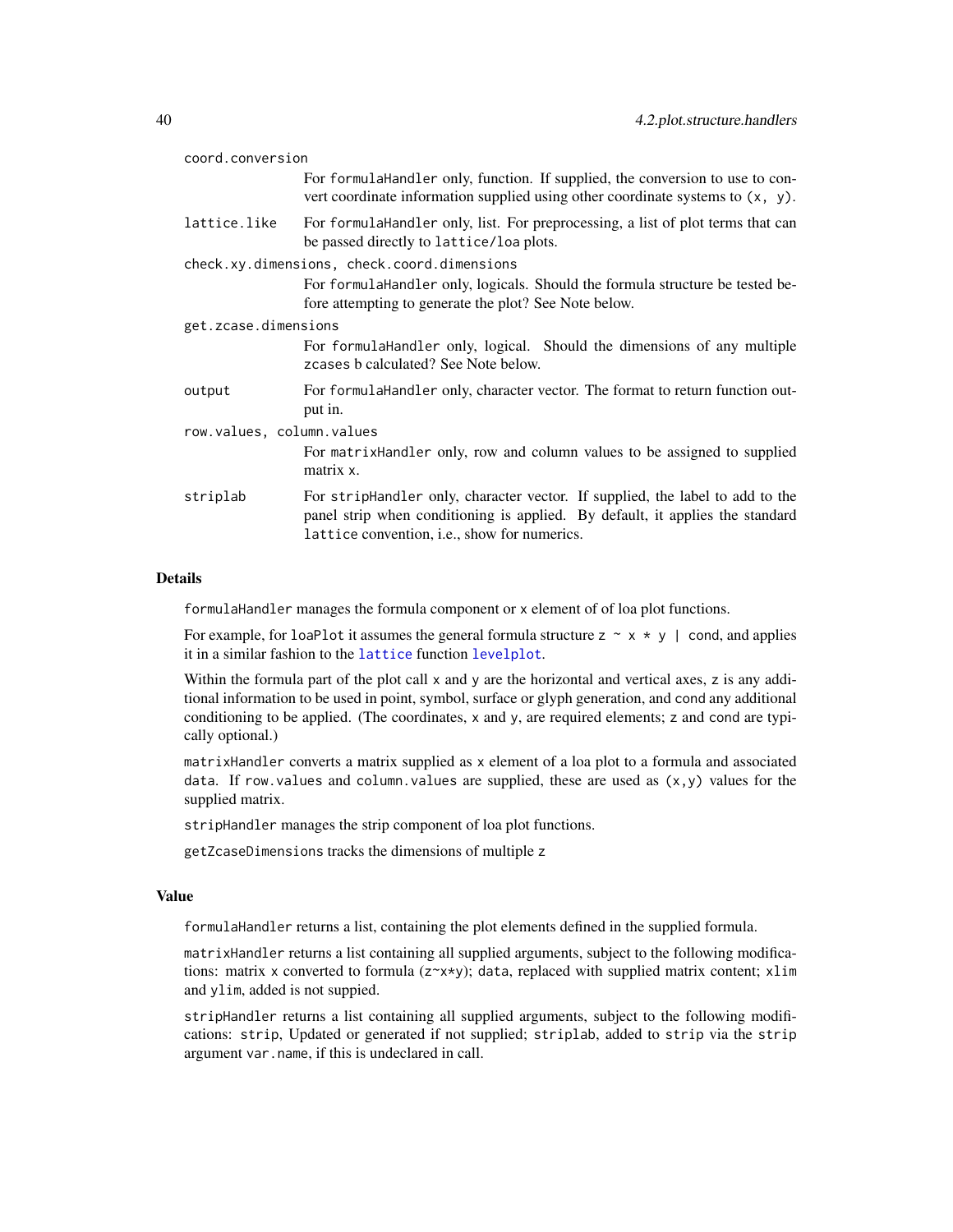<span id="page-40-0"></span>getZcaseDimensions returns a list containing all the supplied arguments, plus two additions arguments (if supplied in the call): zcase.zlim and z.rowsum.lim. zcase.zlim is a list of lim values, one for each zcase. z.rowsum.lim is the range of 'by-row' sums of zcases. These are calculated using any zcase information supplied in the call.

#### Note

These function are in development and may be subject to changes.

The current version of formulaHandler includes code from the stats function get\_all\_vars. It operates in a similar fashion to the previous version but checks zcase dimensions.

The previous version of formulaHandler was a wrapper for the lattice function latticeParseFormula. This version of formulaHandler was updated to simplify multiple z argument handling.

The latest version of formulaHandler includes more flexible formula.type handling. For example, it can now handle formulas that have more than two coordinates. As a result the check.xy.dimensions argument was replaced with a check.coord.dimensions argument. The previous argument will however remain in the function formals and function as before until all related code has been updated.

The latest version of formulaHandler uses getZcaseDimensions to calculate the dimensions of z if it is multi-part, e.g.  $z1 + z2 + etc \sim x * y$  rather than  $z \sim x * y$ .

The current version of matrixHandler is based on code from levelplot.matrix in [lattice](#page-0-0). If used with x and data arguments it will overwrite data with the matrix content.

#### Author(s)

Karl Ropkins

#### References

This function makes extensive use of code developed by others.

lattice: Sarkar, Deepayan (2008) Lattice: Multivariate Data Visualization with R. Springer, New York. ISBN 978-0-387-75968-5

#### See Also

In loa: [loaPlot](#page-3-1); [panelPal](#page-34-1) In other packages: [levelplot](#page-0-0) in [lattice](#page-0-0).

4.3.lims.and.scales.handlers

*Plot lims and scales handlers*

#### <span id="page-40-1"></span>**Description**

In development functions for lims and scales handling with lattice plots.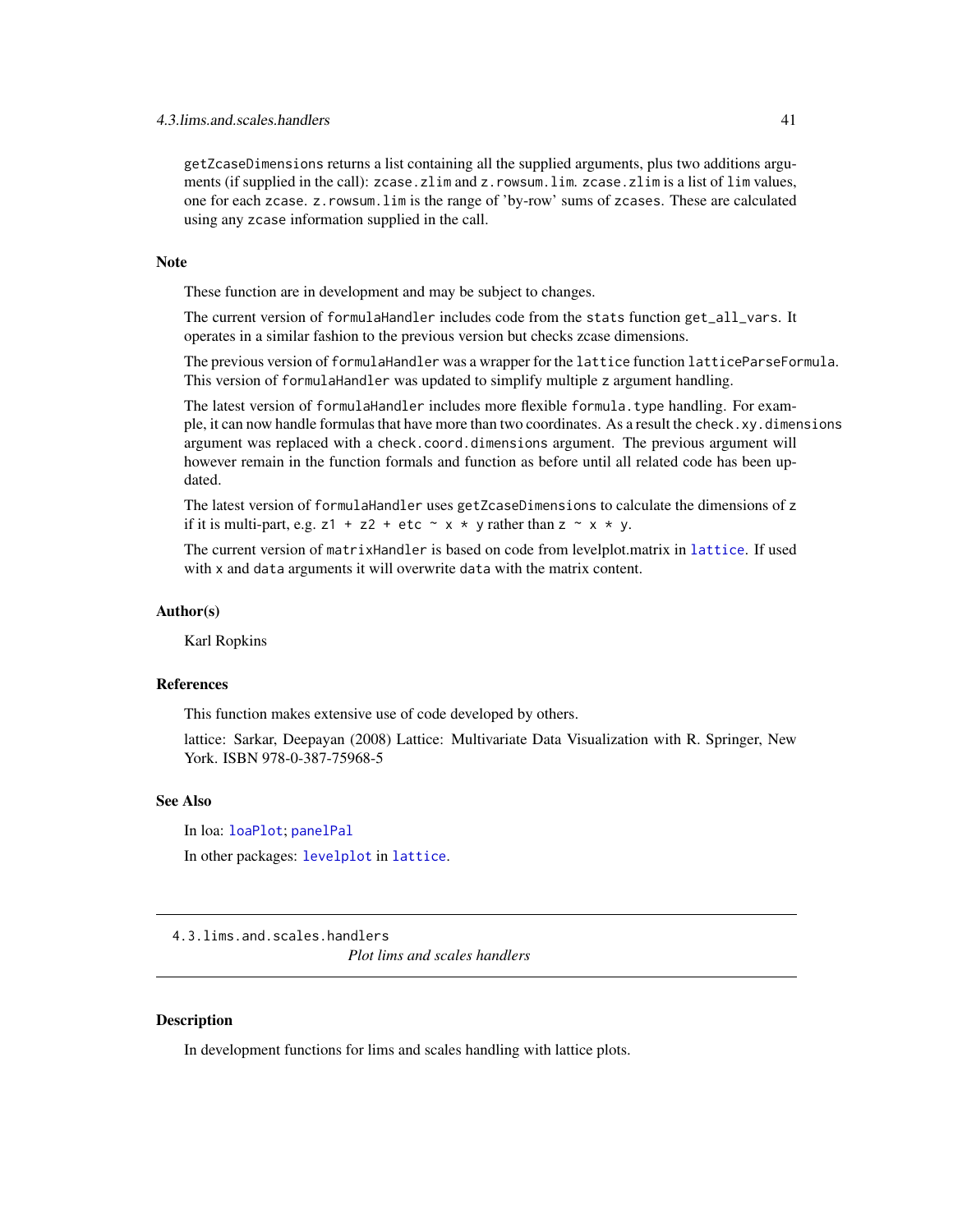```
limsHandler(x=NULL, y=NULL, z=NULL, ..., lim.borders = 0.05)
localScalesHandler(scales = NULL, ..., allowed.scales =c("x", "y"),
         disallowed.scales = NULL, remove.box = FALSE)
panel.localScale(x.loc, y.loc, lim, ..., panel.scale = NULL,
         label.before = TRUE, x.offset = NULL, y.offset = NULL,
        axis = TRUE, ticks = TRUE, annotation = TRUE)
yscale.component.log10(...)
xscale.component.log10(...)
```
### Arguments

| x, y, z             | x, y and/or z data series.                                                                                                                                                                                                                                                                                                                                                                                                                                            |  |
|---------------------|-----------------------------------------------------------------------------------------------------------------------------------------------------------------------------------------------------------------------------------------------------------------------------------------------------------------------------------------------------------------------------------------------------------------------------------------------------------------------|--|
| lim.borders         | numeric vector, giving the relative border to extend  lim ranges by when<br>generating axes or scales. The lim.borders are relative proportions. So, the<br>default setting of 0.05 adds an extra $+/-$ 5 are supplied the first three are treated<br>as codex, y and z lim.borders, respectively. If less than three values are supplied,<br>the three values are generated by wrapping. So, the default setting of 0.05 is<br>equivalent to $c(0.05, 0.05, 0.05)$ . |  |
| scales, panel.scale |                                                                                                                                                                                                                                                                                                                                                                                                                                                                       |  |
|                     | A list of elements like the scales argument used with lattice functions. Cur-<br>rent default elements draw (= TRUE), arrows (= FALSE), tick.number (= 5),<br>abbreviate $(=\text{FALSE})$ , minlength $(= 4)$ , and tck $(= 1)$ .                                                                                                                                                                                                                                    |  |
| .                   | Additional arguments.                                                                                                                                                                                                                                                                                                                                                                                                                                                 |  |
|                     | allowed scales A character vector containing the names of the axes to be generated for as part<br>of a local axis.                                                                                                                                                                                                                                                                                                                                                    |  |
| disallowed.scales   |                                                                                                                                                                                                                                                                                                                                                                                                                                                                       |  |
|                     | A character vector containing the names of any axes that are not required. Note:<br>If found, these are removed from scales before evaluation.                                                                                                                                                                                                                                                                                                                        |  |
| remove.box          | A logical, default FALSE. Should the box lattice typically places around stan-<br>dard plots be removed? This can be useful if you are using a panel function<br>to generate axes within the plot.                                                                                                                                                                                                                                                                    |  |
| x.loc, y.loc, lim   |                                                                                                                                                                                                                                                                                                                                                                                                                                                                       |  |
|                     | two member vectors setting the x and y locations where the scale is to be drawn<br>$(x.$ loc ans y $.$ loc), and the limits of the range to be annotated on the scale $(lim)$ .<br>Note: These are currently handled 'as is', i.e. for both locations and limit, the<br>first element is the start point and the second is the end point, and any other<br>elements are ignored.                                                                                      |  |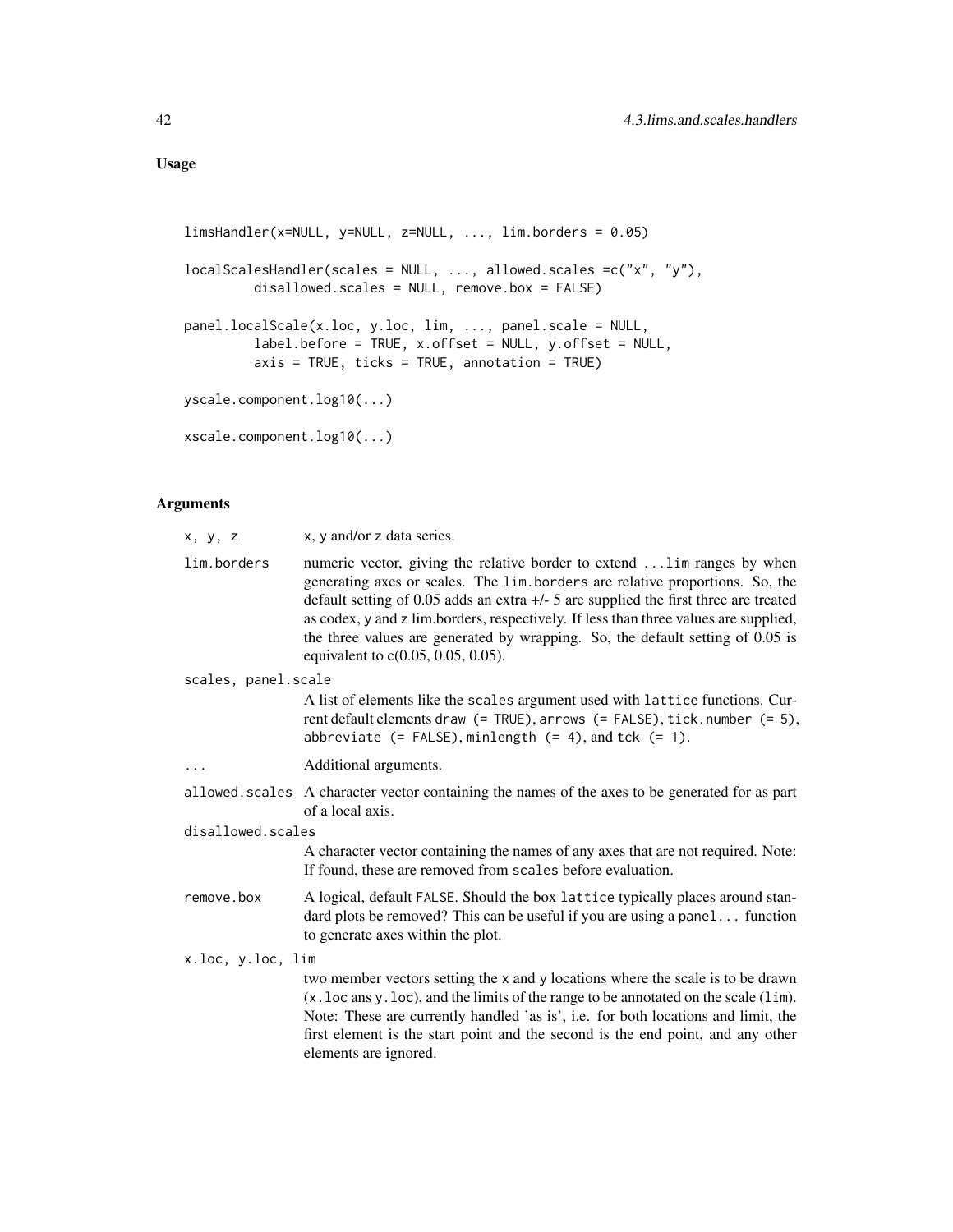label.before, x.offset, y.offset

Scale annotation overrides. label.before is a logical, which controls the position of annotation, tick marks and/or arrows, etc relative to the scale line (i.e., above/left before or below/right after). By default panel.localScale generates tick marks and labels at right angles to the scale line/axis. x.offset and y.offset force the offsets when adding tick marks and annotation.

#### axis,ticks,annotation

If supplied, fine controls for the appearance of the axis line, axis tick marks and axis annotation on the generated scale. These can be vectors, in which they are assumed to be color assignments, or lists of common plot parameters, such as col, lty, lwd, etc.

### Details

limsHander generates xlim, ylim and/or zlim ranges for axes or color scales for use in a range of plots.

localScalesHandler provides a relatively crude mechanism for the removal of conventional lattice plot axes and the generation of alternative axes using a panel... function like panel.localScale.

#### Value

limsHandler returns a list containing ...lim ranges for any of the elements codex, y and/or z supplied to it.

localScalesHandler returns a list containing the elements: scales, panel. scales and possibly par.settings. scales turns off the standard axes annotation. panel.scales is a list of named elements, one per named axis, describing the axis layout. If remove.box = TRUE, the additional argument par.settings is also supplied.

All arguments should be passed on to the associated plot.

panel.scales or axis-specific elements in panel.scales can then be evaluated by an associated panel... function run from within the lattice plot call. This would typically take the form:

panel.my.axis(panel.scale = panel.scale\$axis, ...)

panel.localScale is a local axis/scale plotter. It can be used in combination with localScalesHandler, and should called once for each axis that is required, or it can be used 'stand alone' panel to add a local scale to a lattice plot.

yscale.component.log10 and xscale.component.log10 are simple axis transforms for use with log to the base 10 transformed plot axes.

#### Note

panel.localScale is currently in revision. Scale arrows are currently not available.

#### Author(s)

Karl Ropkins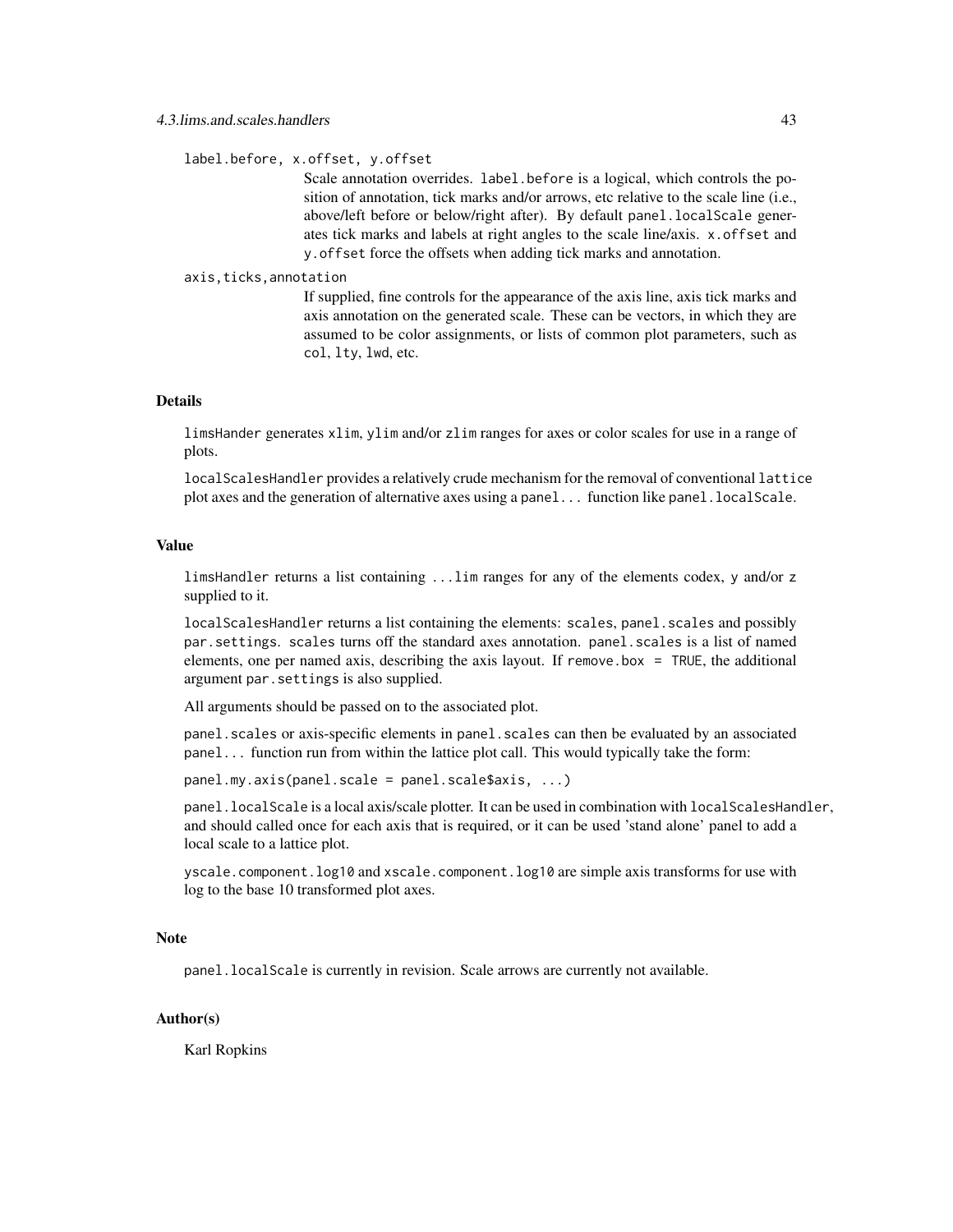#### <span id="page-43-0"></span>References

These function makes extensive use of code developed by others.

lattice: Sarkar, Deepayan (2008) Lattice: Multivariate Data Visualization with R. Springer, New York. ISBN 978-0-387-75968-5

#### See Also

In other packages: [xyplot](#page-0-0) in [lattice](#page-0-0).

#### Examples

## See trianglePlot Example 2 for example application

4.4.cond.handlers *Plot Conditioning*

#### <span id="page-43-1"></span>Description

Plot conditioning handling

### Usage

```
condsPanelHandler(..., conds = NULL, panel = NULL,
       by.cond = NULL, process = TRUE, plot = TRUE)
groupsPanelHandler(..., groups = NULL, panel = NULL,
       by.group = NULL, process = TRUE, plot = TRUE)
zcasesPanelHandler(..., zcases = NULL, panel = NULL,
       by.zcase = NULL, process = TRUE, plot = TRUE)
groupsAndZcasesPanelHandler(panel=NULL, ...,
       plot = TRUE, process = TRUE)
groupsHandler(z = NULL, groups = NULL, ..., group.ids = NULL,
       handler = "zzz")zcasesHandler(z = NULL, zcases = NULL, ..., zcases.ids = NULL,
       handler = "zzz")groupsAndZcasesHandler(..., loa.settings = NULL)
stepwiseZcasesGlyphHandler(zcases = NULL, ..., zcase.ids = NULL,
       panel.elements = NULL, loaGlyph = NULL)
```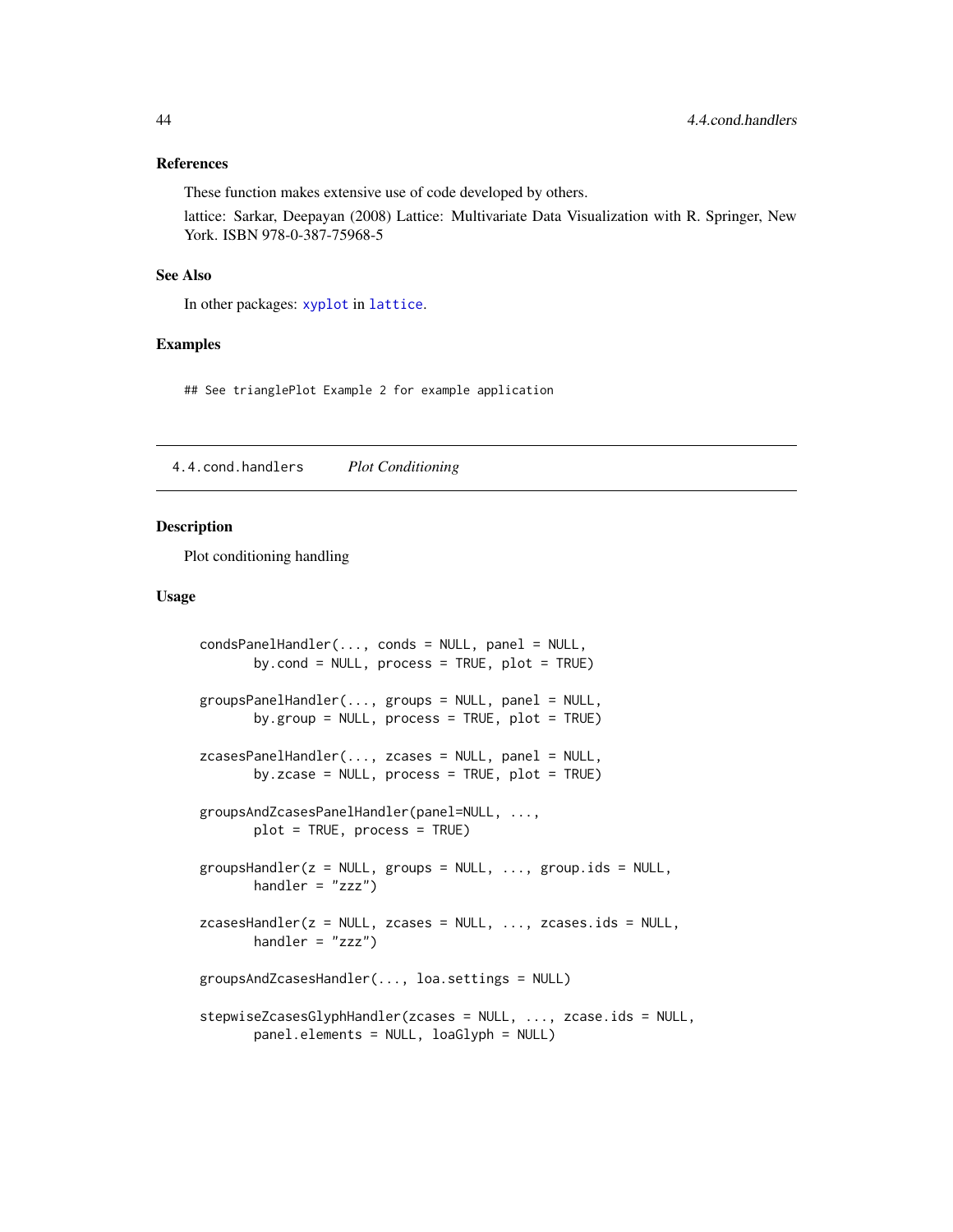#### <span id="page-44-0"></span>**Arguments**

| $\cdots$ ,                  | Additional arguments. See Notes below.                                                                                                                                                                                                                                                                                                                                                                                                                                                                                                                                                                                                                         |
|-----------------------------|----------------------------------------------------------------------------------------------------------------------------------------------------------------------------------------------------------------------------------------------------------------------------------------------------------------------------------------------------------------------------------------------------------------------------------------------------------------------------------------------------------------------------------------------------------------------------------------------------------------------------------------------------------------|
| conds, panel, by.cond       | For all supplied additional arguments, conds is a vector of conditioning indices.<br>This is typically a logical, numeric, factor or character vector which can be used<br>to assign other elements undeclared call arguments to specific subsets. panel<br>identifies the panel function, and should also be supplied so loa can man-<br>age processing and plot activities correctly. by . cond identifies routine plot op-<br>erations associated with the requested conditioning. This can be a list of plot<br>arguments or panel functions that should be associated with the requested<br>conditoning. See process and plot below and associated Notes. |
| plot, process, loa.settings | Passed to and handled by panelPal. For panels that can be preprocessed, plot<br>and process turn off or on processing and the plotting steps of the panel code.<br>See panelPal Help documentation from further details.                                                                                                                                                                                                                                                                                                                                                                                                                                       |
| groups, by.group            | As conds and by cond but for grouping.                                                                                                                                                                                                                                                                                                                                                                                                                                                                                                                                                                                                                         |
| zcases, by.zcase            | As conds and by cond but for zease condition.                                                                                                                                                                                                                                                                                                                                                                                                                                                                                                                                                                                                                  |
| z, handler                  | The z data series and any associated plot arguments that need special handling.<br>group.ids, zcases.ids, zcase.ids<br>If given, vectors of the unique cases in groups and zcases, respectively.                                                                                                                                                                                                                                                                                                                                                                                                                                                               |
| loaGlyph                    | panel.elements If given, the names of all plot arguments that have been vectorized by panelPal.<br>(For stepwiseZcasesGlyphHandler only), the loa glyph to drawn. See loa.glyphs<br>for further details.                                                                                                                                                                                                                                                                                                                                                                                                                                                       |

### Details

NOTE: These functions are currently in development and may be subject to changes.

condsPanelHandler is a general purpose function that can be used to routinely manage plot conditioning within a panel... function call. It takes all undeclared arguments are supplied to it, and subsets them by unique case in the supplied conds argument. Then it modifies each of these based on the associated elements of by.cond and processes and/or plots the results depending on process and plot settings.

groupsPanelHandler is similar but is intended for use with the plot call argument groups.

zcasesPanelHandler is similar but is intended for use with arguments conditioned within the z term of the plot formula. So, for example, for unique handling of z1 and z2 cases in the plot loaPlot(z1+z2~x\*y).

groupsAndZcasesPanelHandler is a wrapper for groups and zcase that allows users to simultaneously and uniquely handle both types of conditioning.

stepwiseZcasesGlyphHandler is a ...Handler function for generating gylph plots based on multiple z inputs.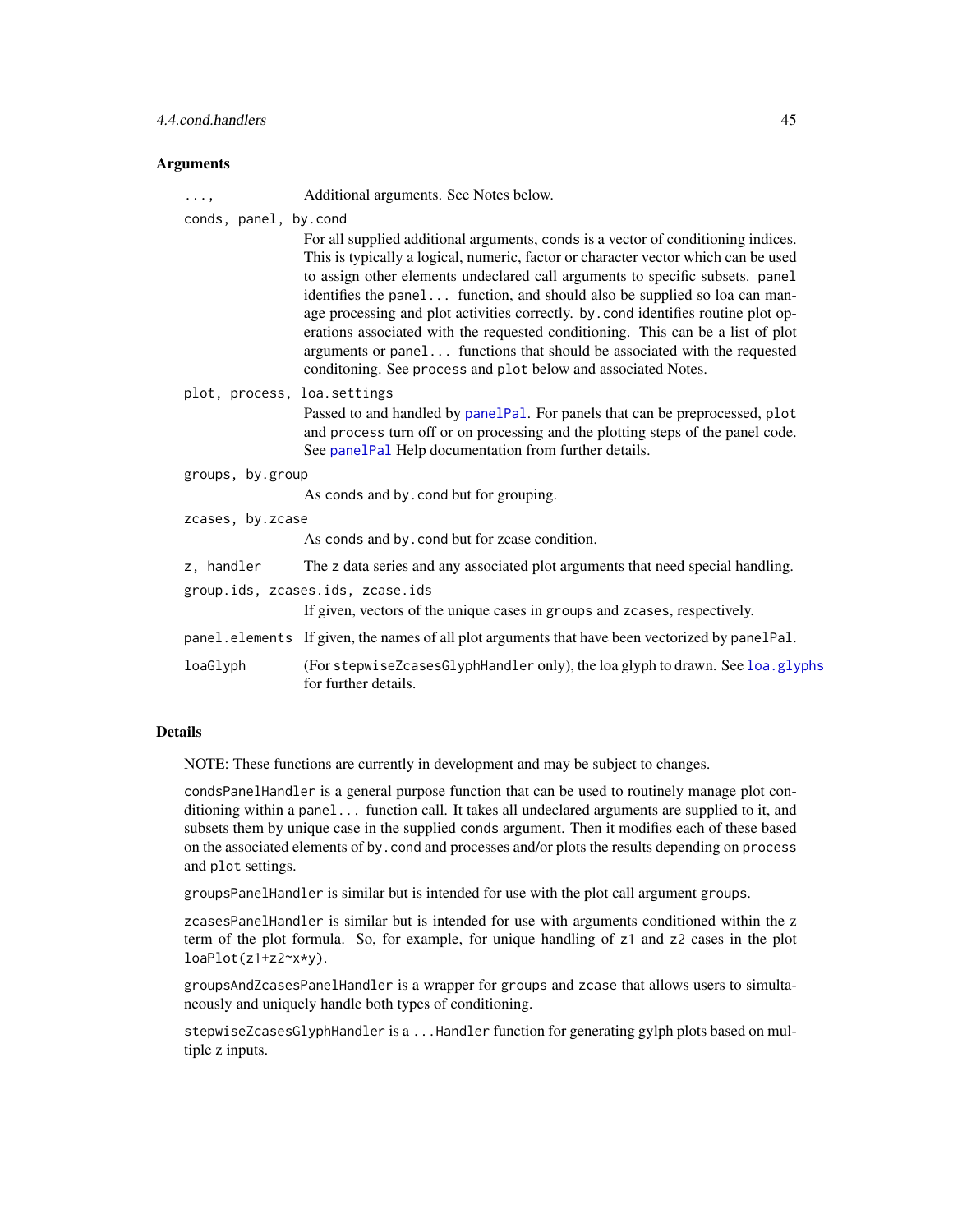### Value

All ..PanelHandlers functions are intended for use with [panelPal](#page-34-1). Using different combinations of these allows plot developers a high degree of flexibility.

#### Note

This function is in development and may be subject to changes.

#### Author(s)

Karl Ropkins

### References

This function makes extensive use of code developed by others.

lattice: Sarkar, Deepayan (2008) Lattice: Multivariate Data Visualization with R. Springer, New York. ISBN 978-0-387-75968-5

### See Also

[panelPal](#page-34-1)

For information on related functions in other packages, see

[lattice](#page-0-0): [xyplot](#page-0-0); [panel.xyplot](#page-0-0); and [panel.levelplot](#page-0-0).

4.5.plot.argument.handlers

*Common plot argument handlers*

### <span id="page-45-1"></span>Description

Functions for use the routine handling of some common plot arguments.

#### Usage

```
cexHandler(z = NULL, cex = NULL,cex.range = NULL, expand.outputs = TRUE,
          ref = NULL, ..., zlim = NULL)collHandler(z = NULL, col = NULL,
           region = NULL, colorkey = FALSE, legend = NULL,
          pretty = FALSE, at = NULL, cuts = 20,
          col.regions = NULL, alpha.regions = NULL,
          expand.outputs = TRUE, ref = NULL,
           ..., zlim = NULL, output="col")
```
<span id="page-45-0"></span>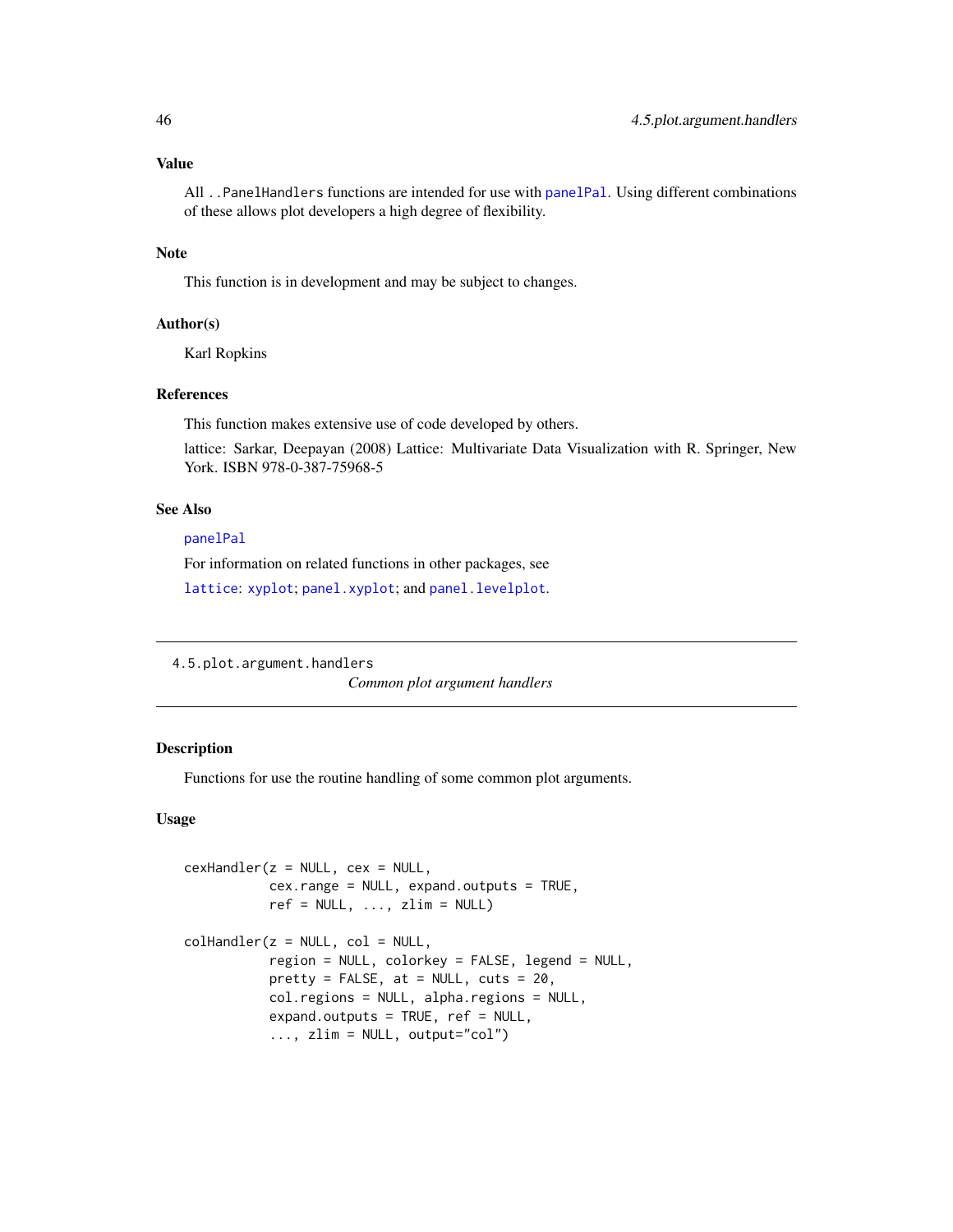```
colRegionsHandler(...)
pchHandler(z = NULL, pch = NULL, pch.order = NULL,
          expand.outputs = TRUE, ref = NULL, ...,zlim = NULL)
scalesHandler(...)
zHandler(z = NULL, expand.outputs = TRUE,
          ref = NULL, ...)
```
### Arguments

| z             | If supplied, a vector of values intended to used as a scale when assigning a<br>property.                                                                                                                                                                                                                                                                                                                                                                                                            |
|---------------|------------------------------------------------------------------------------------------------------------------------------------------------------------------------------------------------------------------------------------------------------------------------------------------------------------------------------------------------------------------------------------------------------------------------------------------------------------------------------------------------------|
|               | For cexHandler, the cex of, e.g., points on a scatter plot. Here, size scales are<br>managed using a reference range cex. range, but superseded by cex settings, if<br>also supplied.                                                                                                                                                                                                                                                                                                                |
|               | For colHandler, the color of, e.g., points on a scatter plot. Here, color scales are<br>managed using a colorkey method similar to that used by the lattice func-<br>tion levelplot, see below (arguments region, colorkey, pretty, at, cuts,<br>col. regions and alpha. regions). If z is NULL or not supplied, all colors are<br>set by col if supplied or as the default lattice symbol color if both z and col are<br>not supplied.                                                              |
|               | For pchHandler, the pch of, e.g., points on a scatter plot. Here, plot symbols are<br>managed using a reference vector pch. order, but superseded by pch settings, if<br>also supplied.                                                                                                                                                                                                                                                                                                              |
|               | For zHandler, any vector that should to expanded by wrapping to a given length,<br>e.g. the length of the x (or y) data series to plotting.                                                                                                                                                                                                                                                                                                                                                          |
| cex, col, pch | For associated handlers, the parameter value(s) to be managed (i.e., cex for<br>cexHandler, etc. Note: In all cases if these are not NULL these supersede any<br>supplied z or Handler modification.                                                                                                                                                                                                                                                                                                 |
| cex.range     | If supplied, the range for z to be rescaled to when using this to generate a<br>cex scale. NOTE: cex. range = FALSE disables this cex scaling and uses<br>z values directly; cex.range = TRUE applied default scaling, equivalent to<br>$cex.\nrange = c(0.75, 3).$                                                                                                                                                                                                                                  |
|               | region, colorkey, legend, pretty, at, cuts, col. regions, alpha. regions                                                                                                                                                                                                                                                                                                                                                                                                                             |
|               | The colorscale settings to be used when generating a colorkey. The most useful<br>of these are probably col. regions which can be used to reset the color scale,<br>alpha. regions which sets the col.region alpha transparency (0 for invisible to<br>1 for solid) and colorkey which can be a logical (forcing the colorkey on or<br>off) or a list of components that can be used to fine-tune the appearance of the<br>colorkey. Note: The generation of colorscales is handled by RColorBrewer. |
| pch.order     | A vector of symbol ids (typically the numbers 1 to 24) to used when plotting<br>points if, e.g. using a scatter plot. By default, all points are plotted using the<br>first of these pch ids unless any conditioning (e.g. grouping or zcase handling)                                                                                                                                                                                                                                               |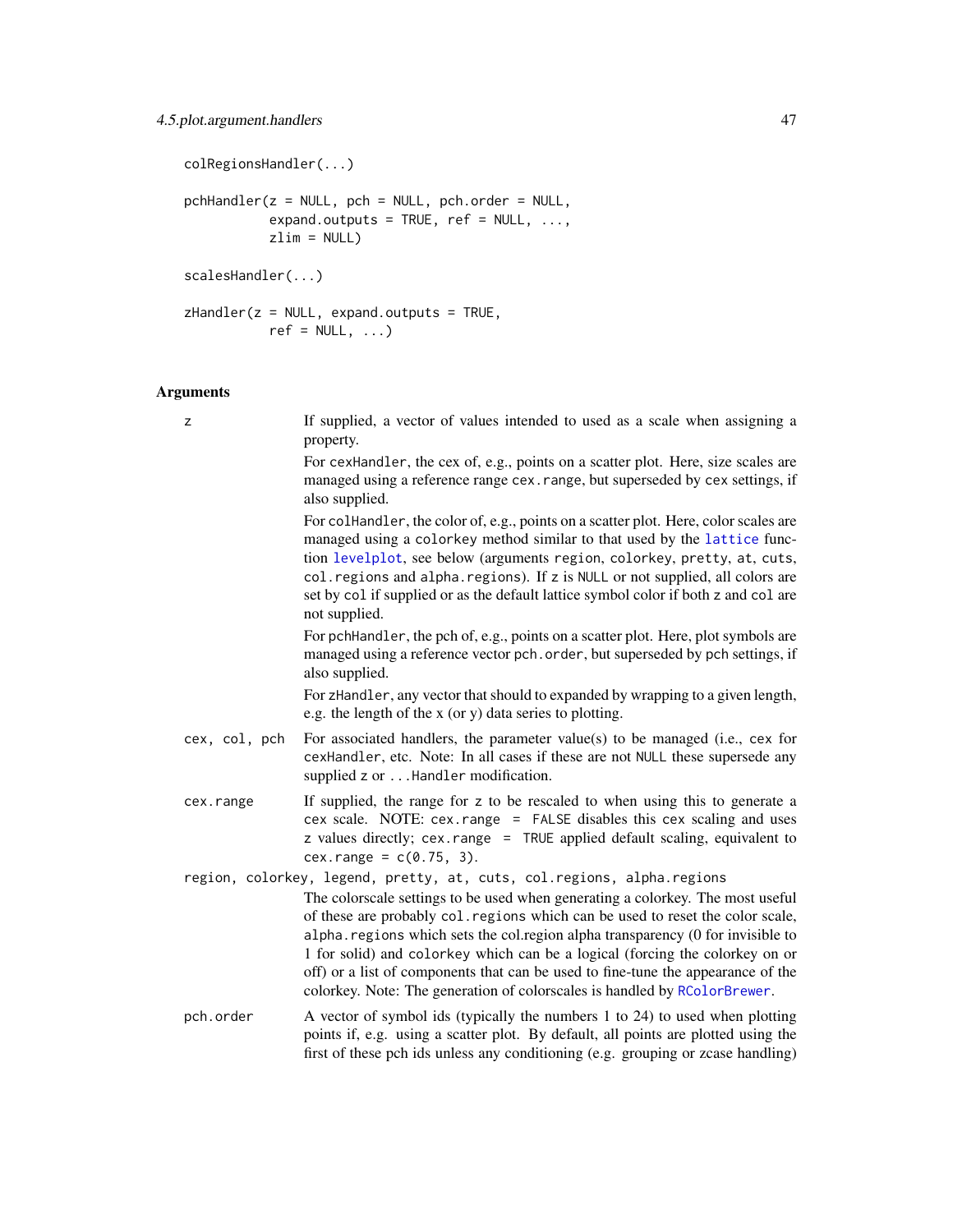is declared and linked to pch, in which symbols are assigned in series from pch.order.

<span id="page-47-0"></span>

| expand.outputs, ref |                                                                                                                                                                                                                                                                                                                                                                                                        |
|---------------------|--------------------------------------------------------------------------------------------------------------------------------------------------------------------------------------------------------------------------------------------------------------------------------------------------------------------------------------------------------------------------------------------------------|
|                     | expand outputs is a Logical (default TRUE): should outputs be expanded to the<br>same length as ref? This can be useful if, e.g., coloring points on a scatter<br>plot that may be conditioned and therefore may require subscript handling, in<br>which case ref could be the x or y data series, or any other vector of the same<br>length. Note: if ref is not supplied expand. outputs is ignored. |
| zlim                | The range over which the scale is to be applied if not range $(z)$ .                                                                                                                                                                                                                                                                                                                                   |
| output              | For colland ler. The function output. Either the colvector alone (output='col')<br>or the full list of color parameters.                                                                                                                                                                                                                                                                               |
|                     | Additional arguments, often ignored.                                                                                                                                                                                                                                                                                                                                                                   |

### Details

The ...Handler functions are argument handlers intended to routinely handle some common activities associated with plotting data.

cexHandler manages symbol sizes. It generates a (hopefully) sensible cex scale for handling plot symbol size based on a supplied input (z).

colHandler manages colors. It works like the colorkey in [levelplot](#page-0-0) in [lattice](#page-0-0), to generate a colorscale based on a supplied input (z).

colRegionsHandler is a wrapper for colHandler that can be used to with the col.regions argument.

scalesHandler is a crude method to avoid scales argument list structures.

zHandler expands (by wrapping) or foreshortens vectors.

#### Value

cexHandler returns a vector, which can be used as the cex argument in many common plotting functions (e.g. [plot](#page-0-0), [xyplot](#page-0-0)).

colHandler depending on output setting returns either the col vector or a list containing elements (z, col, legend, at, col.regions and alpha.regions), which can be used to create a col series scaled by z and an associated colorkey like that generated by [levelplot](#page-0-0) for other [lattice](#page-0-0) functions (e.g. [xyplot](#page-0-0)).

colRegionsHandler returns a vector of color values suitable for use with the col.regions argument.

scalesHandler returns the supplied arguments modified as follows: all scales... arguments are converted into a single list(...); all scales.x... and scales.y... argument are converted into  $list(x=list(...) )$  and  $list(y=list(...) )$ , respectively. so e.g. scales.x.rot=45 generates scales=list(x=list(rot=45)).

pchHandler returns a vector of pch values of an appropriate length, depending on expand.outputs and ref settings.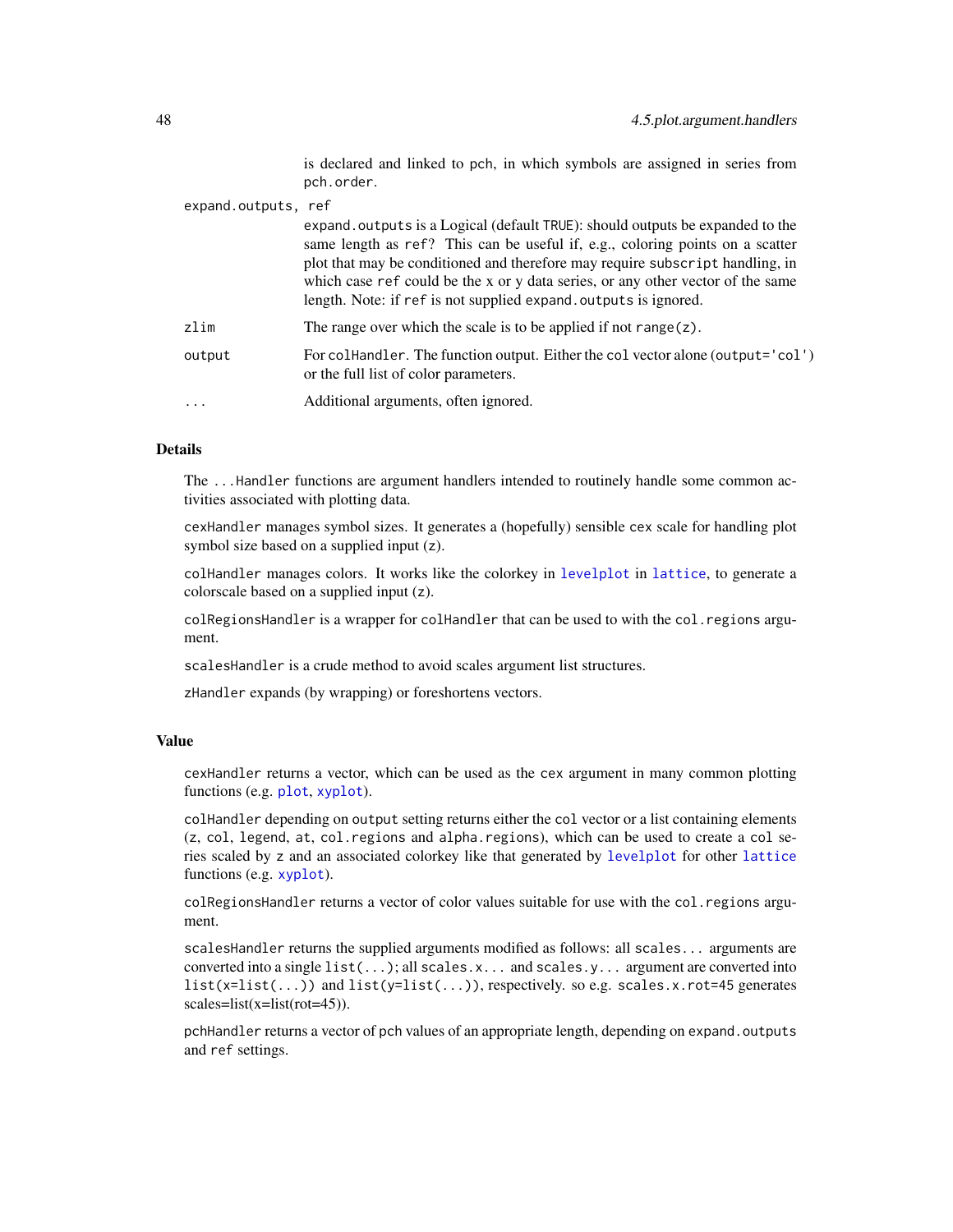### <span id="page-48-0"></span>Note

cexHandler recently revised. Default cex range now smaller, in line with feedback. scalesHandler might not be staying.

#### Author(s)

Karl Ropkins

### References

These function makes extensive use of code developed by others.

lattice: Sarkar, Deepayan (2008) Lattice: Multivariate Data Visualization with R. Springer, New York. ISBN 978-0-387-75968-5

RColorBrewer: Erich Neuwirth <erich.neuwirth@univie.ac.at> (2011). RColorBrewer: Color-Brewer palettes. R package version 1.0-5. http://CRAN.R-project.org/package=RColorBrewer

#### See Also

In other packages: See [xyplot](#page-0-0) in [lattice](#page-0-0).

#### Examples

```
#some trivial data
a \le -1:10## Example 1
## Simple plot with cex handling
myplot1 <- function(x, y, z = NULL, cex = NULL,
                   cex.random = NULL, ...#set cex
   cex <- cexHandler(z, cex, cex.range)
    #plot
    xyplot(y-x, cex = cex,...)}
myplot1(a, a, a)
# compare
## Not run:
 myplot1(a, a) \qquad #like plot(x, y)
 myplot1(a, a, a*100) #as myplot1(a, a, a)
                           #because cex scaled by range
 myplot1(a, b, c,
     cex.range = c(1,5)) #cex range reset
 myplot1(a, b, c,
```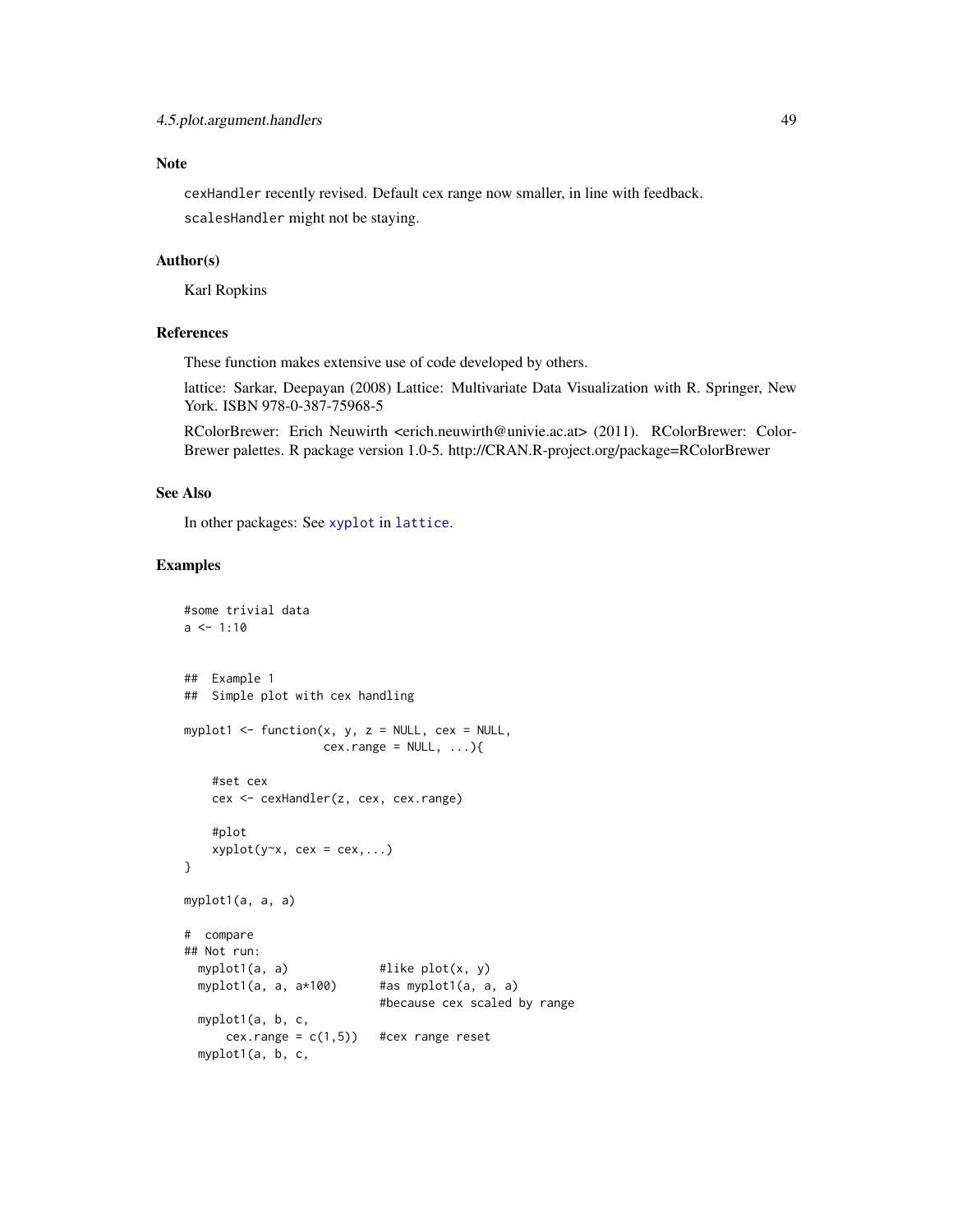```
cex.random = c(10,50),
      cex = 1) #cex supersedes all else if supplied
## End(Not run)
## Example2
## plot function using lists/listUpdates
myplot2 <- function(x, y, z = NULL, \ldots){
    #my default plot
    default.args \le list(x = y\approxx, z = z,
                         pch = 20, cex = 4)
    #update with whatever user supplied
    plot.args <- listUpdate(default.args, list(...))
    #col Management
   plot.args$col <- do.call(colHandler, plot.args)
    do.call(xyplot, plot.args)
}
#with colorkey based on z case
myplot2(a, a, a)
# compare
## Not run:
  myplot2(a, b, c,
       col.regions = "Blues") #col.regions recoloring
   myplot2(a, b, c, col = "red")##but (again) col supersedes if supplied
## End(Not run)
# Note:
# See also example in ?listUpdate
```
4.6.key.handlers *Key handling*

### <span id="page-49-1"></span>Description

Workhorse functions for routine use of keys in plots.

#### Usage

keyHandler(key = NULL, ..., output = "key")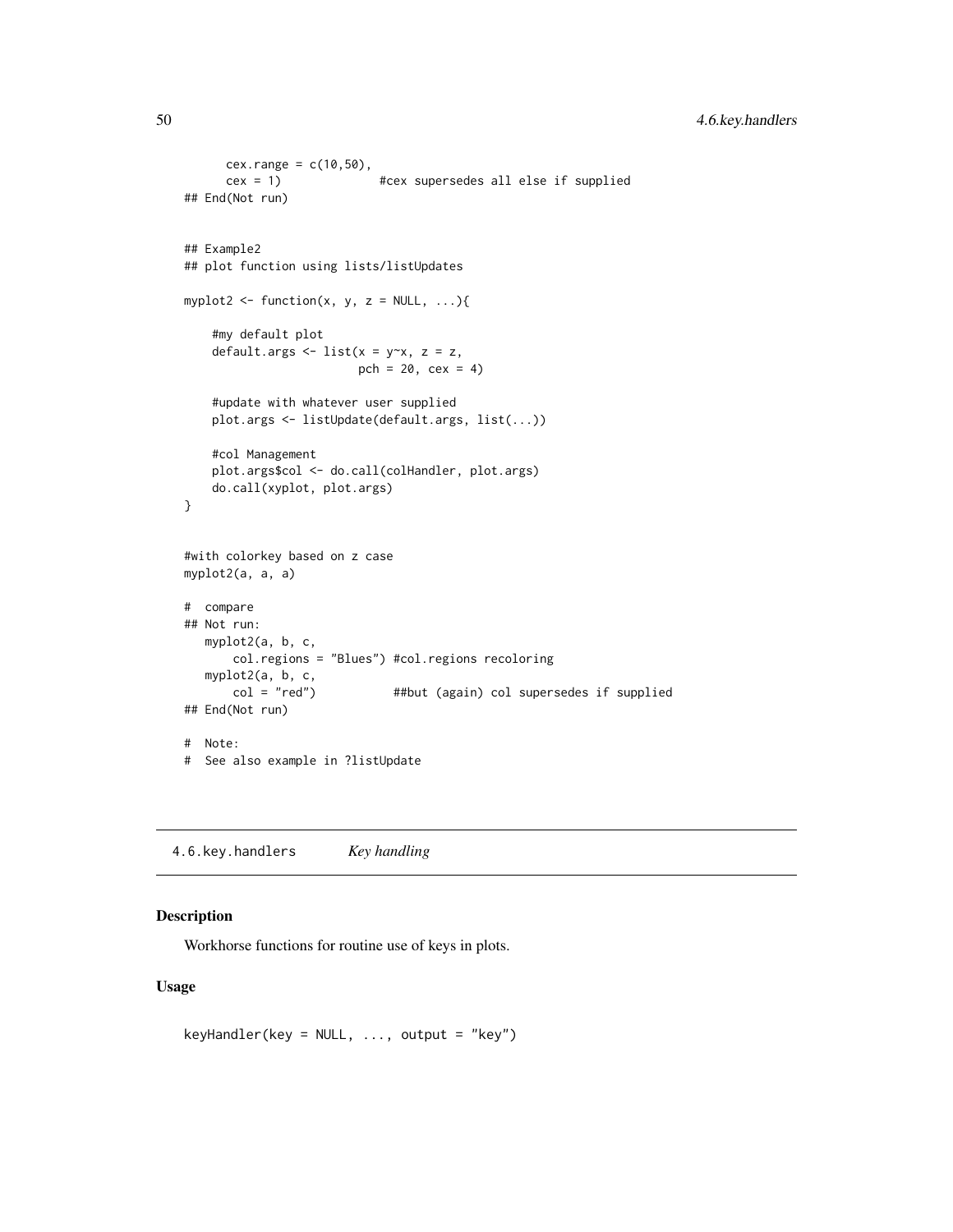#### <span id="page-50-0"></span>#keys

```
draw.loadPlotZKey(key = NULL, draw = FALSE, vp = NULL, ...)draw.loadCorKey(key = NULL, draw = FALSE, vp = NULL, ...)draw.loaColorRegionsKey(key = NULL, draw = FALSE, vp = NULL, ...)
draw.zcasePlotKey(key = NULL, draw = FALSE, vp = NULL, ...)
draw.ycasePlotKey(key = NULL, draw = FALSE, vp = NULL, ...)
draw.groupPlotKey(key = NULL, draw = FALSE, vp = NULL, ...)
draw-key.log10(key = NULL, draw = FALSE, vp = NULL, ...)
```
#### Arguments

| key      | The key to be used.                                                                              |
|----------|--------------------------------------------------------------------------------------------------|
| $\cdots$ | Any additional arguments to be used to modify the the key before plotting.                       |
| output   | The format to return the function output in. This is 'key' for all routine (in plot)<br>use.     |
| draw, vp | lattice and grid arguments using when plotting GROB objects. Generally,<br>these can be ignored. |

#### Details

keyHandler is a general function that rotuine generates defaults arguments for add a key to a plot.

draw...key functions are all specialist plots keys. They are typically modifications of or variations on similar functions in lattice, e.g. draw.key and draw.colorkey.

draw.loaPlotZKey is the default 'bubble plot' key used with [loaPlot](#page-3-1).

draw.loaColorKey and draw.loaColorRegionsKey are variations on the draw.colorkey function in [lattice](#page-0-0).

draw.zcasePlotKey, draw.ycasePlotKey and draw.groupPlotKey are simple legends based on zcase, ycase and group annotation.

draw.key.log10 is a simple legend for use with log to the base 10 transformed z scale.

#### Value

keyHandler return a list of plot arguments to be used to generate a key .

When run within plot calls, the draw...key functions associated color keys. If they are used with loa plots and suitable panel... functions, color scales are automatically aligned.

#### **Note**

In Development: Function structures may change in future package updates.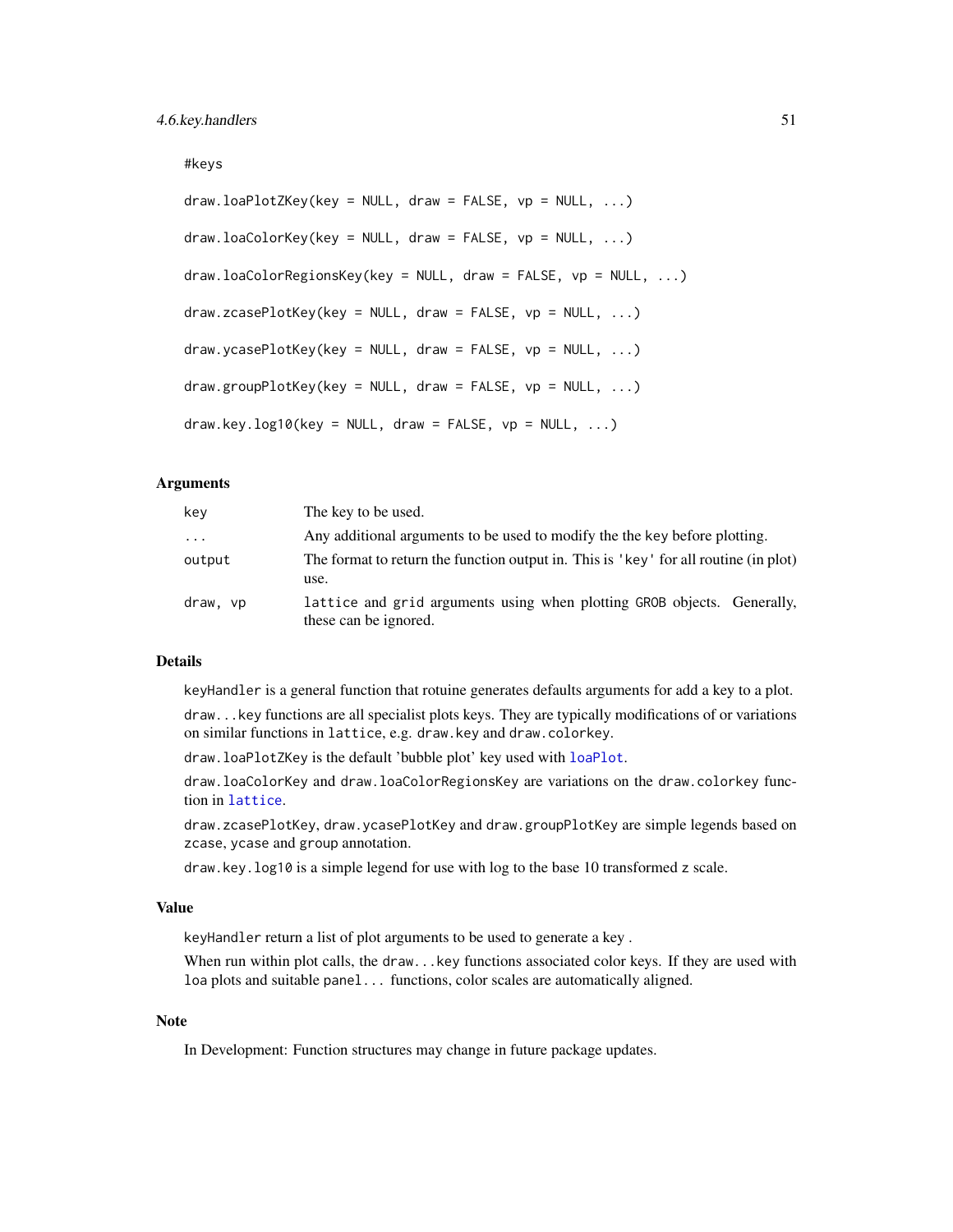#### <span id="page-51-0"></span>Author(s)

Karl Ropkins

#### References

These functions make extensive use of code developed by others.

lattice: Sarkar, Deepayan (2008) Lattice: Multivariate Data Visualization with R. Springer, New York. ISBN 978-0-387-75968-5

### See Also

In other packages: See [xyplot](#page-0-0) in [lattice](#page-0-0).

4.7.other.panel.functions

*Other panel functions argument handlers*

### <span id="page-51-1"></span>Description

In development panel functions for use with lattice

### Usage

```
parHandler(scheme = NULL, ...)
```
### #related

```
getArgs(source = TRUE, local.resets = TRUE,
        user.resets = TRUE, is.scales.lines = FALSE,
         elements = NULL, ..., defaults = list(),defaults.only = FALSE)
getPlotArgs(defaults.as = "axis.line", source = TRUE,
        local.resets = TRUE, user.resets = TRUE,
         elements = NULL, ..., is.scales.lines = NULL,
        defaults.only = TRUE)
```

```
isGood4LOA(arg)
```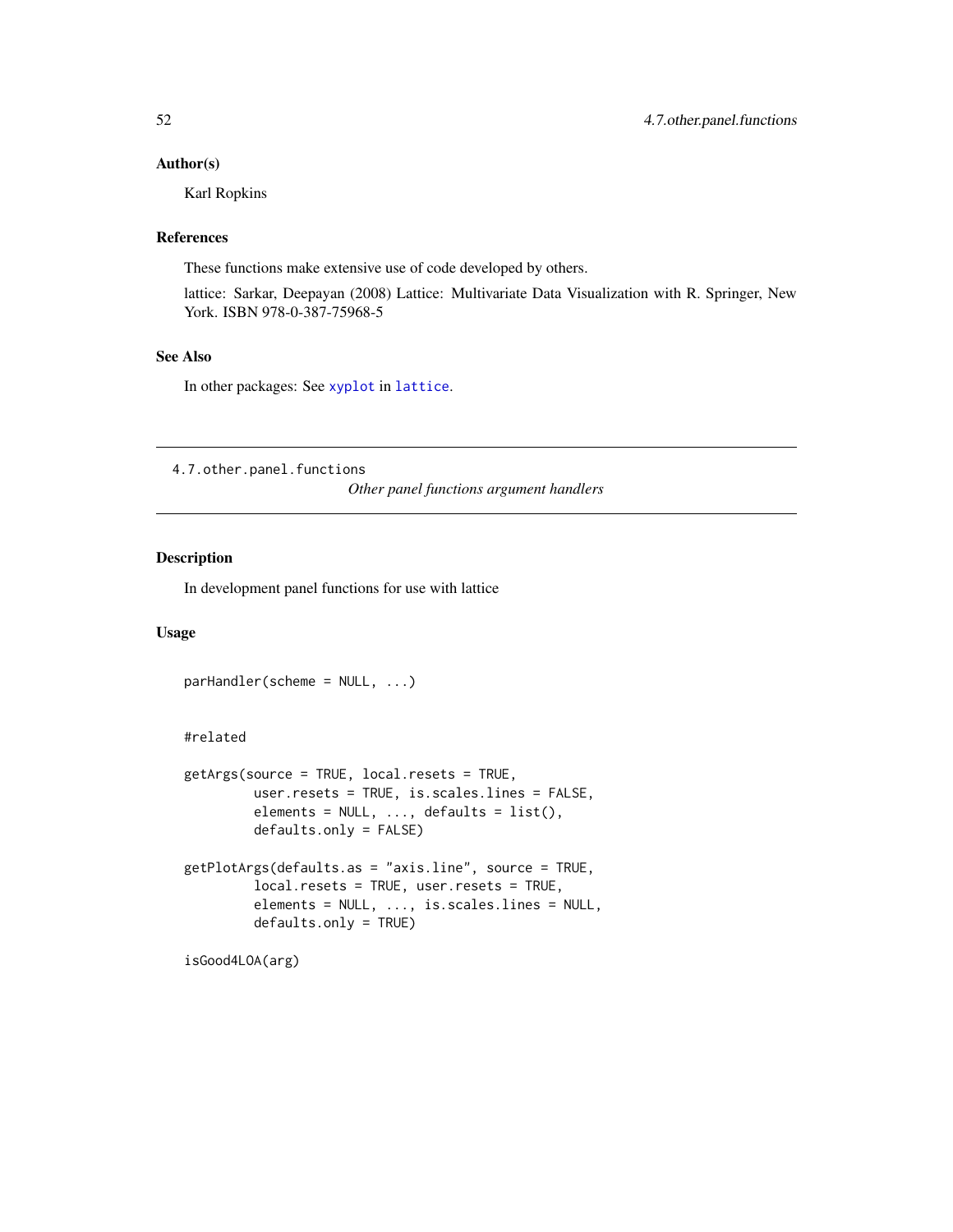#### Arguments

scheme The color scheme to apply. This can be a list of parameters to apply or a character vector for a pre-defined scheme. Current pre-defined schemes include 'greyscale' (for black and white figures).

source, local.resets, user.resets

When recovering plot arguments with getArgs or getPlotArgs, places to search for relevant parameters. If supplied these would typically be vectors or lists. If vectors, they are assumed to be col setting. If lists, they are assumed to be lists of named parameters for inclusion. There are two cases that need to be handed specially: (1) some sources, local.resets and/or user.resets may contain both axis-specific and general information, e.g. For a scales list, parameters to be applied just to the x axis in scales\$x and parameters to be applied to all scales in scales. In such cases these need to be checked in order (see elements below.) (2) Some sources, e.g. axis scales, contain both text and line parameters, with e.g. line settings declared as col.line, etc., rather than col, etc., (which are intended for use with text.) When supplied these need to be handled correctly (see is.scales.lines below). local.resets and user.resets are intended as overrides for the code developer and user, respectively. These can be logicals as well as vectors or lists. If logicals they turn on/off the associated plot components (using isGood4LOA). The check/update order is source, then source\$element, then local.reset, then local.reset\$element, then user.reset, then user.reset\$element. This means that the developer always has last say regarding the default appearance of a plot component and the user always has the very last say from the command line if the local.reset is included as a formal argument in that plot.

is.scales.lines

When recovering arguments with getArgs or getPlotArgs, should source be treated as a lattice scales list? If so, and source is checked for line parameters, line-specific terms such as col.line, etc., will be recovered as col, etc., while general terms (meant for text in scales lists) will be ignored. (Note: getPlotArgs guesses this based on defaults.as if not supplied.)

- elements When recovering arguments with getArgs or getPlotArgs, this identifies the elements in source, local.resets and user.resets that may contain casespecific information. As with lattice handling of scales axis-specific information in source\$element(s) is assumed to take priority over general information in source. (Note: if elements are not declared only general/top level information in source, local.resets and user.resets is considered at present.)
	- Other arguments, often ignored.

defaults, defaults.only, defaults.as

When recovering arguments with getArgs, defaults is an optional 'fall-back' in case nothing is recovered from source, local.resets and user.resets. defaults.only is a logical: if TRUE only parameters named in defaults are searched for, otherwise all parameters are recovered. With getPlotArgs, defaults.as selects an appropriate default. This should be a trellis parameter name, e.g. 'axis.line', 'axis.text', etc. The function uses this to identify appropriate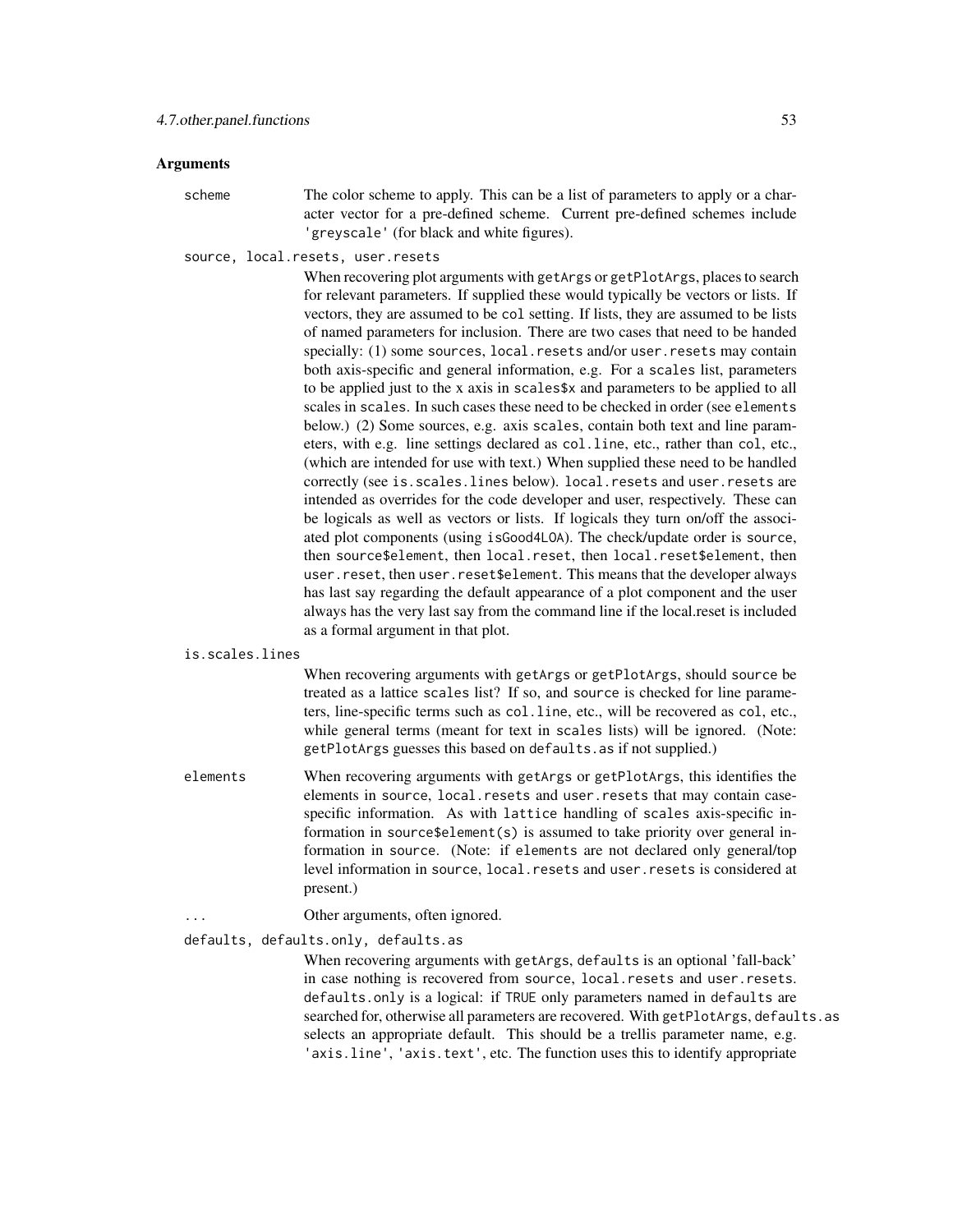<span id="page-53-0"></span>

|     | plot parameters to search for/select, e.g. pch, col, cex, etc for 'plot.symbol',<br>and to identify default values for each of these (if defaults, only $=$ TRUE). |
|-----|--------------------------------------------------------------------------------------------------------------------------------------------------------------------|
| arg | For is Good 4 LOA a plot argument that can used to turn a plot panel or panel<br>component on or off.                                                              |

#### Details

getArgs returns a list of parameters/values based on lattice, developer and user settings. If multiple elements are identified as containing case-specific information, the list will contain one list of plot parameters for each named element.

getPlotArgs is a variation of getArgs intended for use with panel... and l... type lattice functions. It returns a list of plot parameters for different plot components, e.g. symbols, lines, or text.

isGood4LOA is a simple workhorse that checks if a supplied arg should be used by loa. (See value and note below.)

parHandler manages the default appearance of plots.

#### Value

getArgs and getPlotArgs return lists of located parameters/values. For example, the call

```
getPlotArgs(default.as = "axis.line")
```
returns a list containing the lattice defaults for an axis line (alpha, col, lty and lwd) These can then be used in combination with appropriate x and y values in llines, or panel.lines calls. The arguments local.resets and user.resets can be added into the call to provide developer and user overrides. (See note below.)

isGood4LOA returns a logical (TRUE or FALSE), depending on the type of a supplied argument. This returns FALSE for NULL, for all FALSE logicals, and any arg that has previously been tagged as 'not wanted'.

parHandler returns a list a list suitable for use as par.settings with most [lattice](#page-0-0) plots.

#### Note

getPlotArgs is intended as a 'workhorse' for plot developers, to recover lattice settings, impose their own preferences on these, and in turn to provide users with similar options to quickly override developer settings.

isGood4LOA only exists because I, perhaps wrongly, equate arg = NULL with arg = FALSE when that argument is a component of a plot defined in the plot formals. For example, in [trianglePlot](#page-13-1) I want grids = NULL to turn off the plot grids much like grids = FALSE, but got fed up always writing the same everywhere. Does not mean it is right, particularly useful or even clever...

The getPlotArgs/isGood4LOA combination is a first attempt at providing plot developers with a simple tool to integrate plot argument management by lattice, the plot developer and the plot user. It is intended to be applied in the form shown in the Examples below.

Axis, tick, grid and annotation handling in [trianglePlot](#page-13-1) is intended to illustrate this type of application.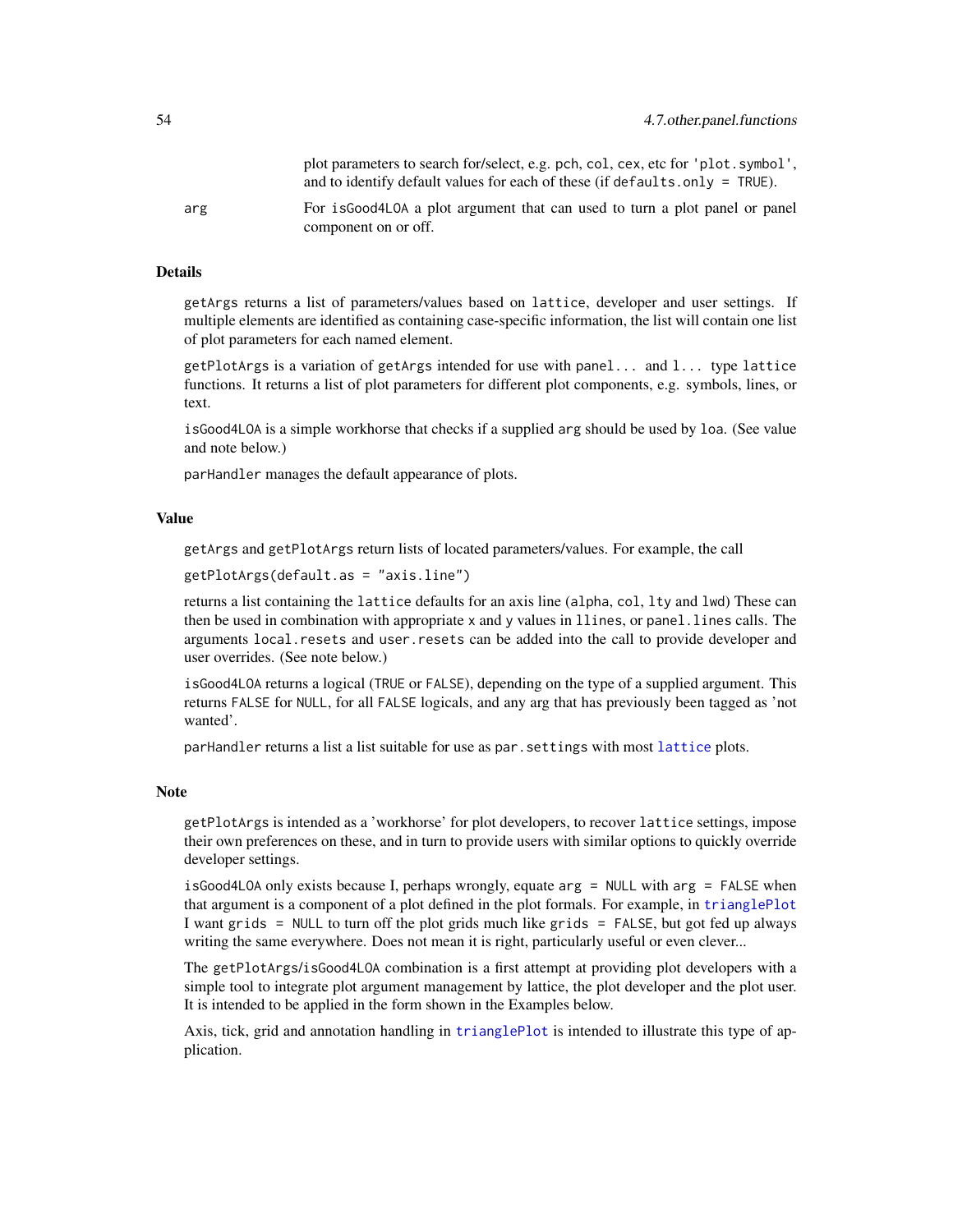#### <span id="page-54-0"></span>4.8.list.handlers 55

#### Author(s)

Karl Ropkins

#### References

These function makes extensive use of code developed by others.

lattice: Sarkar, Deepayan (2008) Lattice: Multivariate Data Visualization with R. Springer, New York. ISBN 978-0-387-75968-5

### See Also

In other packages: See [xyplot](#page-0-0) in [lattice](#page-0-0).

#### Examples

#getPlotArgs/isGood4LOA notes

```
#in formals
#my.plot <- function(..., user.reset = TRUE, ...)
#in main code body
#local.resets <- [what developer wants]
#plot.arg <- getPlotArgs("[type]", source, local.reset, user.reset)
```

```
#in panel call
#(for panel off/on control)
#if(isGood4LOA(plot.arg)) panel...(..., plot.arg,...)
```

```
#in panel... function
#for panel component off/on control)
#if(isGood4LOA(plot.arg1)) panel...(..., plot.arg1,...)
#if(isGood4LOA(plot.arg2)) l...(..., plot.arg2,...)
#etc.
```
4.8.list.handlers *List manipulation*

### <span id="page-54-1"></span>Description

Workhorse functions for routine list handling in loa and elsewhere.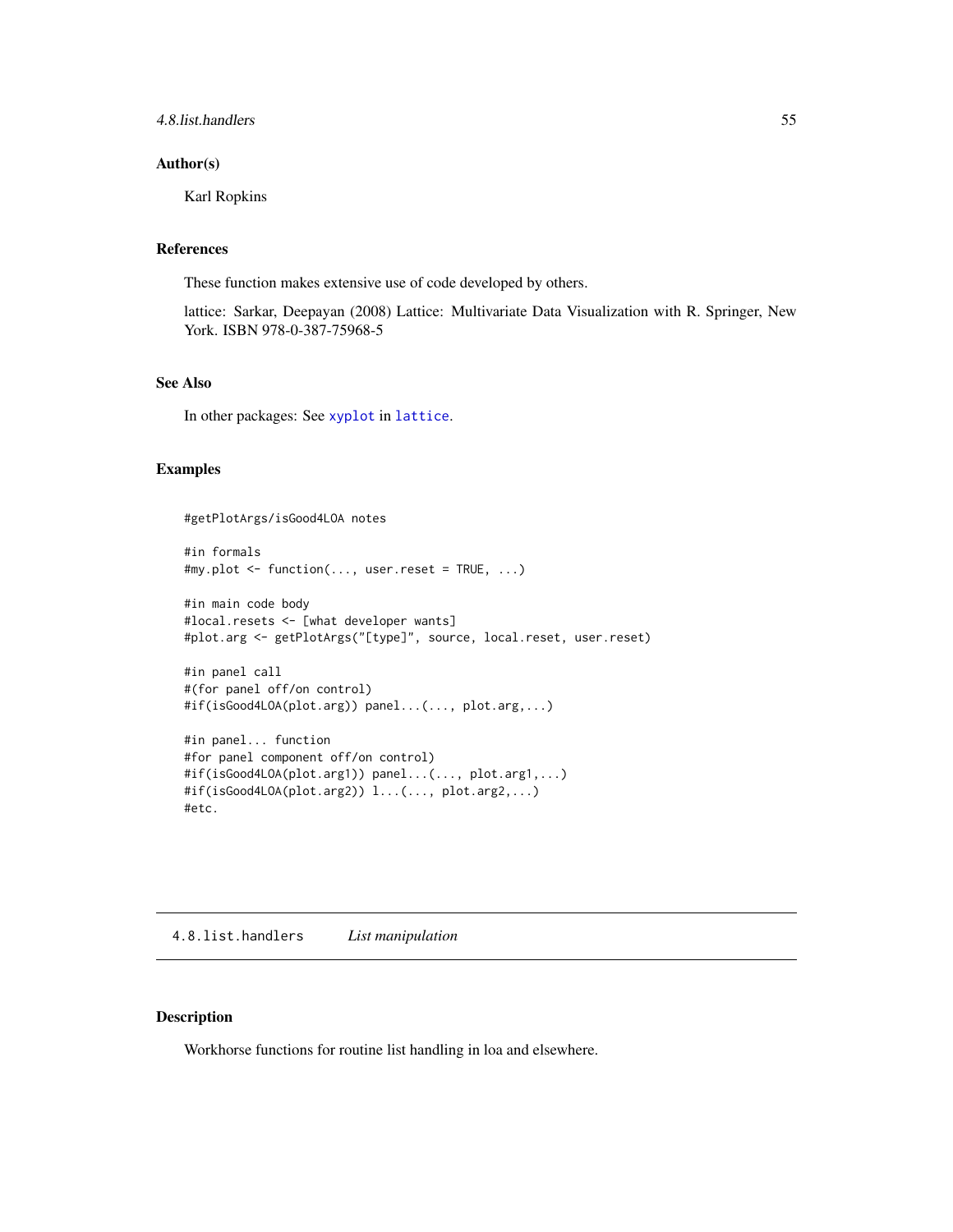### Usage

```
listHandler(a, use = NULL, ignore = NULL,
            drop.dots=TRUE)
listUpdate(a, b, use = NULL, ignore = NULL,
            use.a = use, use.b = use,
            ignore.a = ignore, ignore.b = ignore,
            drop.dots = TRUE)
listExpand(a, ref = NULL, use = NULL,
            ignore = NULL, drop.dots = TRUE)
listLoad(..., load = NULL)
```
### Arguments

| a                          | A required list. The list to be modified.                                                                                                                                                                                                             |
|----------------------------|-------------------------------------------------------------------------------------------------------------------------------------------------------------------------------------------------------------------------------------------------------|
| b                          | For list Update only, a required second list, the contents of which are used to<br>update a with.                                                                                                                                                     |
| use, use.a, use.b          |                                                                                                                                                                                                                                                       |
|                            | Vectors, all defaults NULL. If supplied, a vector of the names of list enteries to<br>be used. Other enteries are then discarded. use is applied to all supplied lists,<br>while use a, use b, etc. can be used to subset a and b lists individually. |
| ignore, ignore.a, ignore.b |                                                                                                                                                                                                                                                       |
|                            | Vectors, default NULL. As with use, etc, but for enteries to be ignored/not passed<br>on for modification.                                                                                                                                            |
| ref                        | For list Expand only, a vector, default NULL. A reference data series, the length<br>of which is used as the expansion length to be applied when wrapping of list<br>enteries.                                                                        |
| drop.dots                  | Logical, default TRUE. If TRUE, this removes "" entries from list names before<br>updating.                                                                                                                                                           |
| $\ddots$                   | For list Load only, any additional arguments.                                                                                                                                                                                                         |
| load                       | For list Load only, a character vector, default NULL. The names of any lists to<br>be automatically generated from the additional arguments supplied as part of the<br>command call.                                                                  |

#### Details

listHandler is a general function used by other list... functions for routine list preprocessing.

listUpdate is a list handler intended for use when managing user updates for default options (see examples).

listExpand is a list handler that expands vectors to a given reference length, intended for use for data wrapping.

listLoad is a list generator. See Note below.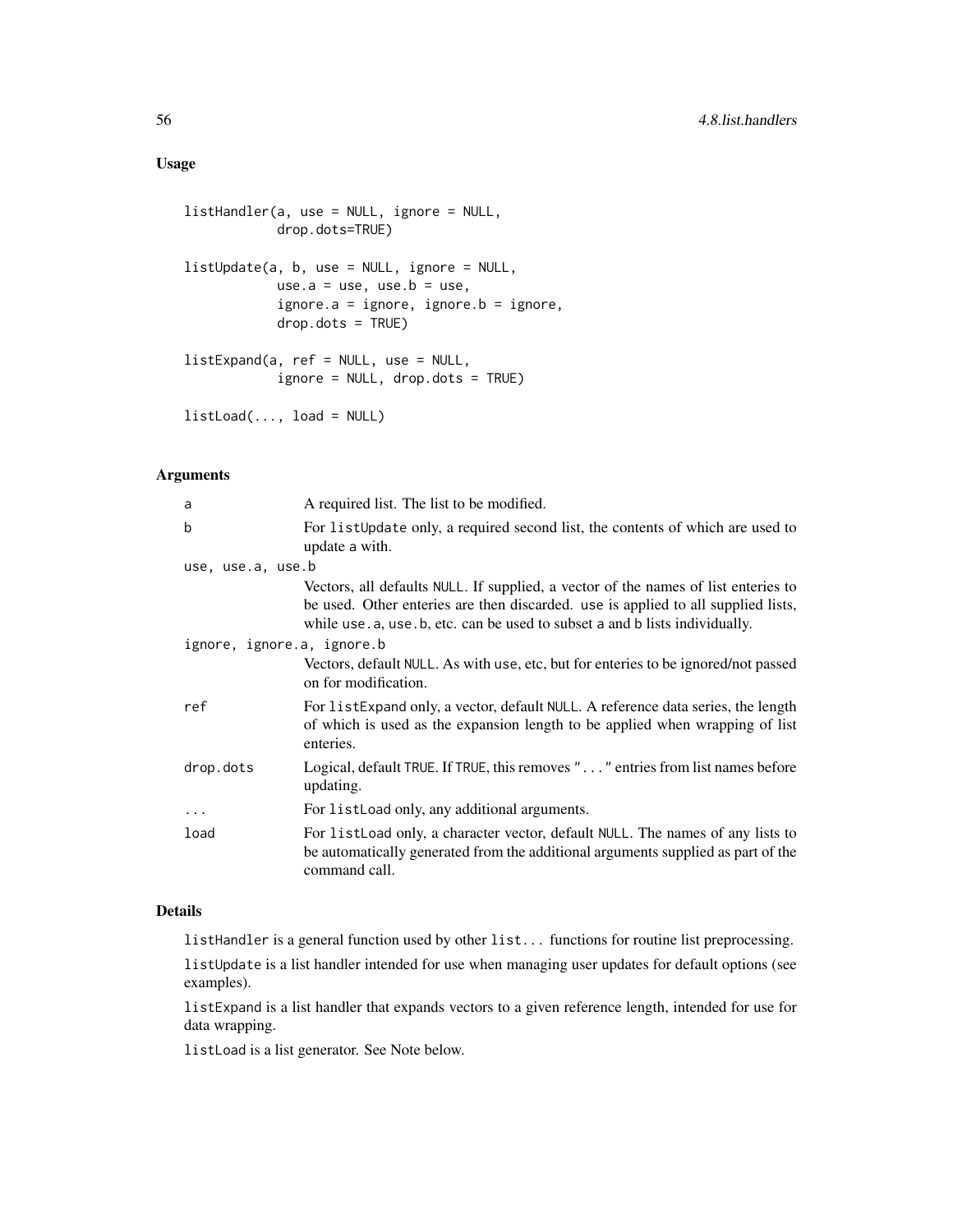### <span id="page-56-0"></span>Value

By default, all list... functions return results as lists.

listHandler, listUpdate and listExpand functions all return a modified (or updated) version of supplied list a.

listLoad (in-development) returns modified (or updated) version of additional arguments as a list. See Note below.

#### Note

listLoad is an in-development workhorse function that generates lists based on the supplied load argument.

It assumes each element of load is the name of an expected list and searches the associated additional arguments for arguments to populate it with using the rule '[load].[arg] is an element of list [load]'. So, for example, for a call including the arguments load = 'key' and key.fun = draw.colorkey, it would strip out both arguments and return key = list(fun=draw.colorkey). Used in functions, it allowed list-in-list args that can be commonplace when modifying, for example, key elements of conventional lattice plots to be simplified.

#### Author(s)

Karl Ropkins

### References

These functions make extensive use of code developed by others.

lattice: Sarkar, Deepayan (2008) Lattice: Multivariate Data Visualization with R. Springer, New York. ISBN 978-0-387-75968-5

### See Also

[lattice](#page-0-0), [xyplot](#page-0-0),

### Examples

```
## Example 1
## general
# two lists
list1 <- list(a = 1:10, b = FALSE)
list2 \leftarrow list(b = TRUE, c = "new")# updating a with b
# keeps unchanged list1 entry, a
# updates changed list1 entry, b
# adds new (list2) entry, c
listUpdate(list1, list2)
```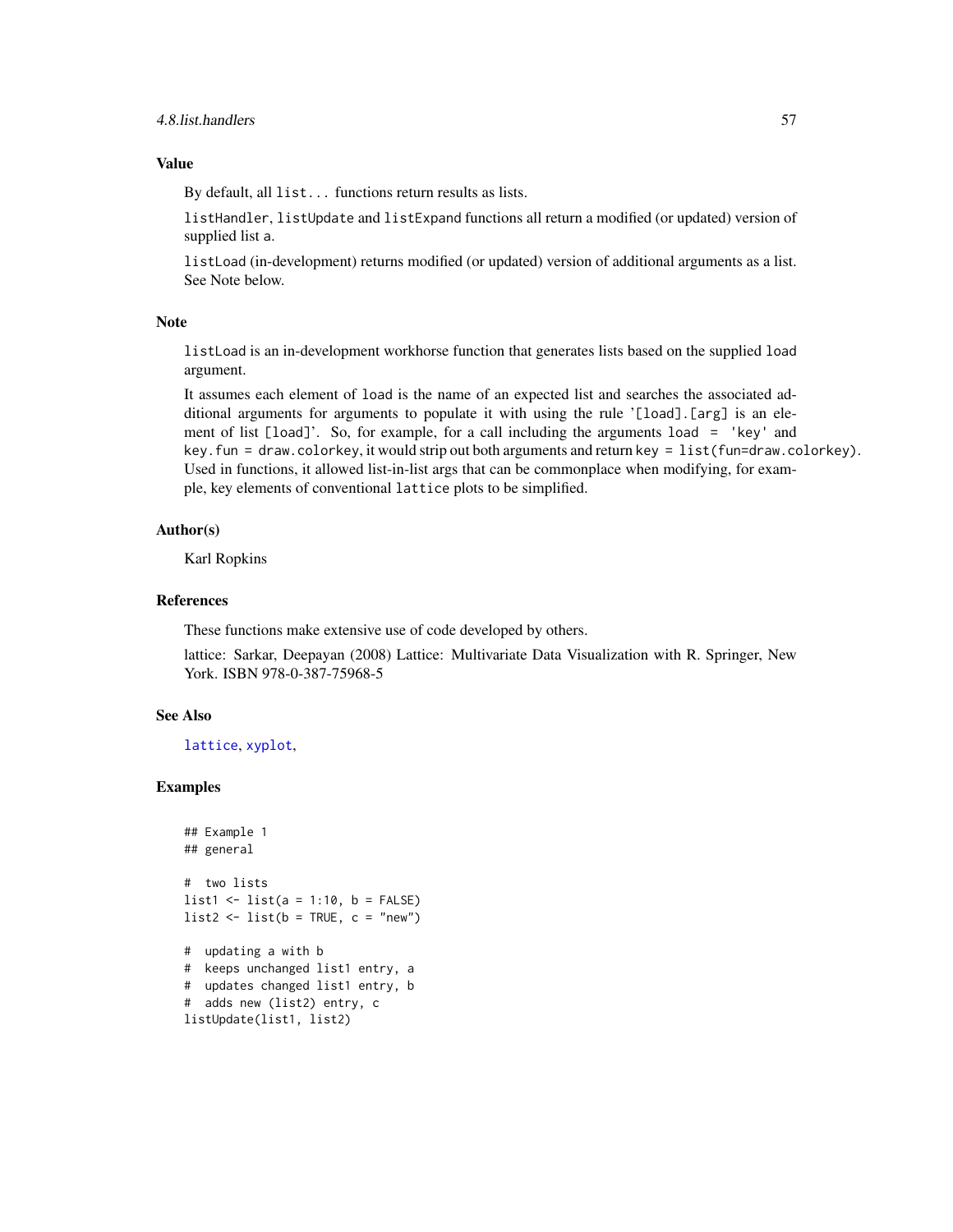```
## Example2
## use in plot functions
## to simplify formals
## Not run:
# some data
a \le -1:10b \le rnorm(10,5,2)
#a bad plot function
badplot \leq function(x, ...){
    #setting defaults in xyplot call itself
   xyplot(x = x, pch = 20, col = "red",panel = function(...){}panel.grid(-1, -1)
                          panel.xyplot(...)
                          panel.abline(0,1)
                  }, ...)
}
 badplot(a~b) #OK
# compare with
 badplot(a~b, xlim = c(1,20)) #OK
 badplot(a~b, col = "blue") #not OK
# because col hardcoded into badplot function
# It is duplicated in call and '...'
# so user cannot update col
#a standard correction
stdplot \leq function(x, pch = 20, col = "red", ...){
    #setting defaults in xyplot call itself
    xyplot(x = x, pch = 20, col = "red",panel = function(x=x, pch=pch, col=col, \dots){
                          panel.grid(-1, -1)
                          panel.xyplot(x=x, pch=pch, col=col, ...)
                          panel.abline(0,1)
                  }, ...)
}
 stdplot(a~b) #OK
 stdplot(a~b, col = "blue",
         xlim=c(1:20) #also OK
# An alternative correction using lists and
```

```
# listUpdate that removes the need for formal
```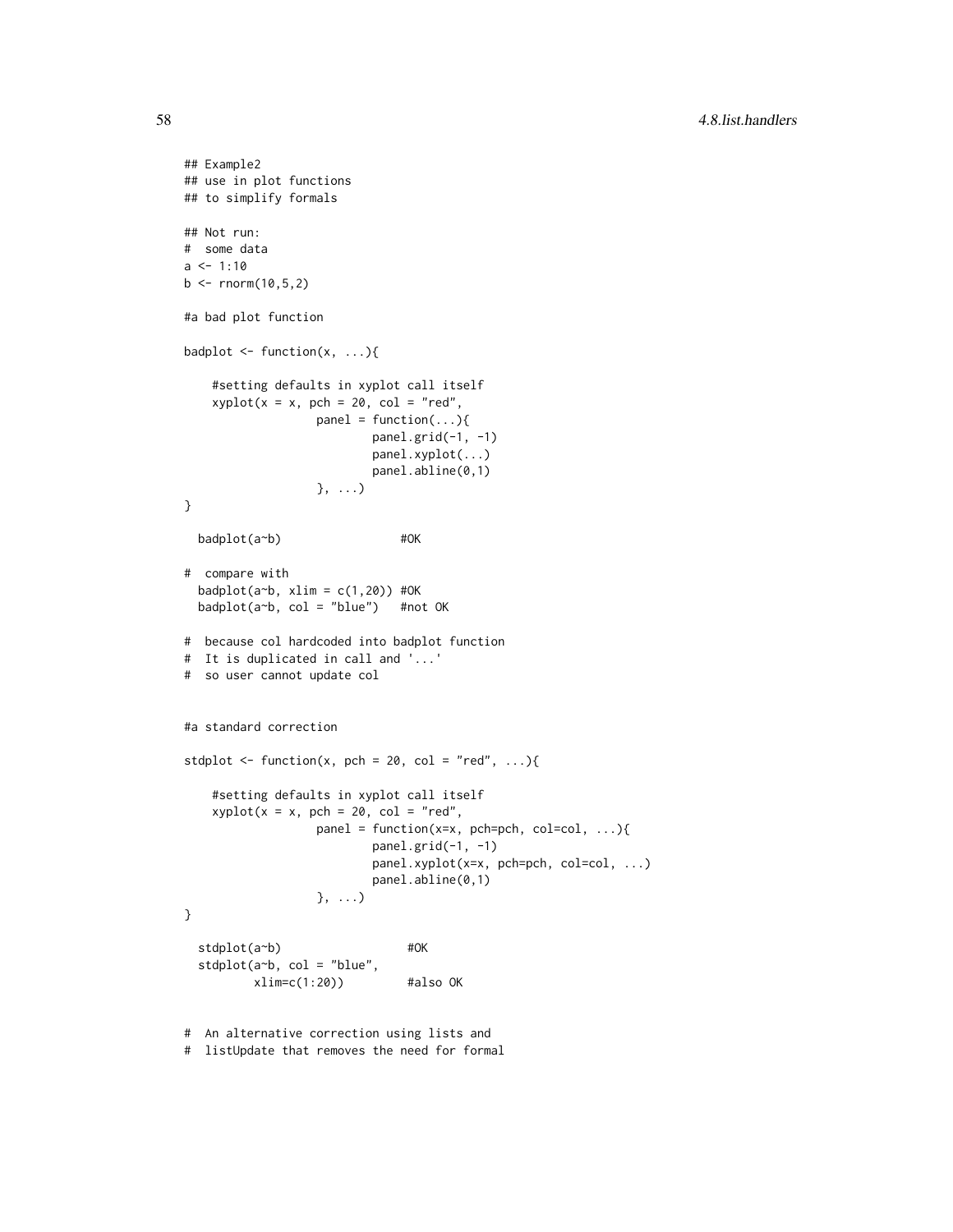```
# definition of all modified plot arguments
myplot \leq function(x, ...){
    #defaults I set for myplot form of xyplot
   mylist \le list(x = x, pch = 20, col = "red",
                  panel = function(...){
                         panel.grid(-1, -1)
                         panel.xyplot(...)
                         panel.abline(0,1)
                  })
    #plot
    do.call(xyplot, listUpdate(mylist, list(...)))
}
 myplot(a~b) #OK
 myplot(a~b, col = "blue",
        xlim = c(1,20) #also OK
## End(Not run)
```
4.9.loa.shapes *loa shapes*

### <span id="page-58-1"></span>Description

Simple shapes.

### Usage

```
loaPolygon(x, y, z=NULL, rot=NULL, ...,
           polygon = NULL, loa.scale = NULL)
loacircle(..., polygon = NULL, radius = 1)loaPieSegment(..., polygon = NULL, start = 0,angle=360, radius = 1, center=TRUE)
```
### Arguments

| x, y              | The x and y points at which to plot the requested shape.              |
|-------------------|-----------------------------------------------------------------------|
| z                 | If supplied a z term, most often used to set the size of the polygon. |
| rot               | The angle to rotate the polygon by before drawing it.                 |
| $\cdot\cdot\cdot$ | Any additional arguments, usually passed on.                          |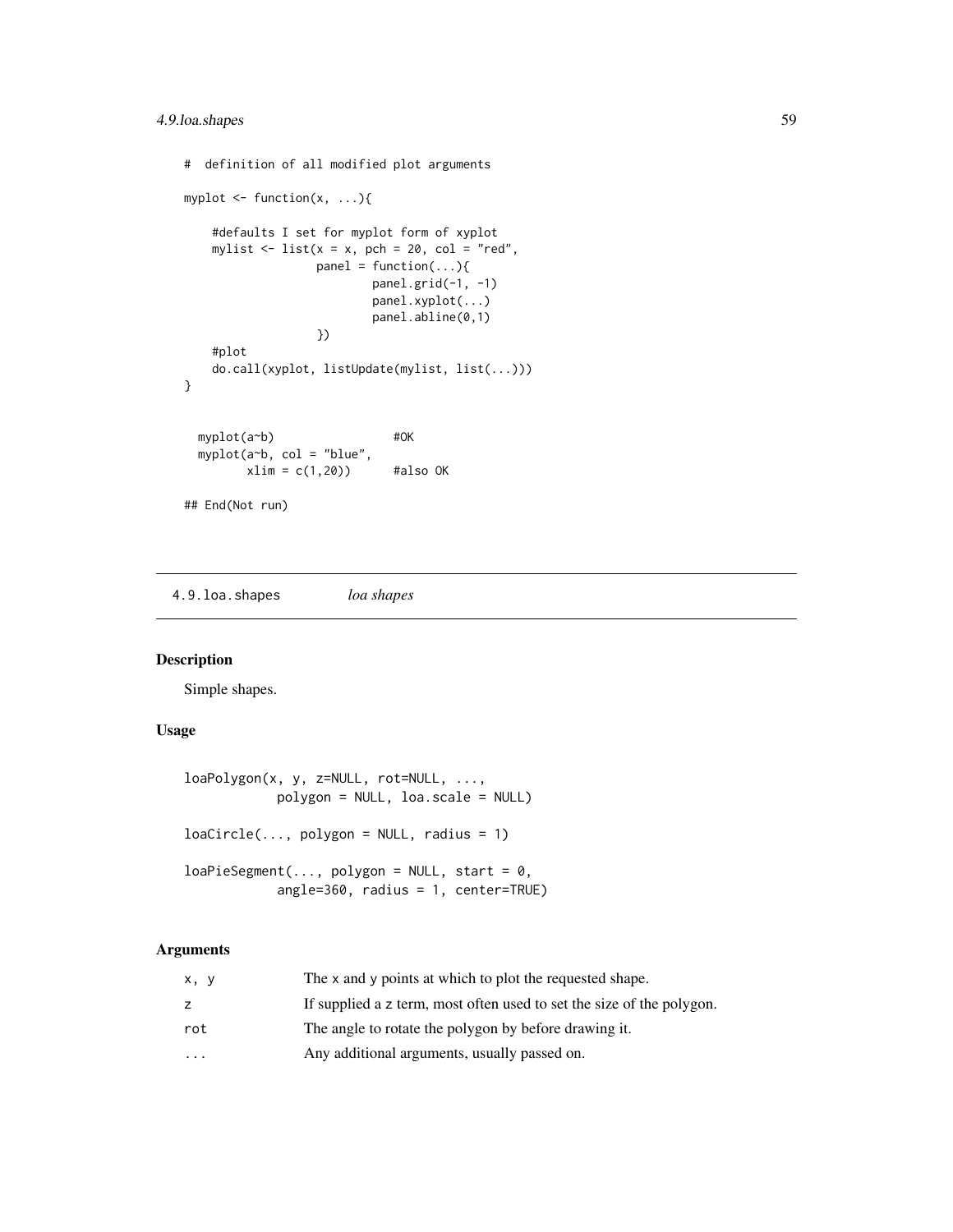<span id="page-59-0"></span>

| polygon      | A list with elements x and y giving the polygon/shape to be plotted.          |
|--------------|-------------------------------------------------------------------------------|
| loa.scale    | A list of parameters that can be used to fine-tune the polygon plotting.      |
| radius       | The radius to used when drawing either circles or pie segments.               |
| start, angle | When drawing pie segments, angle the angle of of the segment and start point. |
| center       | Should the segement begin and end at the center?                              |

### Details

loaPolygon is a general function for drawing polygons. It is intended as an alternative to lpolygon, and other standard loa... shapes are typically wrappers for this function.

loaCircle draws a circle with an origin at (x, y).

loaPieSegment draws a pie segment (or slice of cake) shape. It is typically used as building block for pie plots and other similar glyph structures.

#### Value

All these functions generate simple shapes and are intended to be run within panel... functions as building blocks for more complex glyph type structures.

#### Author(s)

Karl Ropkins

#### References

These functions make extensive use of code developed by others.

lattice: Sarkar, Deepayan (2008) Lattice: Multivariate Data Visualization with R. Springer, New York. ISBN 978-0-387-75968-5

### See Also

In other packages: See [lrect](#page-0-0), and similar, in [lattice](#page-0-0)

5.1.plot.interactives *Interactive plot functions*

### <span id="page-59-1"></span>Description

Recovering information from existing lattice plots.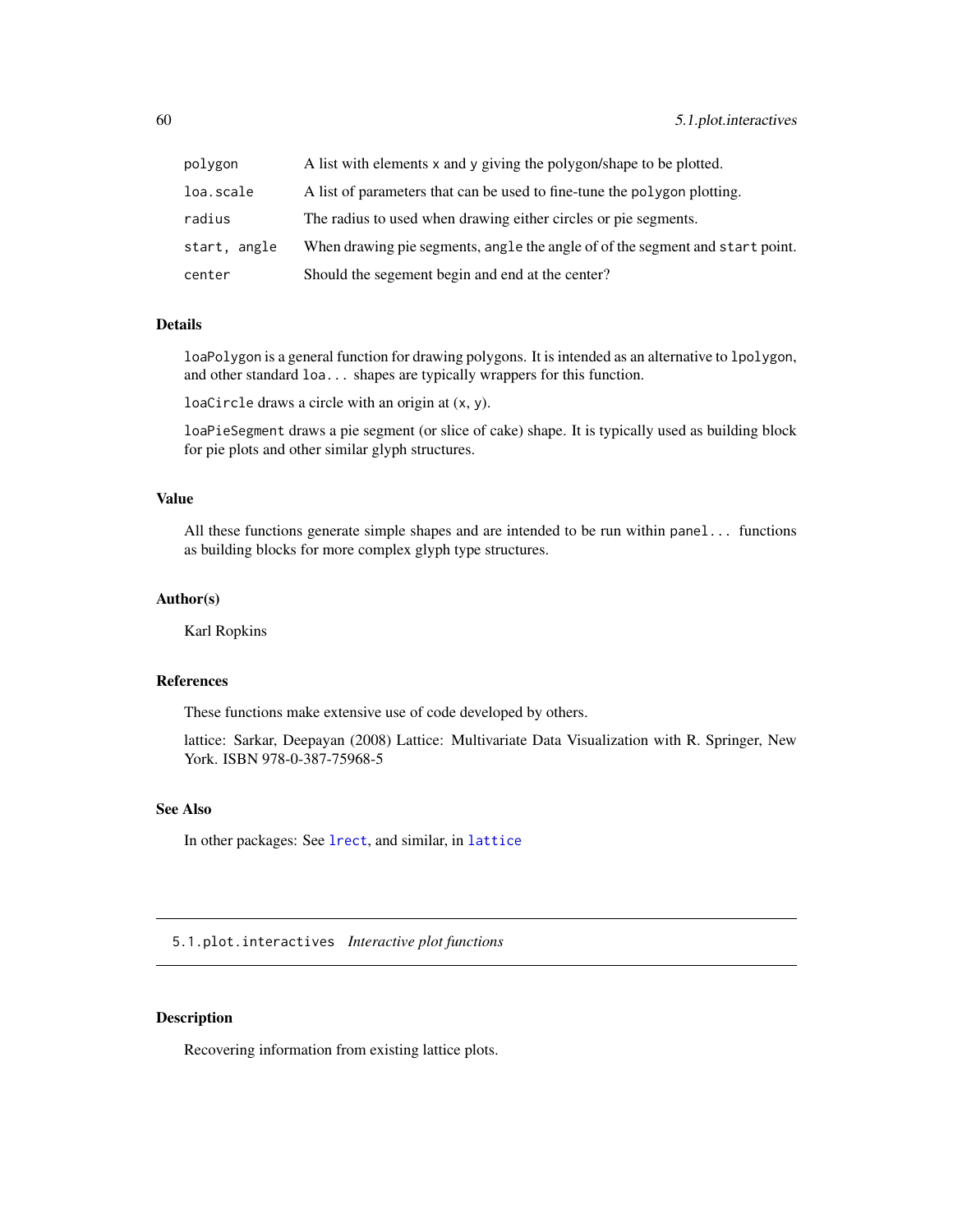### <span id="page-60-0"></span>5.1.plot.interactives 61

### Usage

```
getXY(n = -1, ..., unit = "native", scale-correction = NULL)getLatLon(..., map = NULL, object = trellis.last.object(),
          scale.correction = function(x) {
                                temp <- XY2LatLon(map, x$x, x$y)
                                as.list(as.data.frame(temp))
                            })
screenLatticePlot(object = trellis.last.object(), ...)
```
#### Arguments

| n                        | If positive, the maximum number of points to locate. If negative (default), un-<br>limited.                                                                                                                                                                                                                                                                                                                                                                                          |
|--------------------------|--------------------------------------------------------------------------------------------------------------------------------------------------------------------------------------------------------------------------------------------------------------------------------------------------------------------------------------------------------------------------------------------------------------------------------------------------------------------------------------|
| unit<br>scale.correction | The unit to use when reporting located points, by default "native".                                                                                                                                                                                                                                                                                                                                                                                                                  |
|                          | The correction to apply if the plot has locally scaled axes. See Note below.                                                                                                                                                                                                                                                                                                                                                                                                         |
| map, object              | For getLatLon only. The plot layer as generated makeMapArg and the plot object<br>genereated by GoogleMap. The map is strictly required as a reference when con-<br>verting plot points to associated latitude, longitude values, and can be supplied<br>directly as map, or recovered from the plot, which can be supplied as object.<br>If neither are supplied (as in default use), the function attempts to recover map<br>from the last lattice plot via trellis. last. object. |
| .                        | Additional arguments, passed on to related functions.                                                                                                                                                                                                                                                                                                                                                                                                                                |
|                          | These may be subject to revision, but are currently: trellis. focus for panel<br>selection (if working with multi-panel plots) and lpoints to set point proper-<br>ties (if marking selected points). For getLatLon, additional arguments are also<br>passed to XY2LatLon for x, y to latitude, longitude rescaling.                                                                                                                                                                 |

#### Details

getXY is an interactive function which returns the locations of points on a plot selected using the mouse (left click to select points; right click and stop to end point collection; escape to abort without returning any values).

It is a wrapper for the [grid](#page-0-0) function [grid.locator](#page-0-0) that behaves more like [locator](#page-0-0), the equivalent function intended for use with [plot](#page-0-0) outputs.

By default getXY selections are not automatically marked. Adding common plot parameters to the function call overrides this behaviour, e.g. to add red symbols and lines.

ans  $\leq$  getXY(col = "red", pch = 4, type = "b")

getXY also provides a mechanism to handle data plotted on locally scaled axes. See Note below.

getLatLon is wrapper for getXY for use with GoogleMap outputs and other similarly georeferenced plots. See Note below.

screenLatticePlot is a crude plot screening function. It is currently in development.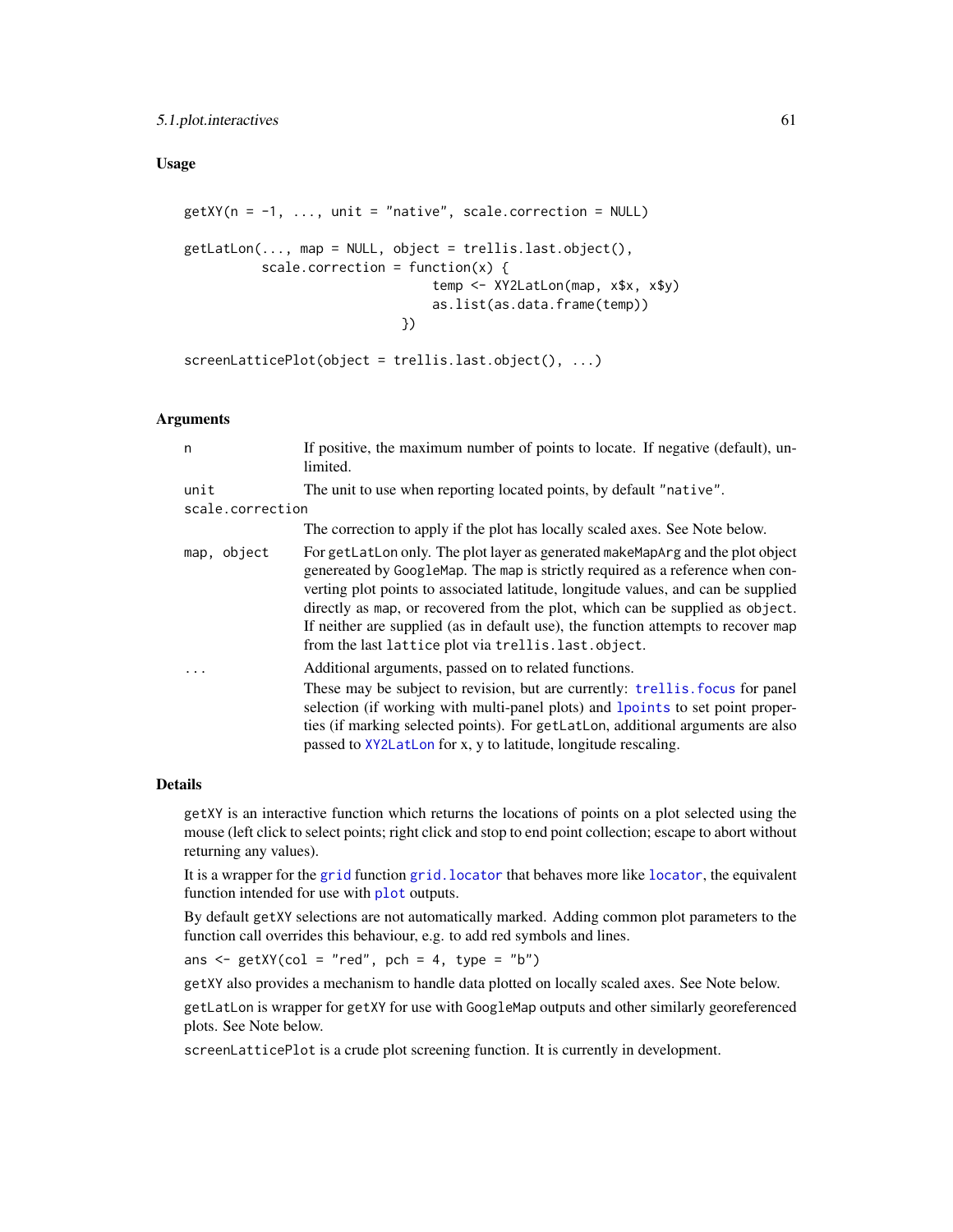getXY returns the x and y coordinates of the selected points on a plot as a list containing two components, x and y.

getLatLon returns the latitude and longitude values of the selected points on a map as a list containing two components, lat and lon.

#### Note

 $g$ etXY recovers the  $(x, y)$  coordinates of points selected on a previously generated plot.

Some plots, use local scaling. For example, when plotting latitude, longitude data on a map a scale correction may be used to account for the curvature of the Earth. Similarly, if different data series are plotted on primary and secondary axes in a single plot, some or all data may be normalised. In such cases scaling may be local, i.e. what you actually plot may not be exactly what the annotation says it is.

Using getXY on such plots would recover the actual  $(x, y)$  coordinates of the points selected.

However, corrections can be applied using scale.correction, if it is supplied, to convert these to the same scale as the axes annotation. The correction should be a function that can be applied directly to a standard getXY output (a list of  $x$  and  $y$  values) and rescale  $x$  and  $y$  to give their 'corrected' values.

getLatLon provides an example of the mechanism, and is for use with georeferenced plots that have been locally scaled using RgoogleMaps functions like [LatLon2XY](#page-0-0). getLatLon uses XY2LatLon to rescale x and y values and then as... functions to convert the outputs of this step to a list format like that generated by locator, grid.locator or getXY.

#### Author(s)

Karl Ropkins

### References

This function makes extensive use of code developed by others.

lattice: Sarkar, Deepayan (2008) Lattice: Multivariate Data Visualization with R. Springer, New York. ISBN 978-0-387-75968-5

RgoogleMaps: Markus Loecher and Sense Networks (2011). RgoogleMaps: Overlays on Google map tiles in R. R package version 1.1.9.6. http://CRAN.R-project.org/package=RgoogleMaps

#### See Also

In other packages: See [grid.locator](#page-0-0); [trellis.focus](#page-0-0) and [lpoints](#page-0-0) in [lattice](#page-0-0). See [LatLon2XY](#page-0-0) in RgoogleMap.

#### <span id="page-61-0"></span>Value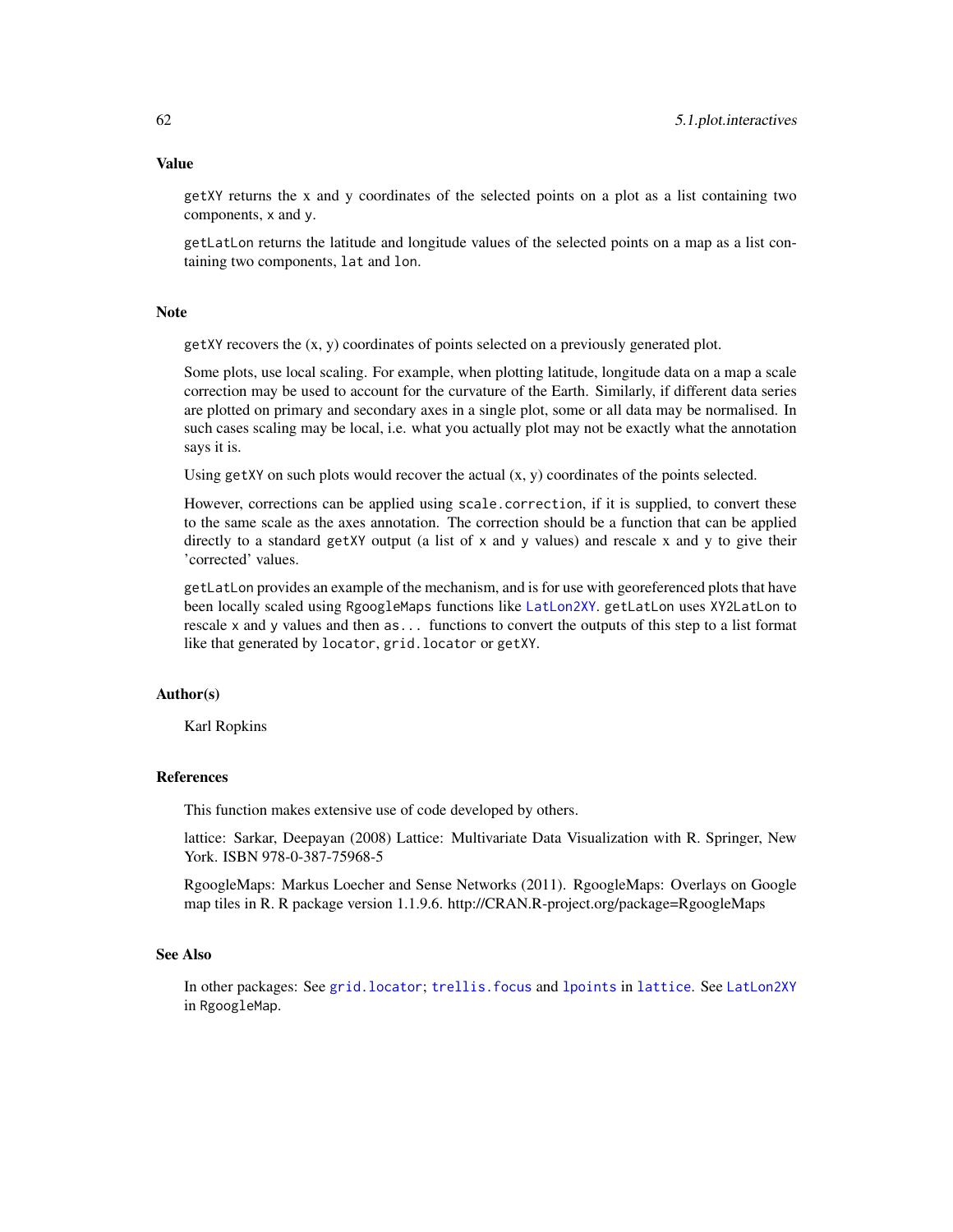<span id="page-62-0"></span>5.2.plot.add.functions

*General plot add... functions*

### Description

General functions for adding extra layers to existing plots.

### Usage

```
add_loaPanel(lattice.plot=trellis.last.object(),
            preprocess = NULL, panel = NULL,
            postprocess = NULL, ...)
```
### Arguments

| lattice.plot      | The plot to add an extra layer or layers to. This defaults to last lattice plot<br>produced if not set in call. |
|-------------------|-----------------------------------------------------------------------------------------------------------------|
| preprocess        | If set, a function to apply to lattice. plot before adding new panel.                                           |
| panel             | If set, a new panel function to add to lattice.plot after the current<br>lattice.plot panel.                    |
| postprocess       | If set, a function to apply to lattice. plot after adding new panel.                                            |
| $\cdot\cdot\cdot$ | Additional arguments, passed on to related functions.                                                           |

### Details

add\_loaPanel is a frame work function for adding additional layers to an exiting lattice plot.

### Value

add\_loaPanel returns the supply (or last) lattice plot with an additional plot layer added.

### Note

add\_loaPanel is in-development aand may change significantly in future pacakge versions

### Author(s)

Karl Ropkins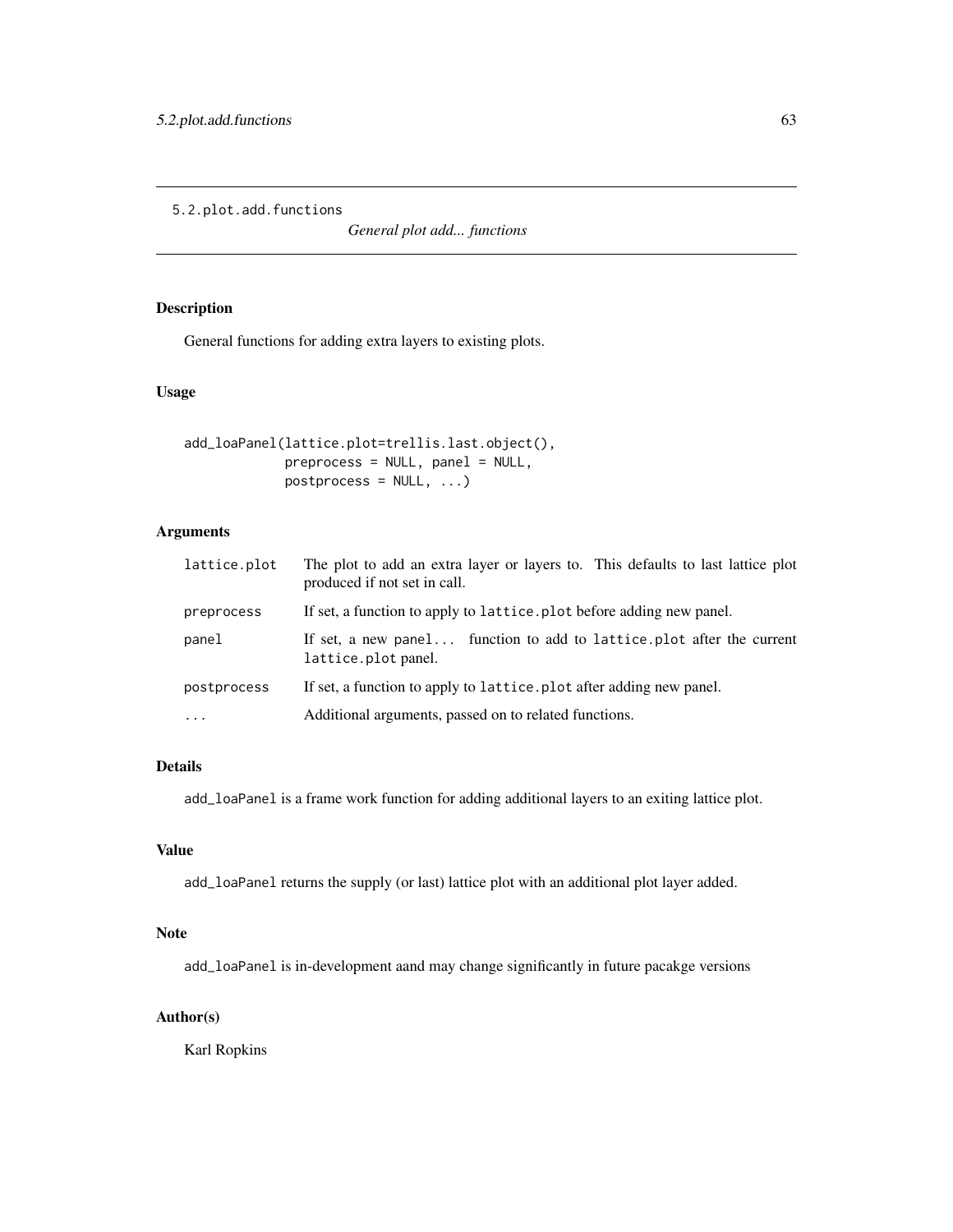#### <span id="page-63-0"></span>References

This function makes extensive use of code developed by others.

lattice: Sarkar, Deepayan (2008) Lattice: Multivariate Data Visualization with R. Springer, New York. ISBN 978-0-387-75968-5

Grid (part of base R): R Core Team (2017). R: A language and environment for statistical computing. R Foundation for Statistical Computing, Vienna, Austria. URL https://www.R-project.org/.

5.3.plot.addXYFit.functions

*Plot addXYFit... functions*

### **Description**

Functions for adding XY fit model layers to existing plots.

#### Usage

#main functions

```
addXYLMFit(lattice.plot = trellis.last.object(),
           preprocess = addXYFit_prep,
          panel=panel.loaXYFit, ...)
```

```
addXYLOESSFit(lattice.plot = trellis.last.object(),
           preprocess = addXYFit_prep, model.method = loaXYFit_loess,
          panel = panel.loaXYFit, ...)
```
#### #others

```
addXYFit_prep(lattice.plot = trellis.last.object(),
          model.method = loaXYFit_l, ...)
```

```
loaXYFit_lm(x, y, output.1en = 25, formula.signif = 2,r2.digits = 3, group.id = NULL, ...)
```

```
loaXYFit\_loess(x, y, output.length = 25, r2. digits = 3,group.id = NULL, ...)
```
panel.loaXYFit(...)

#### Arguments

lattice.plot The plot to add an extra layer or layers to. This defaults to last lattice plot produced if not set in call.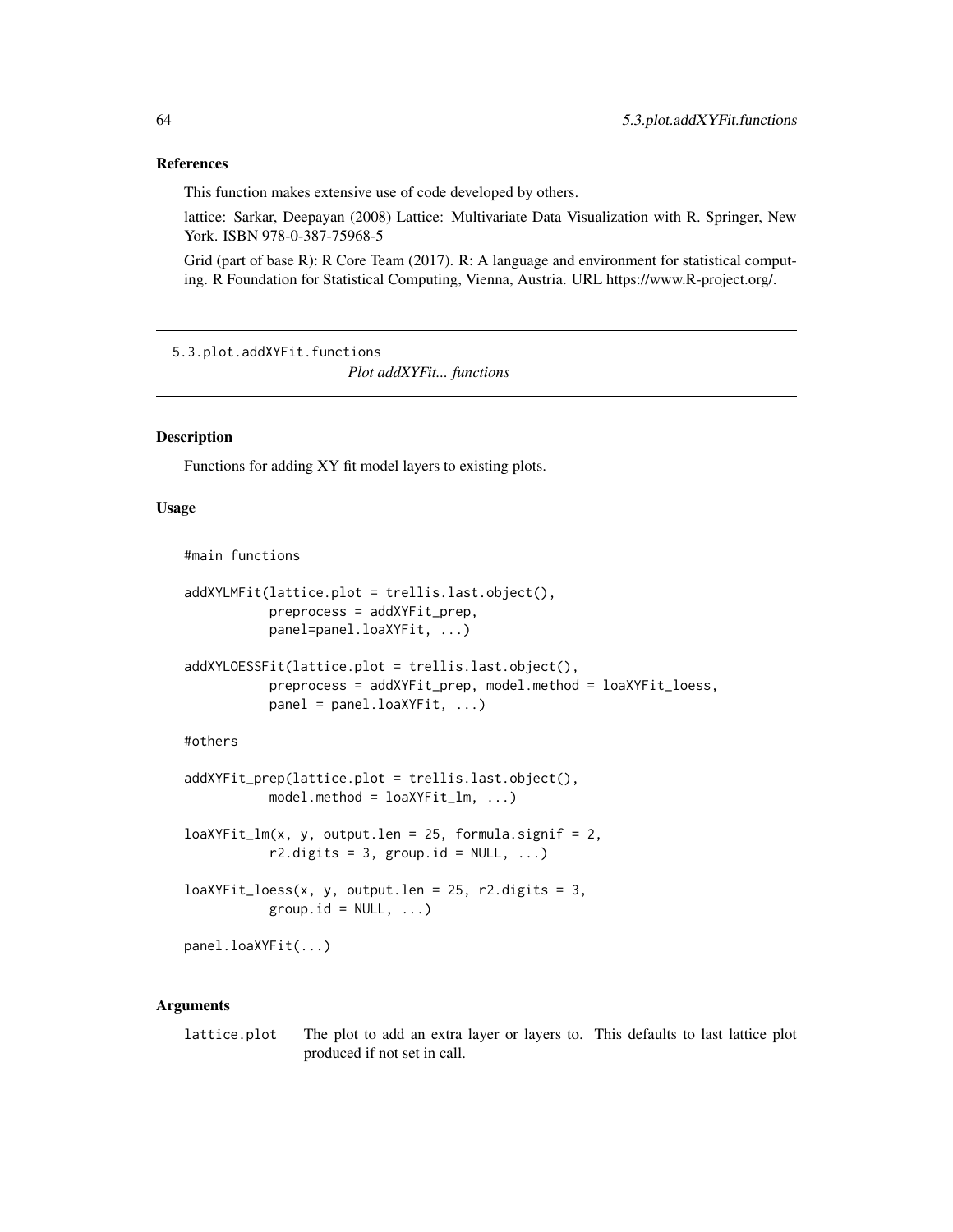### 5.3.plot.addXYFit.functions 65

| preprocess                | If set, a function to apply to lattice. plot before adding new panel.                                               |
|---------------------------|---------------------------------------------------------------------------------------------------------------------|
| panel                     | If set, a new panel function to add to lattice. plot after the current<br>lattice.plot panel.                       |
| $\ddots$ .                | Additional arguments, passed on to daughter functions.                                                              |
| model.method              | Function to use on XY data to generate fit reports.                                                                 |
| x, y                      | XY data from plot, typically filtered by both panel and group.                                                      |
| output.len                | Number of XY pairs to use when making fit line standard error bands.                                                |
| formula.signif, r2.digits | When number of significant numbers and digits to use when reporting the fit<br>formula and r.squared, respectively. |
| group.id                  | When XY data is grouped, the group identity.                                                                        |

#### Details

addXYLMFit and addXYLMFit add linear and loess model fit surfaces to exiting lattice plot.

Both functions are intended to be used in form:

[make plot, e.g. loaPlot(...) then] addXYLMFit(...)

loaXYFit\_lm and loaXYFit\_lm generate fit and report information for linear and loess fit surfaces.

Other functions contain code structure common to all addXYFit functions.

### Value

addXYLMFit returns the supply (or last) lattice plot with an added linear fit surface layer, generated using lm().

addXYLMFit returns the supply (or last) lattice plot with an added linear fit surface layer, generated using loess().

The elements of the XYFit layers are fit the fit line, se the standard error bands, and report the fit report panels. These track properties, e.g. col, etc, of the plot they add to unless these terms are reset in the addXYFit call. They can also be removed by setting to FALSE, e.g. fit=FALSE, or updated individually using e.g. fit.col=2 to change just the fit line color to red.

The report position within the plot panel can be set using report.position which uses a relative  $(x=0-1, y=0-1)$  scale to position the report.

### Note

These functions are in-development aand may change significantly in future pacakge versions.

### Author(s)

Karl Ropkins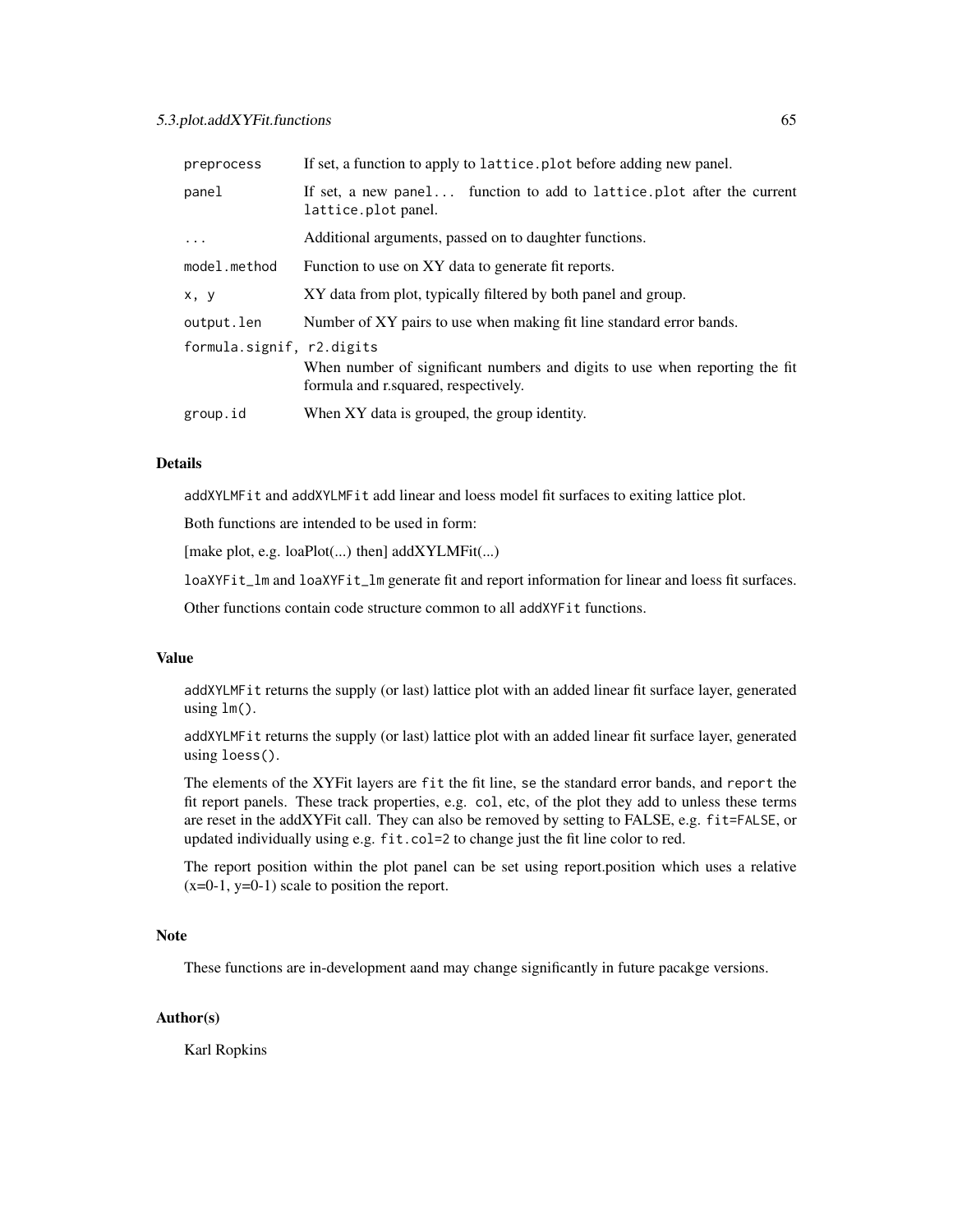### References

This function makes extensive use of code developed by others.

lattice: Sarkar, Deepayan (2008) Lattice: Multivariate Data Visualization with R. Springer, New York. ISBN 978-0-387-75968-5

lm() and loess() in stats (part of base R): R Core Team (2017). R: A language and environment for statistical computing. R Foundation for Statistical Computing, Vienna, Austria. URL https://www.R-project.org/.

#### Examples

```
# add lm fit a loaPlot
addXYLMFit(loaPlot(cadmium~copper*zinc, data=lat.lon.meuse))
```
## Not run:

```
loaPlot(cadmium~copper*zinc, data=lat.lon.meuse)
addXYLOESSFit(col="red")
```

```
p <- loaPlot(cadmium~copper*zinc, data=lat.lon.meuse)
addXYLMFit(p, se.col="grey", report.position=c(0.95, 0.22))
```
## End(Not run)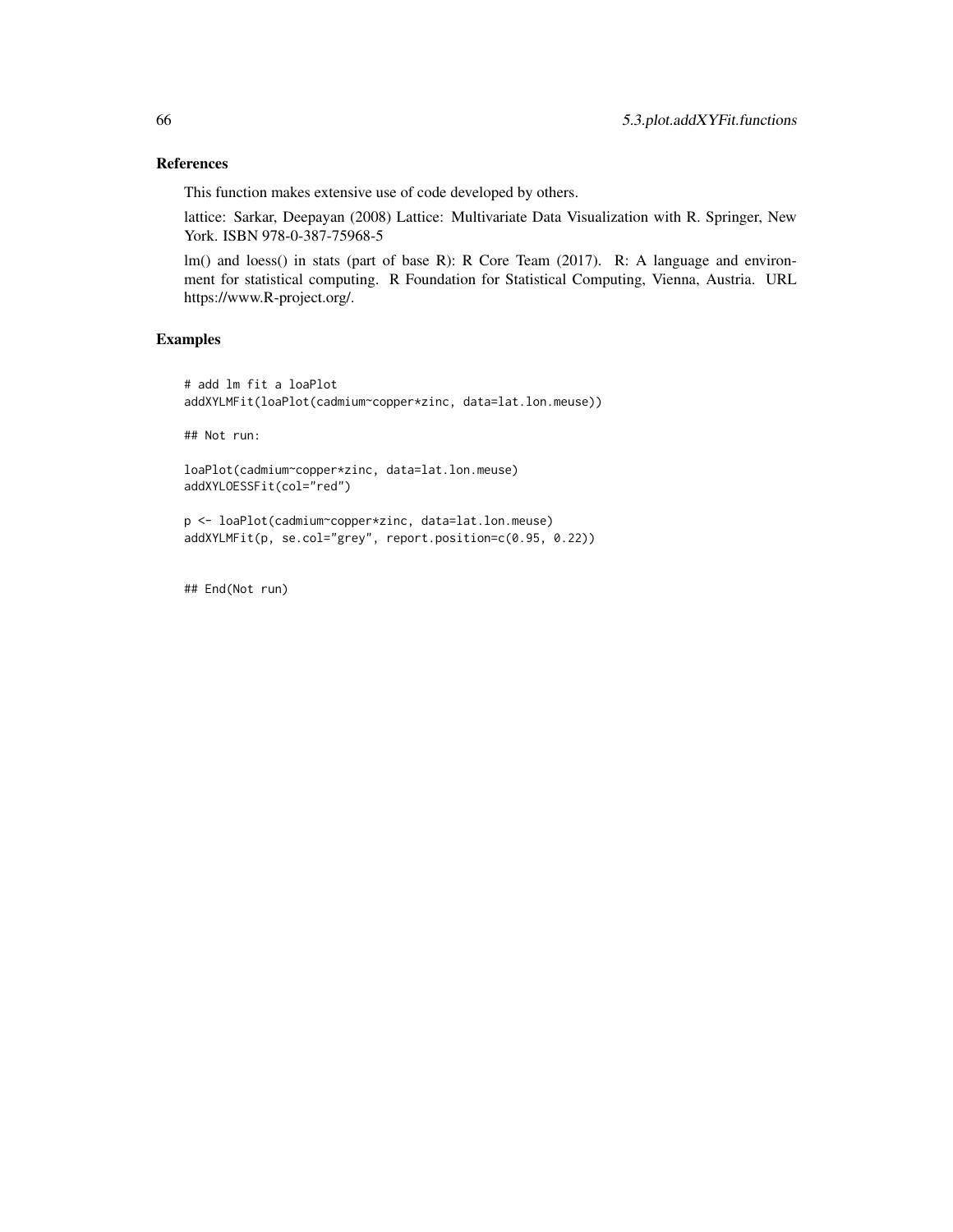# <span id="page-66-0"></span>**Index**

∗Topic datasets 3.1.example.data, [32](#page-31-0) ∗Topic methods 1.1.loaPlot, [4](#page-3-0) 1.2.GoogleMap.and.geoplotting.tools, [8](#page-7-0) 1.3.trianglePlot, [14](#page-13-0) 1.4.stackPlot, [20](#page-19-0) 1.5.loaBarPlot, [22](#page-21-0) 2.1.specialist.panels, [23](#page-22-0) 2.2.specialist.panels, [27](#page-26-0) 2.3.specialist.panels, [29](#page-28-0) 2.4.specialist.panels, [31](#page-30-0) 4.1.panel.pal, [35](#page-34-0) 4.2.plot.structure.handlers, [39](#page-38-0) 4.3.lims.and.scales.handlers, [41](#page-40-0) 4.4.cond.handlers, [44](#page-43-0) 4.5.plot.argument.handlers, [46](#page-45-0) 4.6.key.handlers, [50](#page-49-0) 4.7.other.panel.functions, [52](#page-51-0) 4.8.list.handlers, [55](#page-54-0) 4.9.loa.shapes, [59](#page-58-0) 5.1.plot.interactives, [60](#page-59-0) 5.2.plot.add.functions, [63](#page-62-0) 5.3.plot.addXYFit.functions, [64](#page-63-0) ∗Topic package loa-package, [2](#page-1-0) 1.1.loaPlot, [4](#page-3-0) 1.2.GoogleMap.and.geoplotting.tools, [8](#page-7-0) 1.3.triangle.plots *(*1.3.trianglePlot*)*, [14](#page-13-0) 1.3.trianglePlot, [14](#page-13-0) 1.4.stack.plots *(*1.4.stackPlot*)*, [20](#page-19-0) 1.4.stackPlot, [20](#page-19-0) 1.5.loaBarPlot, [22](#page-21-0) 2.1.specialist.panels, [23](#page-22-0) 2.2.specialist.panels, [27](#page-26-0) 2.3.specialist.panels, [29](#page-28-0) 2.4.specialist.panels, [31](#page-30-0)

3.1.example.data, [32](#page-31-0) 4.1.panel.pal, [35](#page-34-0) 4.2.plot.structure.handlers, [39](#page-38-0) 4.3.lims.and.scales.handlers, [41](#page-40-0) 4.4.cond.handlers, [44](#page-43-0) 4.4.conditioning.handlers *(*4.4.cond.handlers*)*, [44](#page-43-0) 4.5.plot.argument.handlers, [46](#page-45-0) 4.6.key.handlers, [50](#page-49-0) 4.7.other.panel.functions, [52](#page-51-0) 4.8.list.handlers, [55](#page-54-0) 4.9.loa.shapes, [59](#page-58-0) 5.1.plot.interactives, [60](#page-59-0) 5.2.plot.add.functions, [63](#page-62-0) 5.3.plot.addXYFit.functions, [64](#page-63-0) add.functions *(*5.2.plot.add.functions*)*, [63](#page-62-0) add\_loaPanel *(*5.2.plot.add.functions*)*, [63](#page-62-0) addXYFit.functions *(*5.3.plot.addXYFit.functions*)*, [64](#page-63-0) addXYFit\_prep *(*5.3.plot.addXYFit.functions*)*, [64](#page-63-0) addXYLMFit *(*5.3.plot.addXYFit.functions*)*, [64](#page-63-0) addXYLOESSFit *(*5.3.plot.addXYFit.functions*)*, [64](#page-63-0) axis.components.GoogleMaps *(*1.2.GoogleMap.and.geoplotting.tools*)*, [8](#page-7-0) barchart, *[23](#page-22-0)*

cexHandler, *[3](#page-2-0)*, *[5](#page-4-0)*, *[10](#page-9-0)*, *[30](#page-29-0)*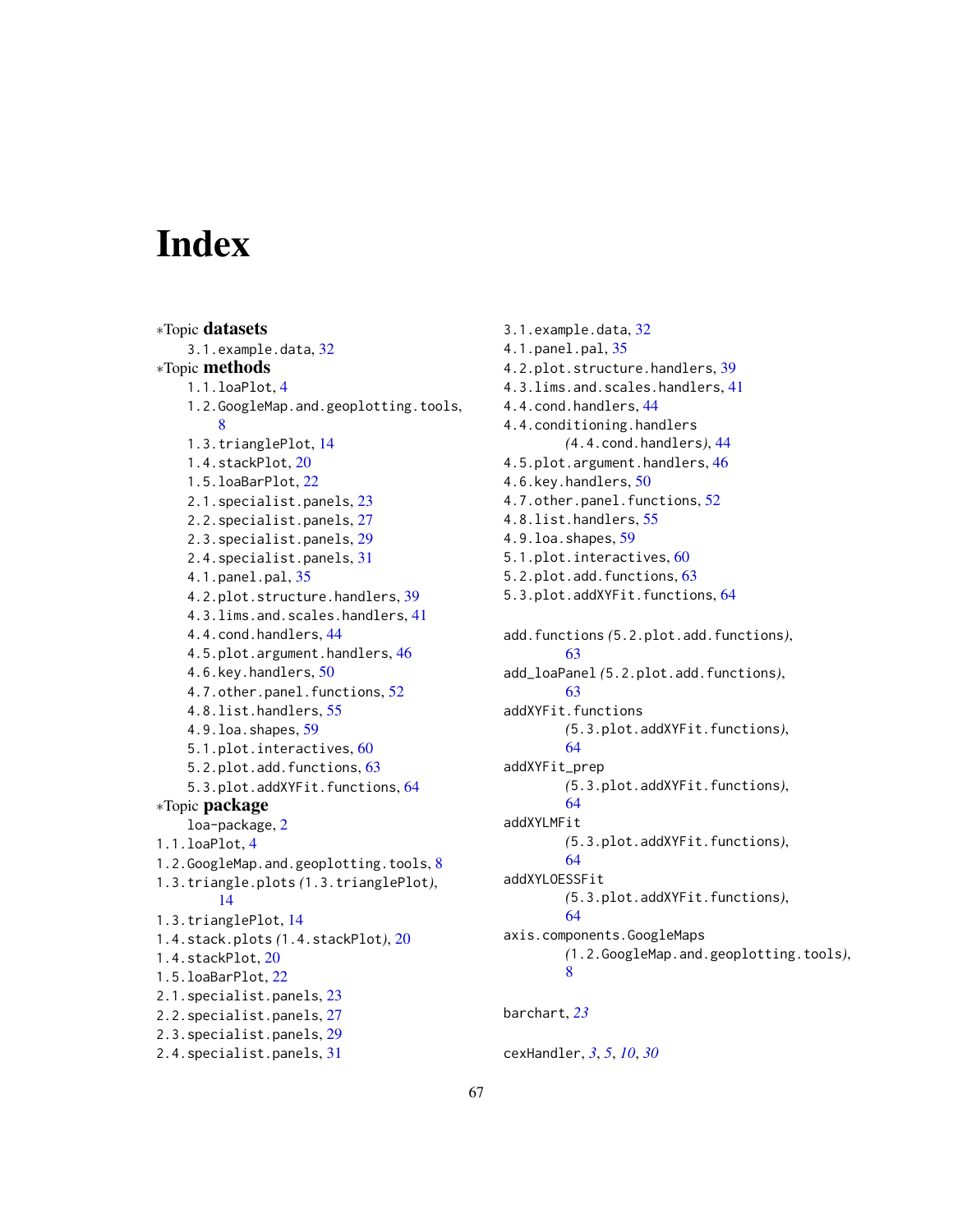cexHandler *(*4.5.plot.argument.handlers*)*, [46](#page-45-0) colHandler, *[3](#page-2-0)*, *[5](#page-4-0)*, *[10](#page-9-0)*, *[23](#page-22-0)* colHandler *(*4.5.plot.argument.handlers*)*, [46](#page-45-0) colRegionsHandler *(*4.5.plot.argument.handlers*)*, [46](#page-45-0) condsPanelHandler, *[3](#page-2-0)* condsPanelHandler *(*4.4.cond.handlers*)*, [44](#page-43-0) draw.groupPlotKey *(*4.6.key.handlers*)*, [50](#page-49-0) draw.key.log10 *(*4.6.key.handlers*)*, [50](#page-49-0) draw.loaColorKey *(*4.6.key.handlers*)*, [50](#page-49-0) draw.loaColorRegionsKey *(*4.6.key.handlers*)*, [50](#page-49-0) draw.loaPlotZKey *(*4.6.key.handlers*)*, [50](#page-49-0) draw.ycasePlotKey *(*4.6.key.handlers*)*, [50](#page-49-0) draw.zcasePlotKey *(*4.6.key.handlers*)*, [50](#page-49-0) example.data *(*3.1.example.data*)*, [32](#page-31-0) formulaHandler, *[3](#page-2-0)*, *[5](#page-4-0)*, *[10](#page-9-0)* formulaHandler *(*4.2.plot.structure.handlers*)*, [39](#page-38-0) getArgs, *[3](#page-2-0)* getArgs *(*4.7.other.panel.functions*)*, [52](#page-51-0) getLatLon *(*5.1.plot.interactives*)*, [60](#page-59-0) GetMap, *[10](#page-9-0)[–12](#page-11-0)* getMapArg *(*1.2.GoogleMap.and.geoplotting.tools*)*, listExpand *(*4.8.list.handlers*)*, [55](#page-54-0) [8](#page-7-0) getPlotArgs, *[17](#page-16-0)* getPlotArgs *(*4.7.other.panel.functions*)*, [52](#page-51-0) getXY, *[3](#page-2-0)* getXY *(*5.1.plot.interactives*)*, [60](#page-59-0) getZcaseDimensions *(*4.2.plot.structure.handlers*)*, [39](#page-38-0) GoogleMap, *[3,](#page-2-0) [4](#page-3-0)*, *[18](#page-17-0)* GoogleMap *(*1.2.GoogleMap.and.geoplotting.tools*)*, loaBarPlot, *[3](#page-2-0)* [8](#page-7-0) googleMap [8](#page-7-0) GoogleMap.old [8](#page-7-0) grid, *[61](#page-60-0)* [44](#page-43-0) [52](#page-51-0) keyHandler, *[3](#page-2-0)* length, *[26](#page-25-0)* limsHandler, *[3](#page-2-0)* limsHandler [41](#page-40-0) listHandler, *[3](#page-2-0)* listLoad, *[5](#page-4-0)* listUpdate, *[23](#page-22-0)* loa-package, [2](#page-1-0) loa.glyphs, *[45](#page-44-0)* loaBarPlot *(*1.5.loaBarPlot*)*, [22](#page-21-0)

*(*1.2.GoogleMap.and.geoplotting.tools*)*, *(*1.2.GoogleMap.and.geoplotting.tools*)*, grid.locator, *[61,](#page-60-0) [62](#page-61-0)* groupsAndZcasesHandler *(*4.4.cond.handlers*)*, [44](#page-43-0) groupsAndZcasesPanelHandler *(*4.4.cond.handlers*)*, [44](#page-43-0) groupsHandler *(*4.4.cond.handlers*)*, [44](#page-43-0) groupsPanelHandler *(*4.4.cond.handlers*)*, isGood4LOA *(*4.7.other.panel.functions*)*, keyHandler *(*4.6.key.handlers*)*, [50](#page-49-0) lat.lon.meuse, *[3](#page-2-0)* lat.lon.meuse *(*3.1.example.data*)*, [32](#page-31-0) LatLon2XY, *[11,](#page-10-0) [12](#page-11-0)*, *[62](#page-61-0)* LatLon2XY.centered, *[10](#page-9-0)[–12](#page-11-0)* lattice, *[2,](#page-1-0) [3](#page-2-0)*, *[5,](#page-4-0) [6](#page-5-0)*, *[10](#page-9-0)*, *[12](#page-11-0)*, *[19](#page-18-0)*, *[21](#page-20-0)*, *[23](#page-22-0)*, *[25,](#page-24-0) [26](#page-25-0)*, *[29,](#page-28-0) [30](#page-29-0)*, *[32](#page-31-0)*, *[35](#page-34-0)*, *[37](#page-36-0)*, *[40,](#page-39-0) [41](#page-40-0)*, *[44](#page-43-0)*, *[46](#page-45-0)[–49](#page-48-0)*, *[51,](#page-50-0) [52](#page-51-0)*, *[54,](#page-53-0) [55](#page-54-0)*, *[57](#page-56-0)*, *[60](#page-59-0)*, *[62](#page-61-0)* levelplot, *[5,](#page-4-0) [6](#page-5-0)*, *[25,](#page-24-0) [26](#page-25-0)*, *[40,](#page-39-0) [41](#page-40-0)*, *[47,](#page-46-0) [48](#page-47-0) (*4.3.lims.and.scales.handlers*)*, listHandler *(*4.8.list.handlers*)*, [55](#page-54-0) listLoad *(*4.8.list.handlers*)*, [55](#page-54-0) listUpdate *(*4.8.list.handlers*)*, [55](#page-54-0) loa *(*loa-package*)*, [2](#page-1-0) loa.glyphs *(*4.9.loa.shapes*)*, [59](#page-58-0) loa.shapes *(*4.9.loa.shapes*)*, [59](#page-58-0)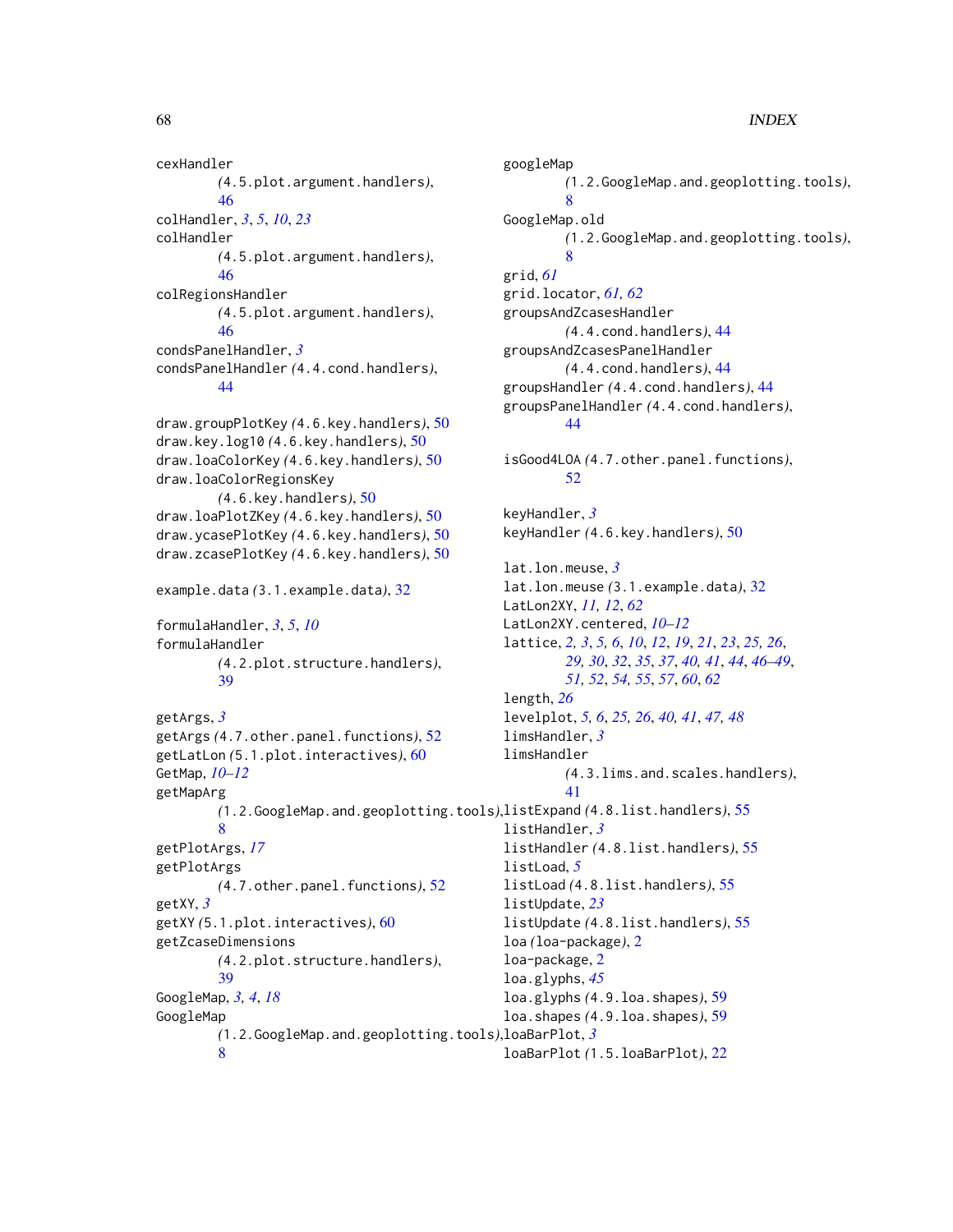### INDEX  $\sim$  69

loaCircle *(*4.9.loa.shapes*)*, [59](#page-58-0) loaHandler *(*4.1.panel.pal*)*, [35](#page-34-0) loaPieSegment *(*4.9.loa.shapes*)*, [59](#page-58-0) loaPlot, *[2](#page-1-0)*, *[4](#page-3-0)*, *[11](#page-10-0)*, *[15](#page-14-0)*, *[18–](#page-17-0)[21](#page-20-0)*, *[28–](#page-27-0)[30](#page-29-0)*, *[32](#page-31-0)*, *[39](#page-38-0)*, *[41](#page-40-0)*, *[51](#page-50-0)* loaPlot *(*1.1.loaPlot*)*, [4](#page-3-0) loaPolygon *(*4.9.loa.shapes*)*, [59](#page-58-0) loaXYFit\_lm *(*5.3.plot.addXYFit.functions*)*, [64](#page-63-0) loaXYFit\_loess *(*5.3.plot.addXYFit.functions*)*, [64](#page-63-0) localScalesHandler, *[3](#page-2-0)*, *[15–](#page-14-0)[17](#page-16-0)*, *[19](#page-18-0)* localScalesHandler *(*4.3.lims.and.scales.handlers*)*, [41](#page-40-0) locator, *[61](#page-60-0)* loess, *[25](#page-24-0)* lpoints, *[61,](#page-60-0) [62](#page-61-0)* lrect, *[26](#page-25-0)*, *[60](#page-59-0)* makeMapArg *(*1.2.GoogleMap.and.geoplotting.tools*)*, panel.polygon, *[21](#page-20-0)* [8](#page-7-0) matrixHandler *(*4.2.plot.structure.handlers*)*, [39](#page-38-0) mean, *[25](#page-24-0)* na.omit, *[16](#page-15-0)* panel.binPlot *(*2.1.specialist.panels*)*, [23](#page-22-0) panel.compareZcases *(*2.4.specialist.panels*)*, [31](#page-30-0) panel.contourplot, *[26](#page-25-0)* panel.GoogleMaps *(*1.2.GoogleMap.and.geoplotting.tools*)*, [8](#page-7-0) panel.GoogleMapsRaster *(*1.2.GoogleMap.and.geoplotting.tools*)*, panel.xyplot, *[12](#page-11-0)*, *[46](#page-45-0)* [8](#page-7-0) panel.kernelDensity, *[3](#page-2-0)* panel.kernelDensity *(*2.1.specialist.panels*)*, [23](#page-22-0) panel.levelplot, *[12](#page-11-0)*, *[46](#page-45-0)* panel.loaGrid *(*1.1.loaPlot*)*, [4](#page-3-0) panel.loaPlot, *[9](#page-8-0)* panel.loaXYFit [64](#page-63-0) panel.localScale [41](#page-40-0) panel.polarAxes panel.polarFrame panel.polarGrid panel.polarLabels panel.polarPlot, *[3](#page-2-0)* panel.polarPlot [14](#page-13-0)

panel.loaLevelPlot *(*2.1.specialist.panels*)*, [23](#page-22-0) panel.loaPlot *(*1.1.loaPlot*)*, [4](#page-3-0) panel.loaPlot2 *(*1.1.loaPlot*)*, [4](#page-3-0) *(*5.3.plot.addXYFit.functions*)*, panel.localScale, *[17](#page-16-0)*, *[19](#page-18-0) (*4.3.lims.and.scales.handlers*)*, *(*2.2.specialist.panels*)*, [27](#page-26-0) *(*2.2.specialist.panels*)*, [27](#page-26-0) *(*2.2.specialist.panels*)*, [27](#page-26-0) *(*2.2.specialist.panels*)*, [27](#page-26-0) *(*2.2.specialist.panels*)*, [27](#page-26-0) panel.stackPlot *(*1.4.stackPlot*)*, [20](#page-19-0) panel.surfaceSmooth *(*2.1.specialist.panels*)*, [23](#page-22-0) panel.triangleByGroupPolygon *(*1.3.trianglePlot*)*, [14](#page-13-0) panel.triangleKernelDensity *(*1.3.trianglePlot*)*, [14](#page-13-0) panel.trianglePlot *(*1.3.trianglePlot*)*, panel.trianglePlotAxes *(*1.3.trianglePlot*)*, [14](#page-13-0) panel.trianglePlotFrame *(*1.3.trianglePlot*)*, [14](#page-13-0) panel.trianglePlotGrid *(*1.3.trianglePlot*)*, [14](#page-13-0) panel.triangleSurfaceSmooth *(*1.3.trianglePlot*)*, [14](#page-13-0) panel.zcasePiePlot *(*2.3.specialist.panels*)*, [29](#page-28-0) panel.zcasePieSegmentPlot *(*2.3.specialist.panels*)*, [29](#page-28-0)

panelPal, *[3](#page-2-0)*, *[5,](#page-4-0) [6](#page-5-0)*, *[11](#page-10-0)*, *[15](#page-14-0)*, *[18](#page-17-0)[–21](#page-20-0)*, *[24](#page-23-0)[–26](#page-25-0)*, *[28](#page-27-0)[–30](#page-29-0)*, *[32](#page-31-0)*, *[41](#page-40-0)*, *[45,](#page-44-0) [46](#page-45-0)*